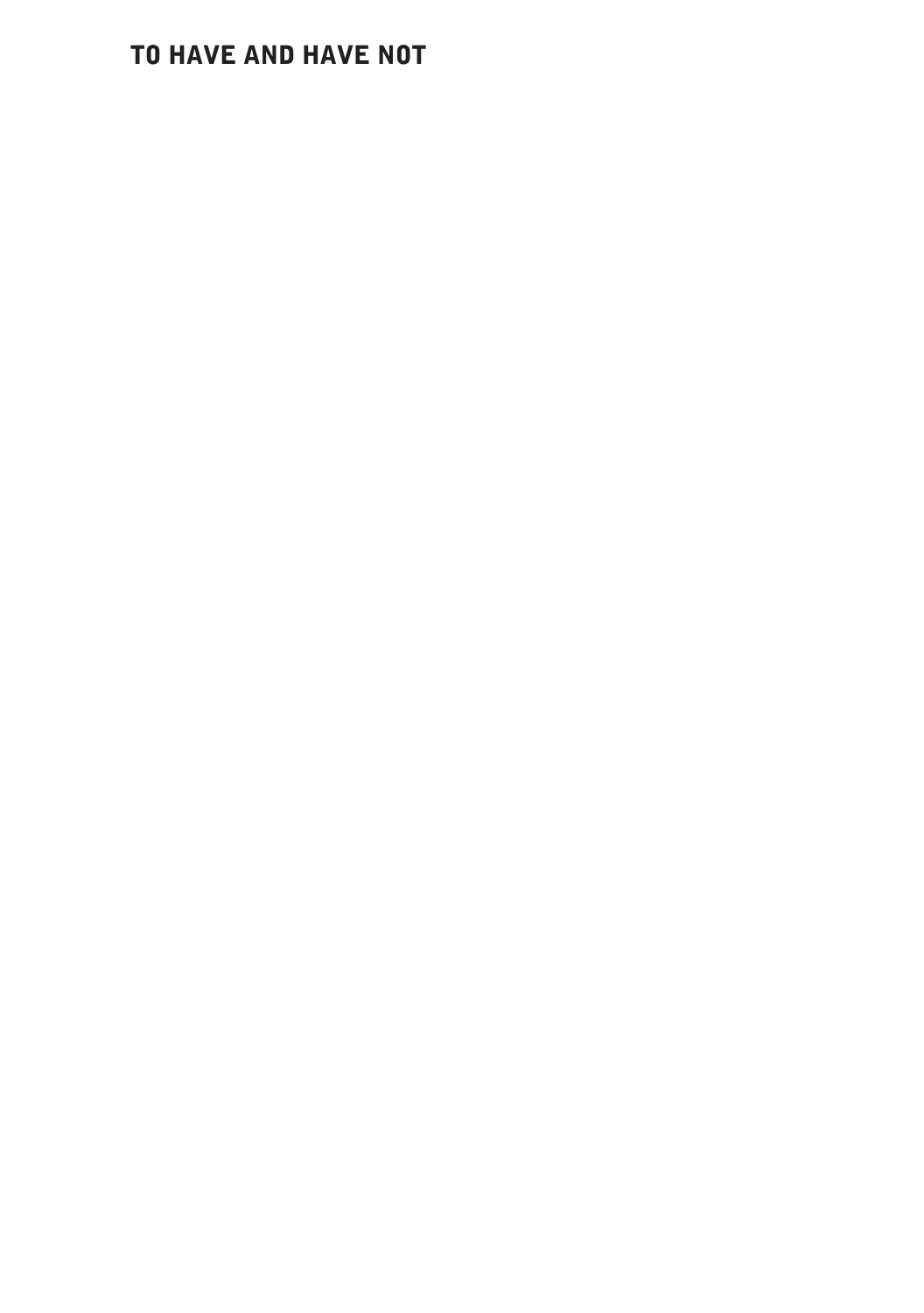Photos:

Page 9 – Arial photograph of a sawmill;

the Khmer Rouge in Cambodia finances its activities through the illegal timber trade.

Page 11 – A simple mining site in Katanga Province in the Democratic Republic of Congo. © Global Witness

To Have And Have Not. Resource Governance in the 21st Century A memorandum of the Heinrich Böll Foundation. By Patrick Alley, Celio Bermann, Luke Danielson, Heidi Feldt, Sudha Mahalingam, Alejandro Nadal, Chandran Nair, Samuel Nguiffo and Silas Siakor Ed. by the Heinrich Böll Foundation First edition, Berlin 2007 © Heinrich-Böll-Stiftung All rights reserved Typesetting; Cover Design: blotto design, Berlin Printing: agit-druck, Berlin Photos: Global Witness Contact: Heinrich-Böll-Stiftung, Rosenthaler Straße 40/41, 10178 Berlin T (+49[0]30) 285340 F 28534109 E info@boell.de; www.boell.de ISBN 978-3-927760-64-6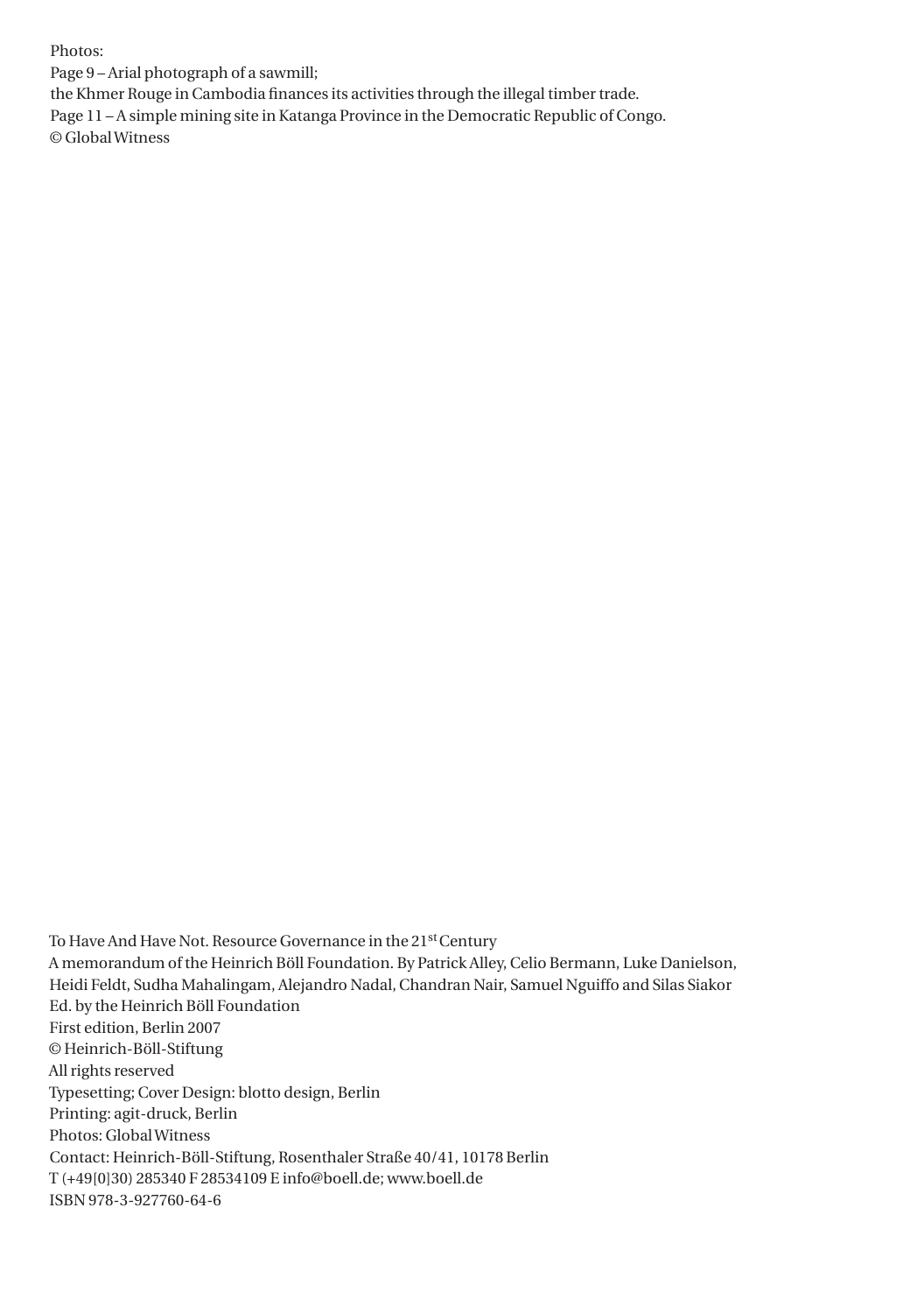# To Have And Have Not Resource Governance in the 21<sup>st</sup> Century

A memorandum of the Heinrich Böll Foundation

By Patrick Alley, Celio Bermann, Luke Danielson, Heidi Feldt, Sudha Mahalingam, Alejandro Nadal, Chandran Nair, Samuel Nguiffo and Silas Siakor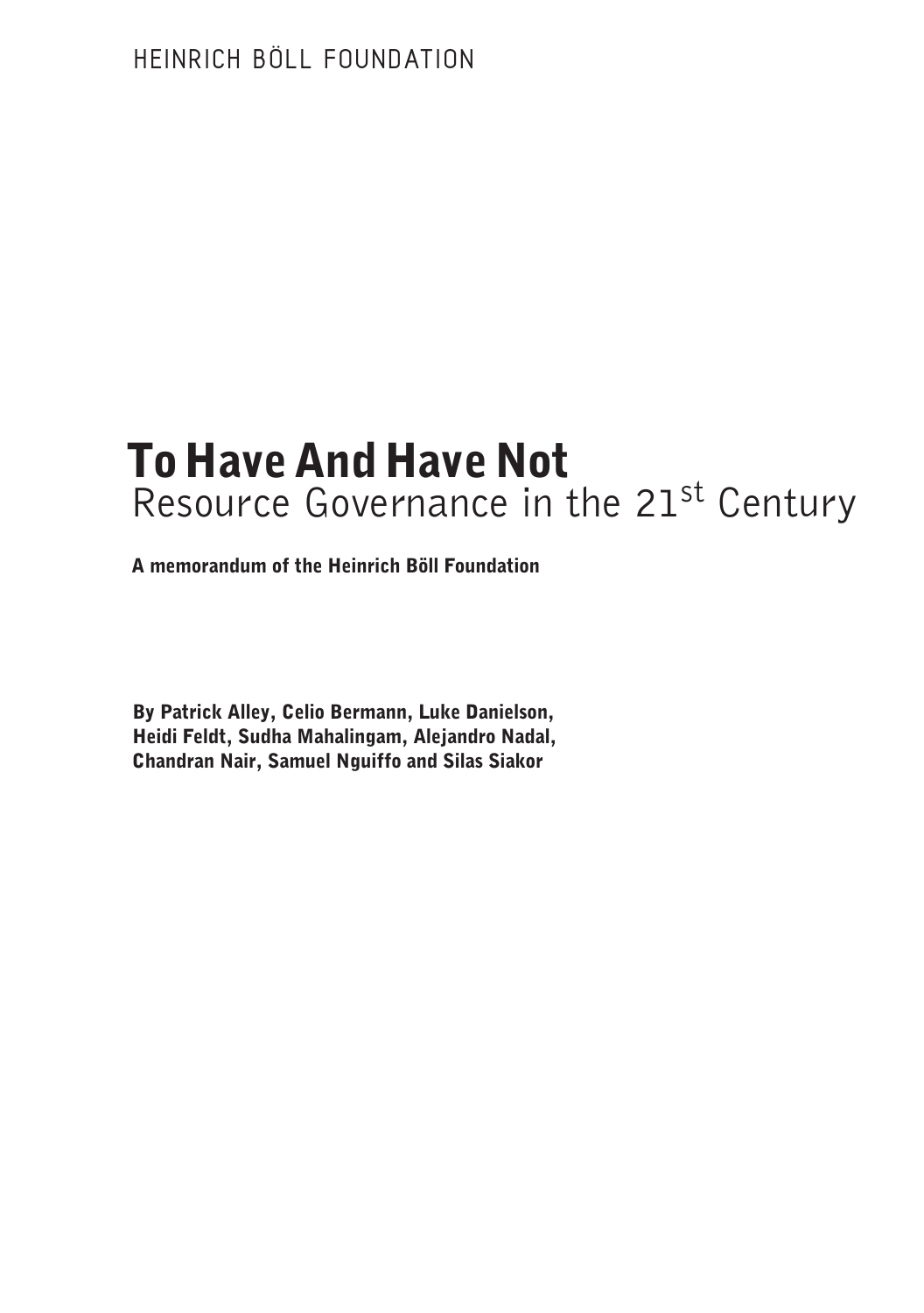We are very grateful to Irina Abramova, Helmut Asche, Jörg Haas, Gavin Hayman and others at Global Witness, Korinna Horta, Mahnaz Malik, Henry Parham, Roger Peltzer, Kristina Steenbock, Mark Taylor, and all participants of the expert roundtable for their comments and contributions to the Memorandum.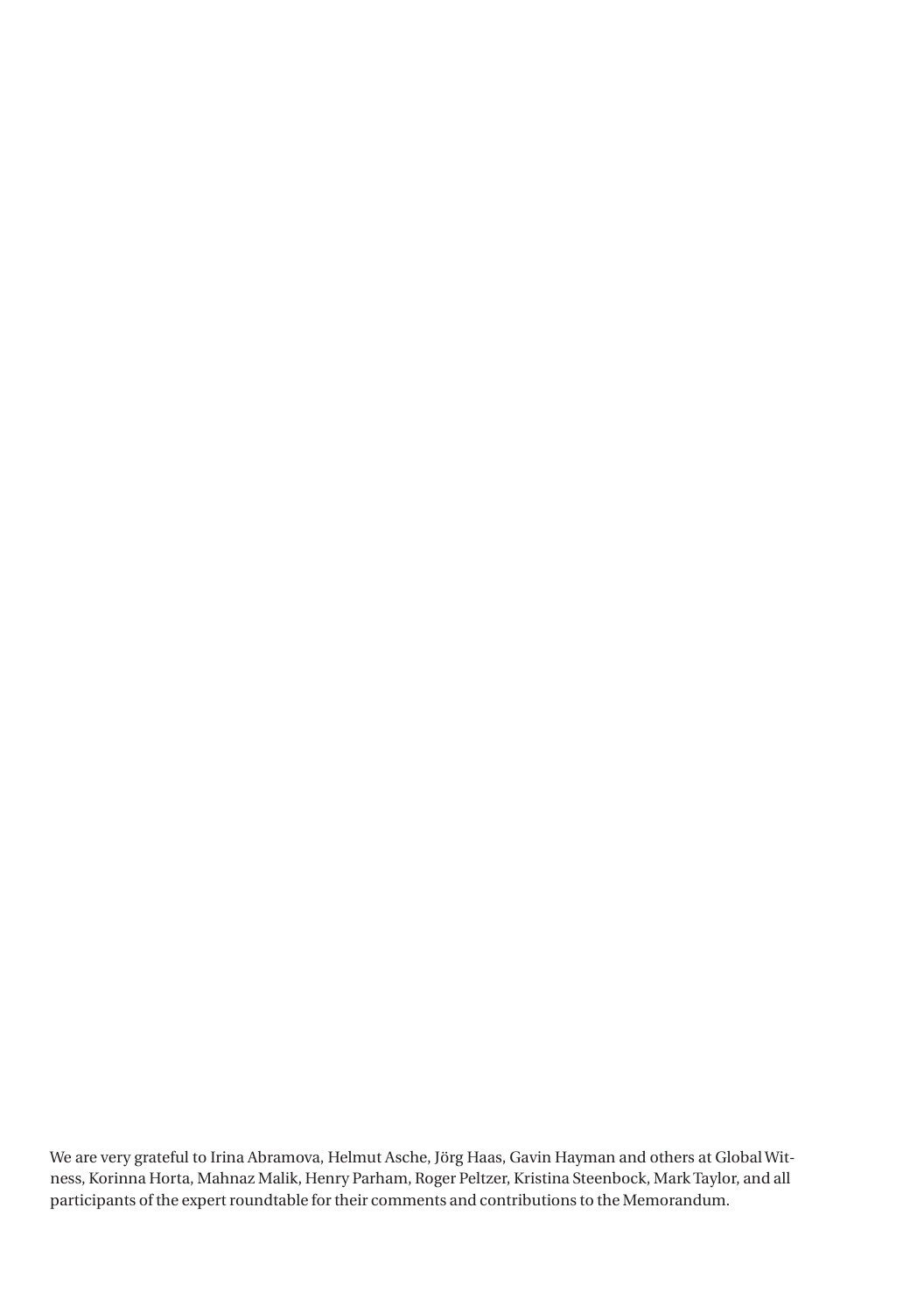## **CONTENTS**

|              | Preface                                                                                                                                       | $\overline{7}$ |
|--------------|-----------------------------------------------------------------------------------------------------------------------------------------------|----------------|
|              | <b>Executive Summary</b>                                                                                                                      | 8              |
|              | Political Demands and Recommendations to the G8                                                                                               | 10             |
| L            | A Memorandum for the G8                                                                                                                       | 12             |
| $\mathbf{I}$ | Challenges of the Natural Resource Sector in the 21st Century                                                                                 | 14             |
| Ш            | <b>Improving Macroeconomic Conditions for Development</b>                                                                                     | 16             |
| <b>IV</b>    | <b>Improving Governance of Natural Resources</b>                                                                                              | 18             |
|              | 4.1 The Need for Transparency                                                                                                                 | 18             |
|              | 4.2 Standards                                                                                                                                 | 21             |
|              | <b>4.3 Conflict Resources</b>                                                                                                                 | 25             |
|              | 4.4 Governance in the Finance Sector                                                                                                          | 29             |
| V            | Forests – Time for a Change                                                                                                                   | 33             |
| VI           | Annex: Compendium of Existing Initiatives                                                                                                     | 37             |
|              | 6.1 Certification Schemes - Kimberley-Process;<br>FSC (Forest Stewardship Council)                                                            | 37             |
|              | 6.2 Transparency - EITI; PWYP                                                                                                                 | 38             |
|              | 6.3 Voluntary Codes of Conduct and CSR - Voluntary Principles on Security and<br>Human Rights; Global Compact; ICMM                           | 39             |
|              | 6.4 Financial Institutions - World Bank / IFC Safeguards; EIR;<br><b>Equator Principles and Wolfsberg Principles</b>                          | 42             |
|              | 6.5 The OECD Guidelines for Multinational Enterprises                                                                                         | 43             |
|              | 6.6 The UN Norms on Business Enterprises and Human Rights                                                                                     | 44             |
|              | 6.7 Forest Law Enforcement and Governance (FLEG)                                                                                              | 45             |
|              | 6.8 Reforming Bi- and Multilateral Investment Agreements -<br>IISD Model International Agreement on Investment<br>for Sustainable Development | 46             |
|              | Abbreviations                                                                                                                                 | 47             |
|              | Drafting Group                                                                                                                                | 48             |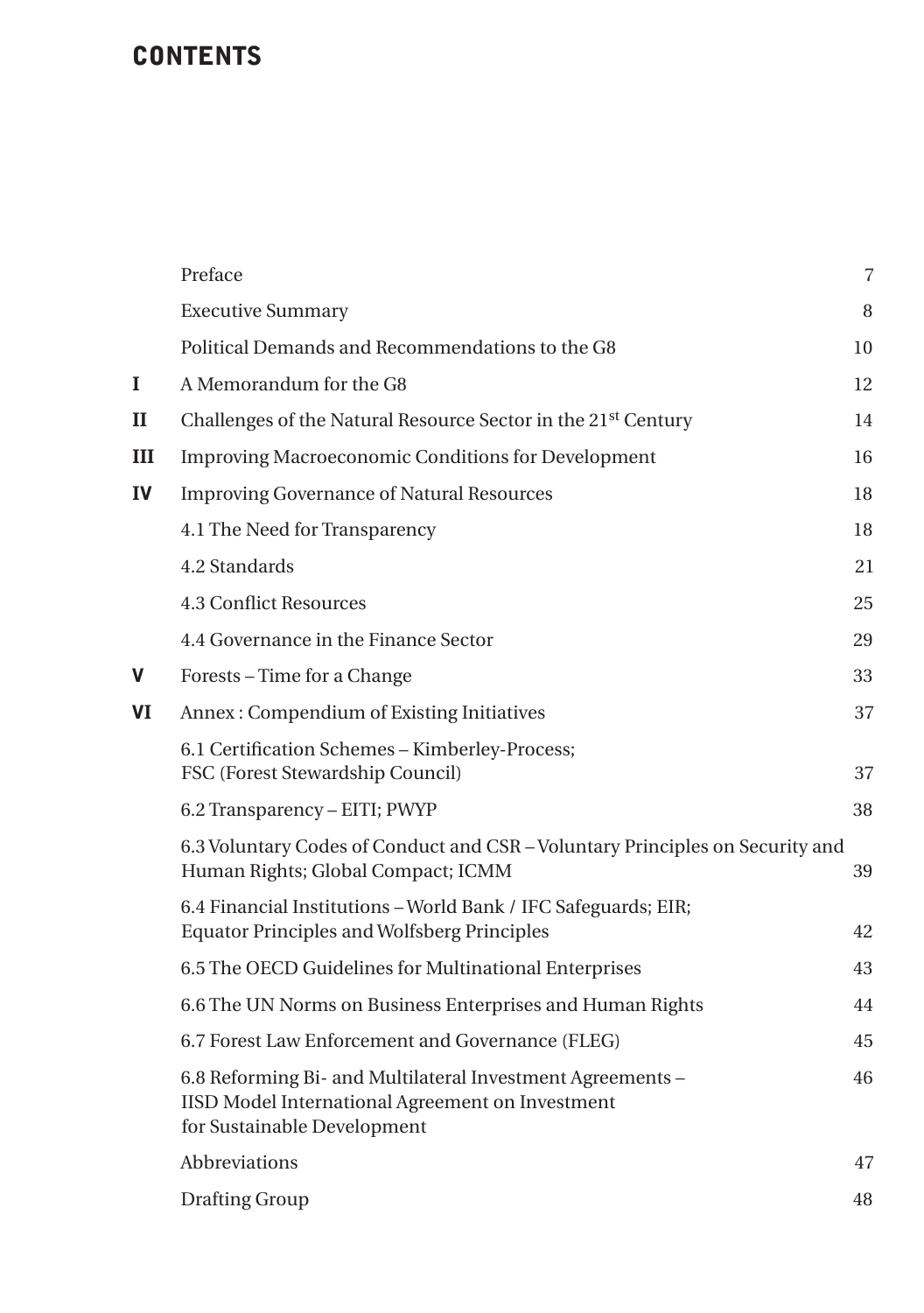«Africa's greatest problem is also its greatest hope. Will its resources continue to be exploited, used to fund conflict and corruption, or can we all work to channel those same resources into sustainable development for its future? »

Edward Zwick, Director of «Blood Diamond»

«The major global risks of our time are climate change, global poverty, resource conflicts and the proliferation of weapons of mass destruction. Socially responsible and ecologically sustainable resource management is absolutely crucial in order to deal with some of these interrelated global risks. The G8 should carefully consider the profound insights and suggestions of this Memorandum on the subject of global resource governance.»

Jürgen Trittin, Former Federal Minister for Environment, Member of the Bundestag for Bündnis 90/Die Grünen

«Congratulation to the Heinrich Böll Foundation. Its memorandum on resource policy brings the central contradiction into focus: exploding demand and lack of justice. The upshot must be direct action aimed at eliminating this contradiction to preserve the peace and promote human rights. The memorandum puts forward concrete demands that go beyond the G8 summit to the wider international community. I hope this document receives the widespread attention it deserves and is successfully acted upon.»

Ute Koczy, Member of the Bundestag, Development Policy Speaker of Alliance 90/The Greens

«In the so-called ‹triangle of governance›, civil society, beside the state and the business community, has an important role to play in issues of sustainable resource governance. However, civil society organizations must be competent to fulfil their function as political and corporate ‹watchdog›, for example, within the framework of their participation in the Extractive Industries Transparency Initiative (EITI). The memorandum of the Heinrich Böll Foundation takes up two important current challenges: on the one hand, it promotes dialogue between civil society groups from different countries, thereby encouraging experience exchange; on the other, it places special emphasis on the dialogue with actors from countries such as China and India, without whom sustainable resource utilization on a global basis is no longer conceivable. It is to be hoped that the governments of the G8 states listen to the voice of civil society, as it finds united and clear expression here.»

Peter Eigen, Chairman of Extractive Industries Transparency Initiative (EITI) and founder of Transparency International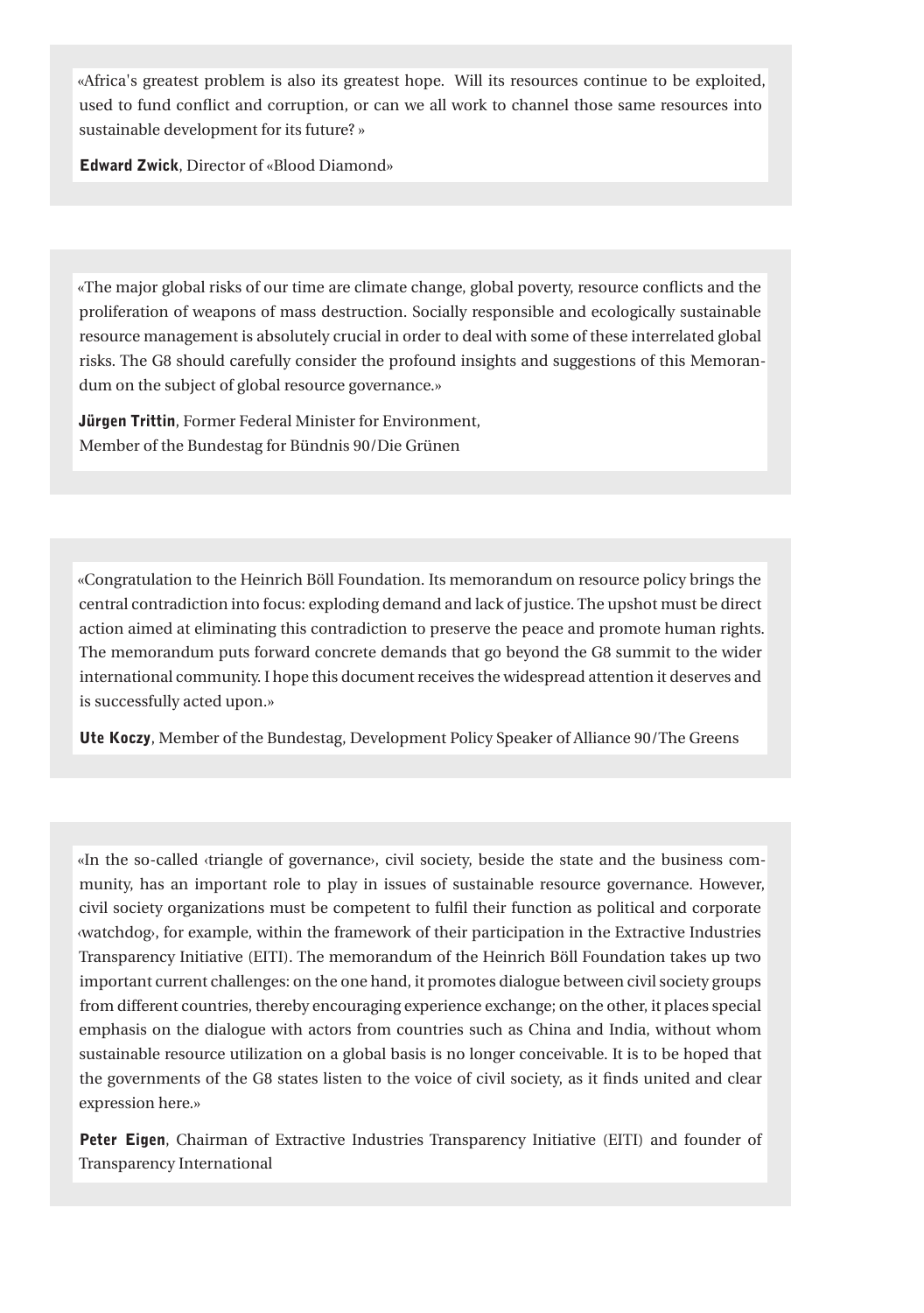## PREFACE

We believe that transparent, sustainable, fair, and just governance of natural resources is a key for peace and sustainable development worldwide. Natural Resource Governance is high on the G8 agenda. But in our view, real reform ideas are missing.

On the occasion of the German G8 presidency in 2007, the Heinrich Böll Foundation has organised a dialogue between civil-society organisations from traditional resource demanders like the European Union and the United States, from resource-rich countries in sub-Saharan Africa, and actors from the emerging economies (China, Brazil, Russia, India, and Mexico). The dialogue commenced in March 2007 in Berlin with an expert roundtable on Resource Governance in Africa in the 21st century and this Memorandum as the major output.

With the Memorandum «To Have And Have Not», the Heinrich Böll Foundation is pursuing two aims:

 We want to offer a major civil-society input in the G8 process and hope to convince the German government and its G8 counterparts to follow our political recommendations.

 We wish to provide a foundation for the establishment of an international civil-society alliance and to strengthen civil-society positions on questions of natural resource governance.

The approach of this Memorandum – incorporating cross-sectional and cross-regional perspectives – and the process that led to it are unique. It is part of our self-conception as a Green political foundation to promote a South-South dialogue and to strengthen networks to that purpose. The Memorandum is an attempt to turn such dialogues into a policy manifesto that – taking into account the different perspectives and approaches – tries to agree upon common principles and action tools for fair, just, and ecological resource politics; a difficult, ambitious, and challenging but very rewarding process!

We hope it will serve as a platform for civil society worldwide that will hopefully result in the engagement of more dialogue amongst civil-society groups, but also with other actors from the academic, political, and corporate sector. The Memorandum will also serve as a base for our own work in the head office and in our 26 regional offices around the world that will outreach to our partners and continue working on issues linking ecology, justice, and democracy.

*Berlin, May 2007*

*Barbara Unmüßig, Member of the Executive Board Lili Fuhr, Head of International Politics Department*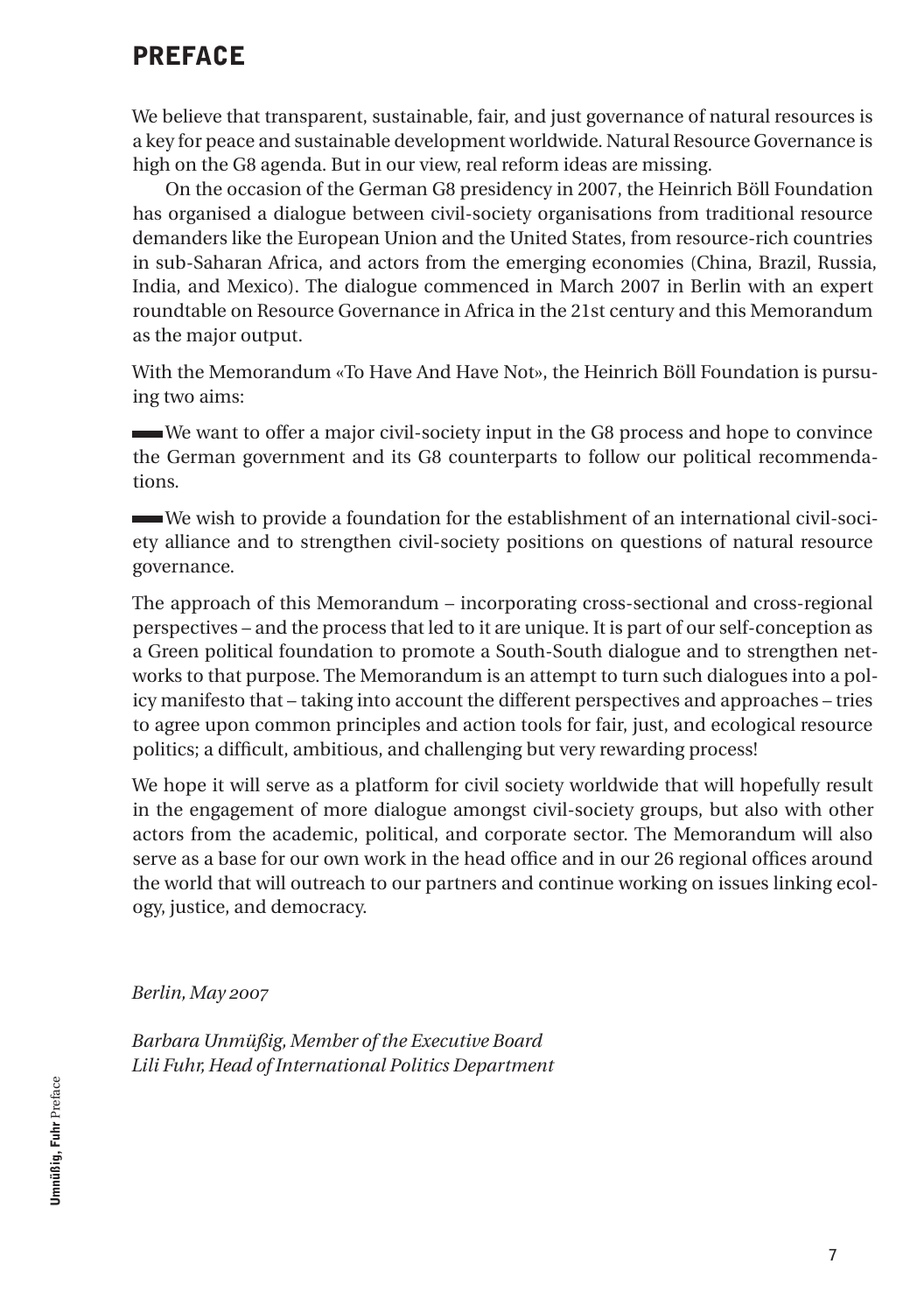## EXECUTIVE SUMMARY

Despite their wealth in natural resources, many countries in Africa, Asia, and Latin America suffer from ever-increasing poverty as the exploitation of their resources is often accompanied by serious environmental and social impacts or even violent conflicts in the producing regions, while the current growth paradigm of consumer classes around the world is increasing the pressure on the natural resource base.

How natural resources are accessed, how contracts are negotiated, and how economic benefits are managed and used are crucial factors in the struggle to alleviate poverty. These elements of resource governance are also critical in bringing about and maintaining national and regional stability, in fostering truly democratic governments, and in avoiding conflict. The G8 summit in Germany is an appropriate occasion to appeal for a policy change regarding the governance of natural resources.

The challenges for the natural resource sector in the 21st century are numerous and closely interrelated. They include: macroeconomic conditions (terms of trade, investment regimes), climate change, high consumption rates, peak oil, energy security, social and environmental impacts, corruption, human rights abuses, and conflict resources.

*Macroeconomic conditions for development*. Rules have to be installed and existing rules have to be enforced for investors in the resource sector with the aim of fairly sharing costs and benefits between investors and resource-rich countries. The existing International Investment Agreements (IIAs) emphasise investors' rights rather than the development interests of the host countries. They should be reframed with development linkages. At the same time, the deteriorated terms of trade, which fuel indebtedness of resourcerich countries, need to be improved.

*Governance of natural resources*. Corruption and mismanagement of revenues contributes to the discontent of populations and to political instability. The key stepping stone for improving governance is transparency at all levels, including revenue flows, contracts, and the allocation of concessions. Natural resources have often played an important role in providing money to maintain and to prolong armed conflicts. The international community is providing armed groups and corrupt regimes with unfettered access to world markets. With the UN Security Council as a key player, the international community must address the economic base for conflicts and wars and establish corresponding rules and regulations to control the flow of finances. A first step is to agree upon a common definition of what a «conflict resource» is. Private and public banks play a key role within the network of trusts and companies acquiring and generating money from corruption and crime, which is used for personal profit or the maintenance of conflicts. Although in the last few years a network of laws and regulations was established, the money still finds its way into the international financial system. Existing rules and regulations have to be strengthened. Transparency initiatives need to cover the financial sector as well.

*Forests – time for a change*. Forests request special consideration as 1 billion people living in extreme poverty depend on forests for their livelihood and more than 350 million people living in and around forests are heavily dependent on them. The enormous ecological importance in terms of biodiversity and climate change underline the need for the implementation of special rules and regulations. The industrial-scale export-based logging paradigm has nowhere contributed to sustainable development in tropical forestrich countries. Alternative models of forest use are given little chance. The industrial log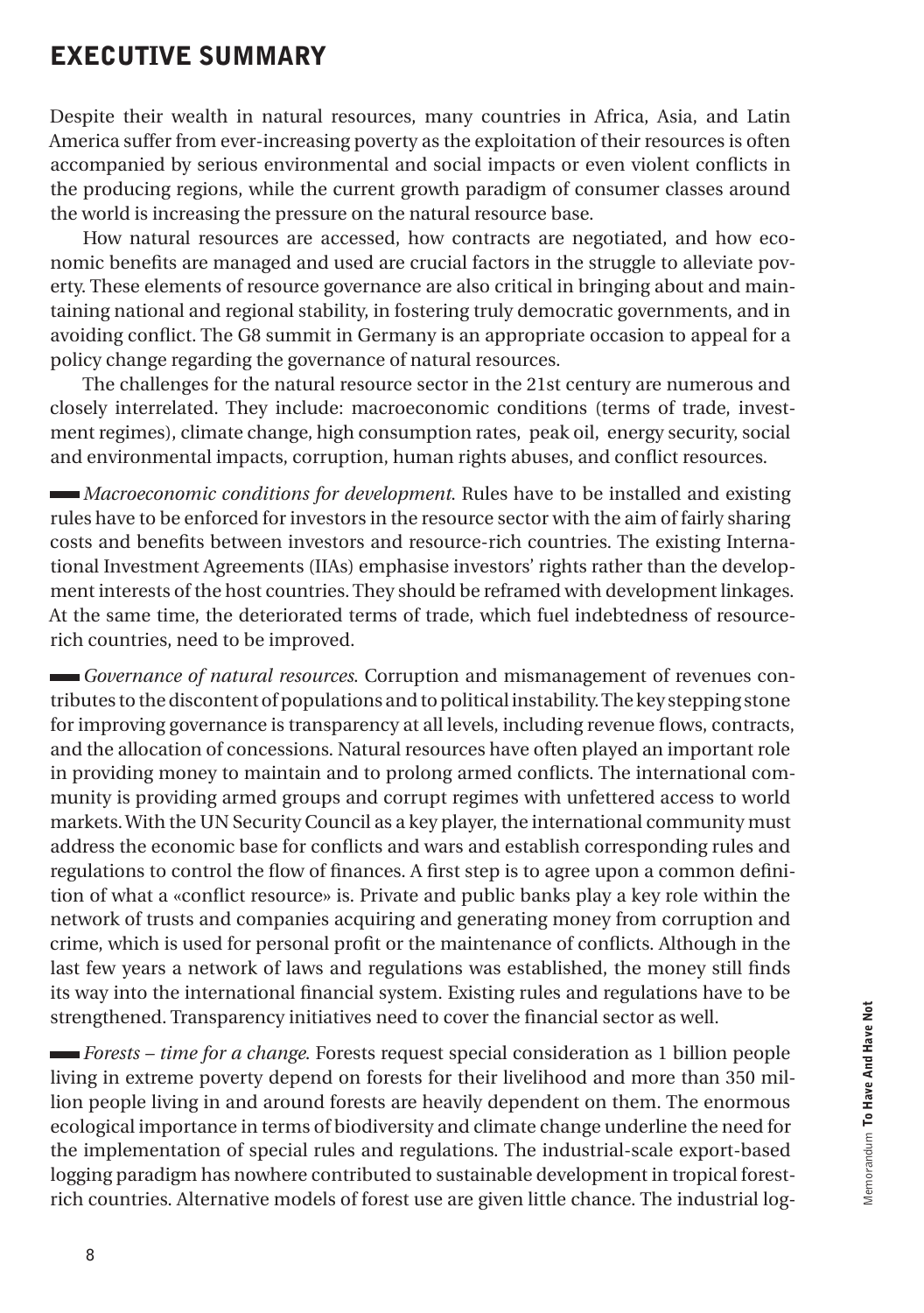ging model is even enhanced by the undifferentiated import customs of timber-demanding countries, of which only the G8 nations import around 40 per cent of illegally traded timber. The forests of the Democratic Republic of Congo (DRC) could be a focal point for a paradigm change, and the window of opportunity to act is now, since large concessions have not yet been given out to timber companies.

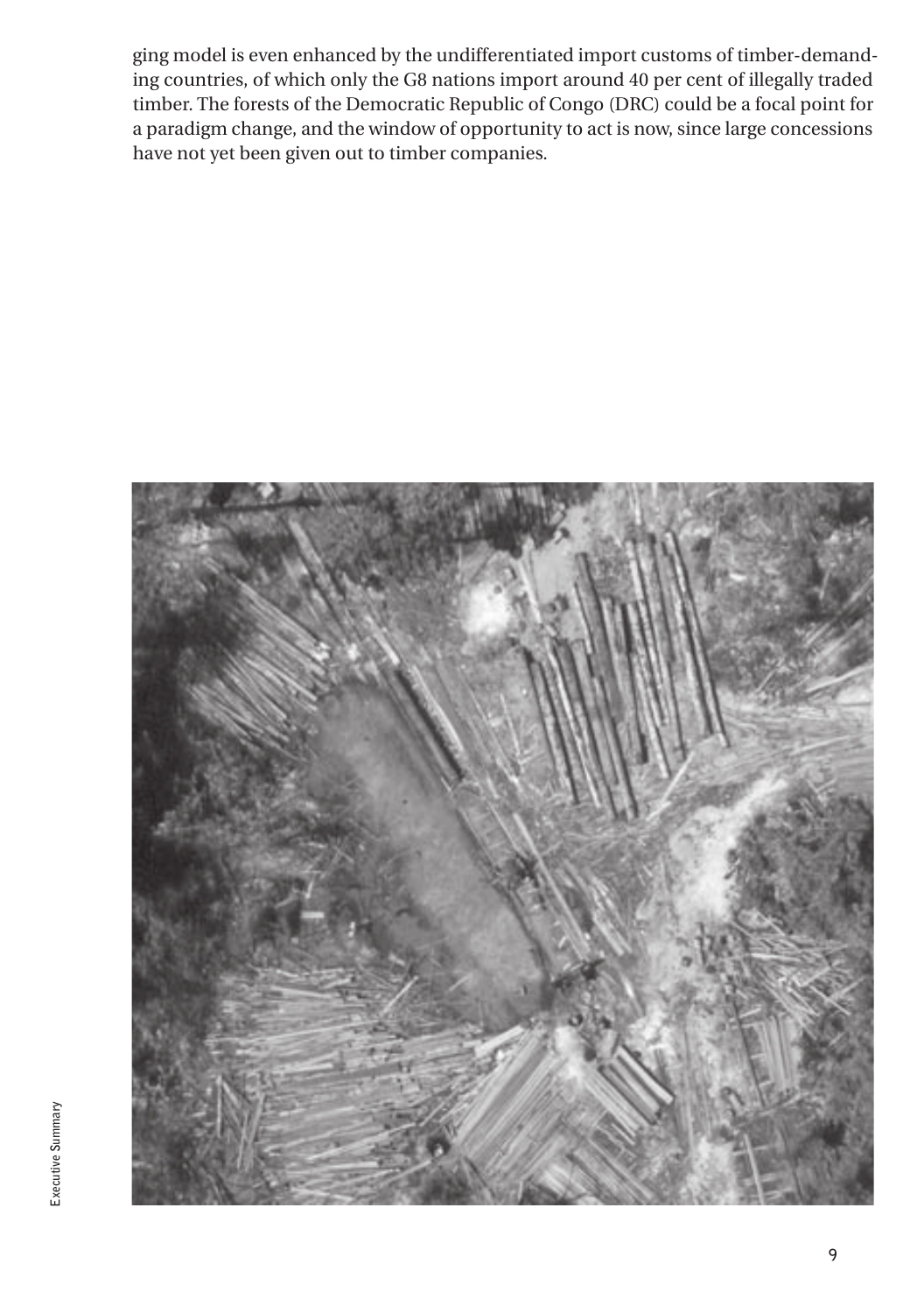## POLITICAL DEMANDS AND RECOMMENDATIONS TO THE G8

Improving the governance of natural resources is one of the key challenges the international community faces in the 21st century. The G8 countries are key players in this sector and can therefore also promote reform and trigger crucial change. But they are not the only actors involved. Any process leading to the creation and administration of standards or initiatives has to be inclusive and brought about through a real dialogue at eye level, incorporating all stakeholder's right from the start. In order to face these challenges and contribute to sustainable development and peace, there is much the G8 can do:

1. The G8 should call upon the UN Security Council to endorse a definition of conflict resources which is linked to a coherent and proportional response to the trade in conflict resources, including targeted sanctions and asset freezes when appropriate.

2. The G8 should abandon the paradigm of commercial logging as the primary mechanism of tropical forest management, especially in governance-poor environments, taking particular account of the links between deforestation and climate change while using the forests of the DRC as a focal point. G8 governments should ensure that their own procurement policies require that they only purchase sustainably managed timber and timber products from legal sources.

3. The G8 should address the issue of transparency beyond the current scope of the Extractive Industry Transparency Initiative (EITI) and incorporate transparency in contracts and concession allocation. These aspects should be part of the G8 outreach dialogue with the emerging economies on EITI. The G8 should press for the UN to endorse the EITI.

4. Given their role as the primary source of direct and indirect funding for the World Bank Group (WBG), the G8 should ensure that WBG support for oil, gas, and mining projects adhere to rigorous environmental and social standards. The G8 should require that the WBG revisit the recommendations of its own Extractive Industries Review of 2003 and sequence its investments to ensure that adequate governance conditions exist in its client countries prior to financing extractive industry projects.

5. The G8 leaders should clearly assert the importance of the existing international regulatory framework as the basis for national legislation<sup>1</sup>, make sure that existing rules are enforced in G8 countries, and ensure that companies violating those rules are prosecuted. The G8 should press for a UN agreement on international norms and principles to level the playing field for extractive companies and improve accountability with respect to human rights, the environment, and social standards.

6. With many of the most influential private and public financial institutions listed in G8 countries, the G8 should push for binding rules that prevent the transfer of funds generated by operations involving money laundering, organised crime, conflict resources, corrupt practices, and socially and environmentally harmful projects.

7. The G8 should make sure that all future «partnerships» for investment and trade are designed with development linkages and critically examine all existing International

<sup>1</sup> National and international humanitarian and criminal law, the ILO core labour standards, the ILO convention on indigenous peoples, and the UN covenants on Human Rights as well as the OECD guidelines and international agreements on environmental standards..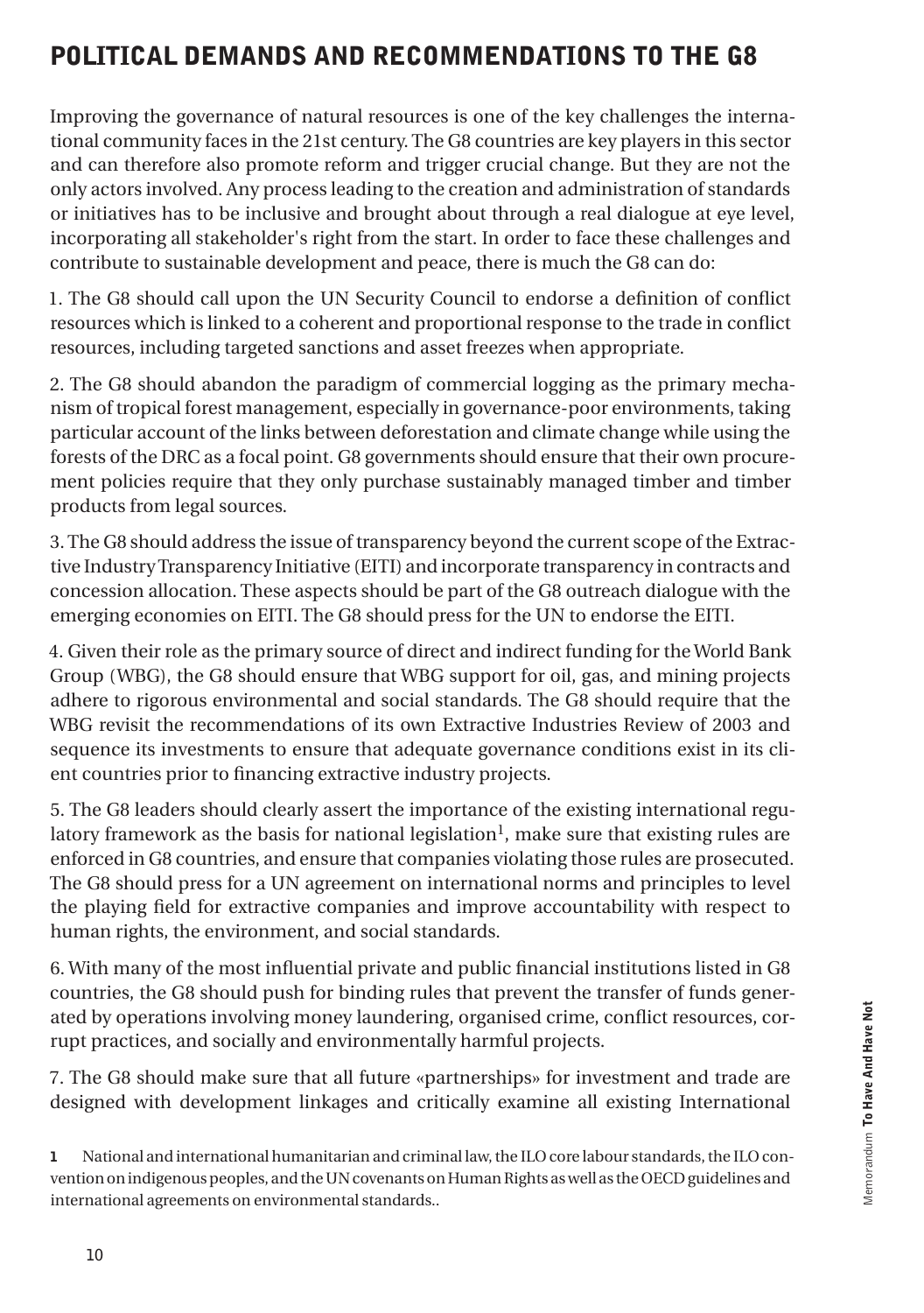Investment Agreements signed by resource-rich developing countries for development benefits. In addition to that, the G8 should support initiatives that aim at increasing the negotiating capacity of host countries.

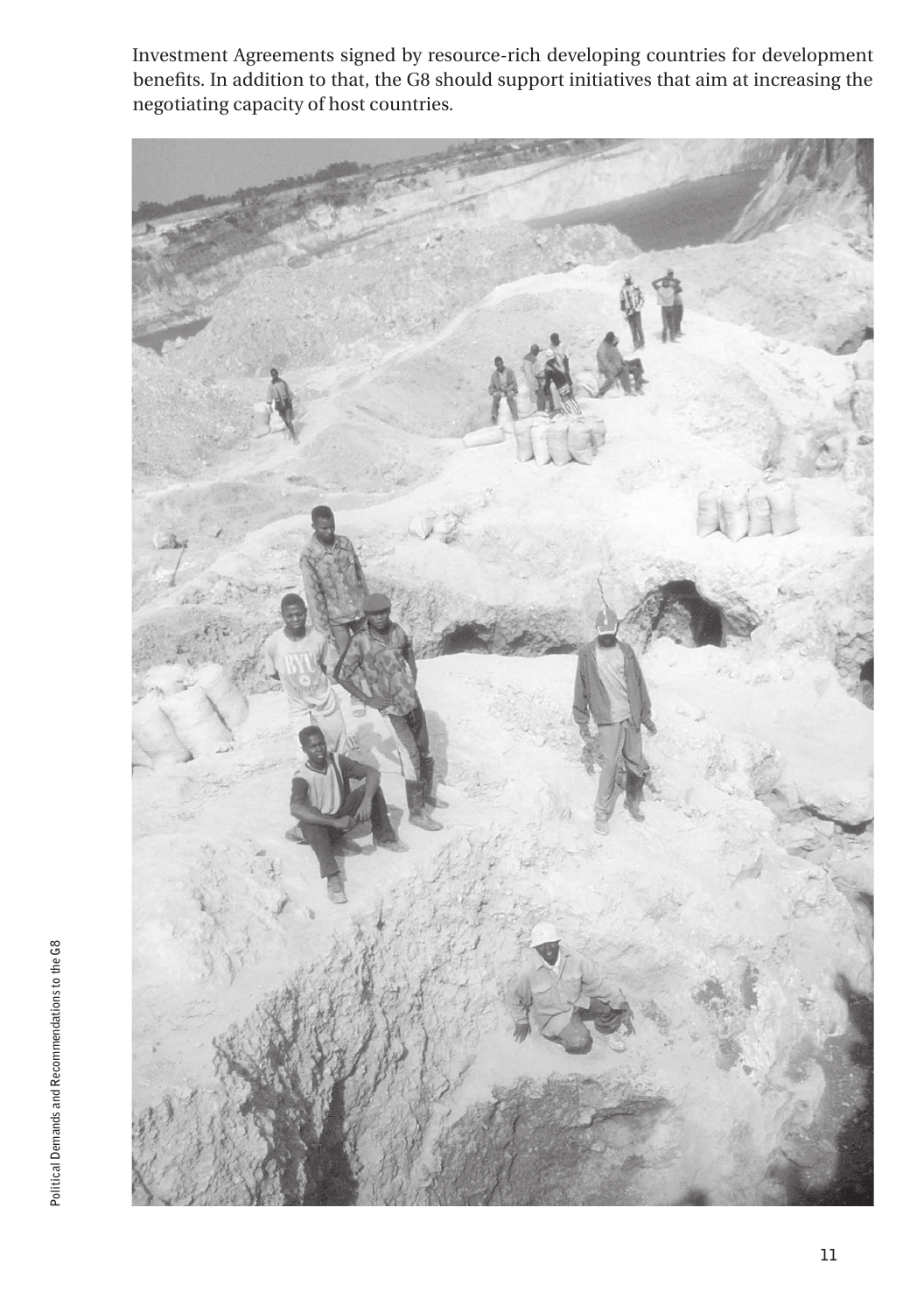## I A MEMORANDUM FOR THE G8

Many of the world's poorest countries – especially in Africa, Asia, and Latin America – are rich in natural resources2 which, if well-managed, could create enormous wealth, bring much-needed stability and, crucially, pull them out of poverty. Over 50 developing countries depend heavily on the export of oil, gas, and mineral resources as well as of renewable resources like timber. However, despite their natural wealth, up to 1.5 billion people in these countries are estimated to live on less than US\$2 per day. Twelve countries, mostly dependent on mineral revenues and six dependent on oil revenues, are classified as highly indebted poor countries; 26 of the world's 36 oil-rich countries rank among the bottom half of the world's most corrupt countries.3

In many cases the exploitation of the natural wealth of resource-rich countries has not been able to contribute to sustainable development on a broad basis. On the contrary, bad governance of natural resources has had serious environmental and social impacts in the producing regions and has often contributed to or prolonged violent conflict. It has demonstrably increased tensions between regions in many countries. There are very few examples where, under very specific conditions, the so-called «resource curse» has been avoided. Botswana is often cited, as is Norway – among the industrialised countries.

How natural resources are accessed, how contracts are negotiated, and how economic benefits are managed and used are crucial factors in the struggle to alleviate poverty. These elements of resource governance are also critical in bringing about and maintaining national and regional stability, in fostering truly democratic governments, and in avoiding conflict.

The current growth paradigm of the industrialised world and the growing demand for natural resources by consumer classes around the world are increasing the pressure on the natural resource base. All too often human rights, peace, and sustainable development are sacrificed by the politics and economic interests of resource-importing countries. Poor management of natural resource development is not a «producer problem» or a «consumer problem» – it is everyone's problem.

The growing engagement of actors from the emerging economies in the natural resource sector in Africa and elsewhere puts the ball firmly in the hands of the governments of the producing countries to create a level playing field and fair rules for all. But it also offers a unique chance and opportunity for the consuming countries to realise their common interest in a stable investment climate, security of supply, and transparent access to the natural resource base. All of that will not be possible without linking supply with good governance of the natural resources in question. To be sustainable, the link has to be made on a variety of scales: global, regional, national, and local.

2 «Resource rich» is defined here in line with the IMF Guide on Resource Revenue Transparency as countries in which hydrocarbon and/or mineral resource revenues contribute to 25 per cent or more of total fiscal revenue, or where such resources account for 25 per cent or more of total export proceeds. IMF Guide, pp. 63–4.

3 «Oil-rich» is defined here using the IMF Guide on Resource Revenue Transparency, see note 4. Transparency International, Corruption Perceptions Index 2006, available at: http://www.transparency.org; International Monetary Fund, Guide on Resource Revenue Transparency, June 2005 (IMF Guide), pp.63–4, available at: http://www.imf.org.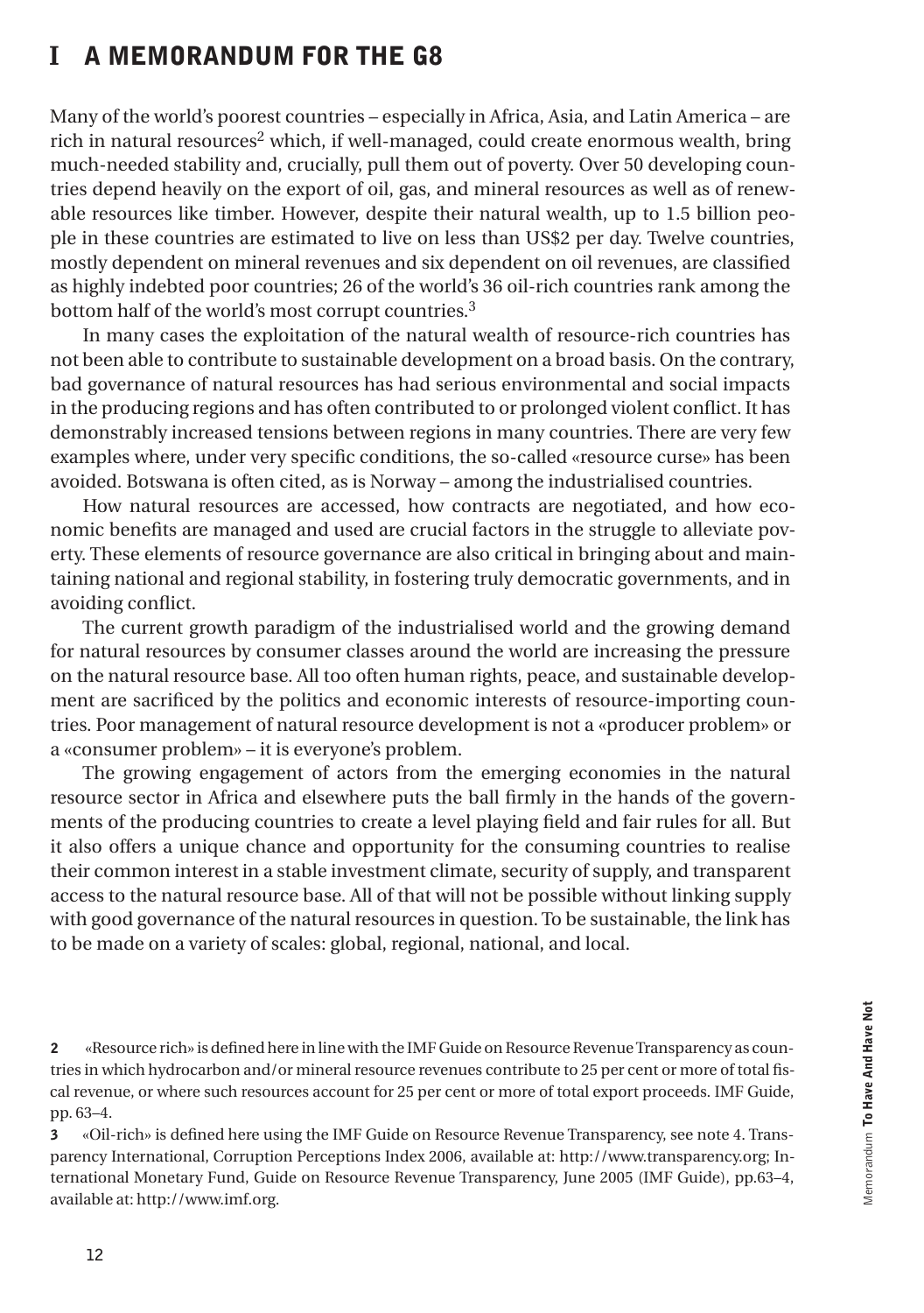The international community has recognised the need for a common effort to eliminate poverty and has stated concrete steps in the Millennium Development Goals. So far, little has been achieved. The strategic importance of natural resources for the world economy and the role they play for a country's development make this sector a crucial one to meet these goals.

This Memorandum is not only addressed to the governments of the G8, but also to those of the other wealthy powers; to the governments of the economically poor but resource-rich countries in Africa and elsewhere in the developing world; to those of the emerging economies; to the extractive industries, and to civil-society organisations. We appeal to all actors to commit themselves to working together to ensure that investment and trade in natural resources is equitable, sustainable, and transparent, and truly benefits the populations of the producer countries. We also commit ourselves and our work to the ideas and values expressed in this Memorandum.

In many parts of the world, civil-society actors are facing political defamation and threats to their lives as they work on transparency and good governance of natural resource revenues. We strongly believe that civil society plays a major role in promoting democracy and sustainable development and needs breathing space and freedom to fulfil that role.

The Memorandum starts by drawing the broader picture of resource governance and outlining the key challenges the resource sector faces in the 21st century. Macroeconomic conditions, as discussed in chapter 3, are a key factor for improving the governance of natural resources. They form the basis for the following discussion of existing mechanisms and solutions in key areas of resource governance, such as transparency, social and environmental standards, conflict resources, and the finance sector. The challenges in the forest sector demand a different set of policy solutions, which is why it is discussed in a separate chapter. Each section concludes by naming the challenges for the G8 and giving concrete political recommendations. The key recommendations to the G8 are listed at the beginning of the Memorandum. The detailed annex – a compendium of existing initiatives, mechanisms, and standards – is meant to be a handbook and guideline for further information.

.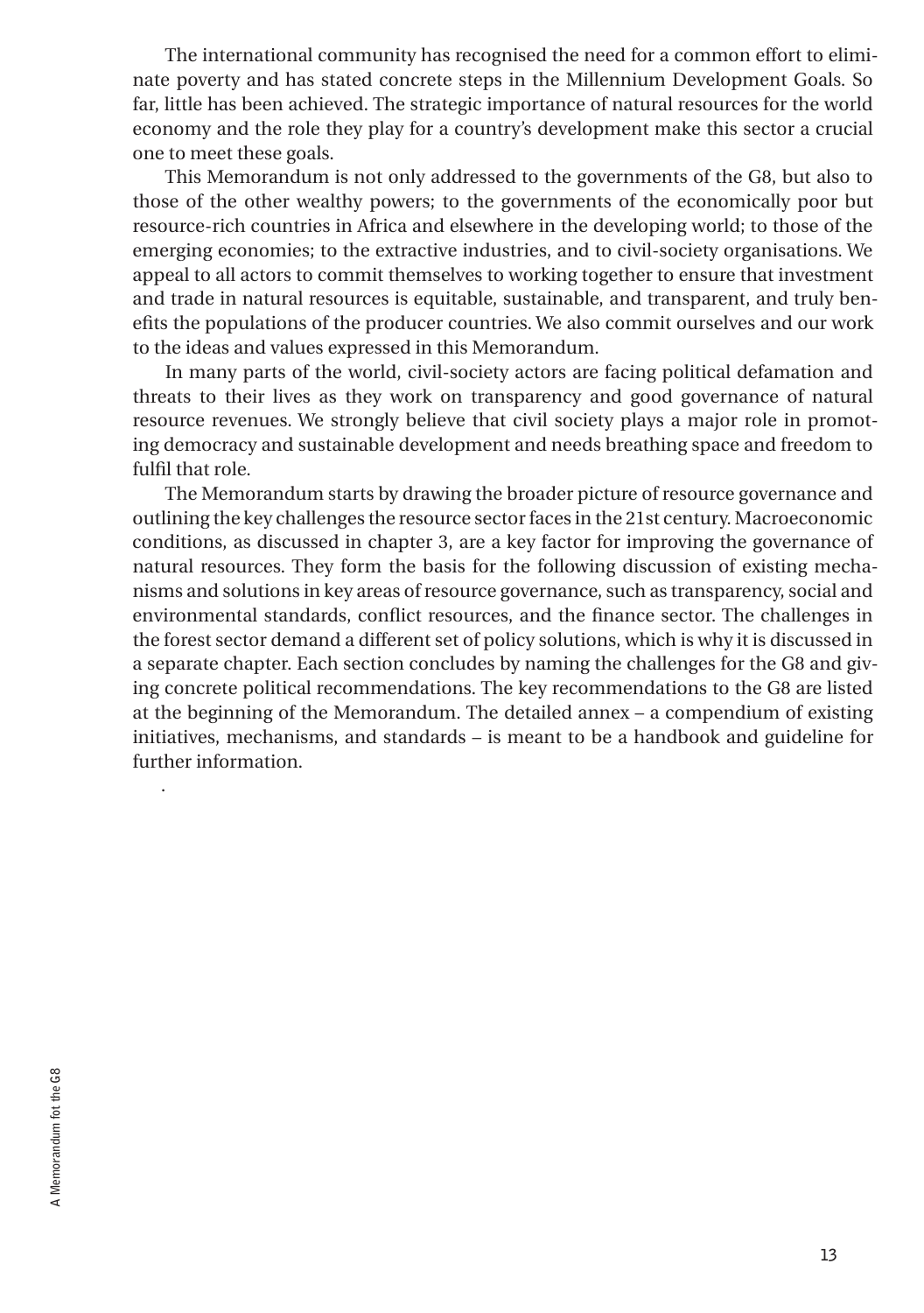## II CHALLENGES OF THE NATURAL RESOURCE SECTOR IN THE 21st CENTURY

At the beginning of the  $21<sup>st</sup>$  century, the natural resource sector is facing several interrelated challenges. The way these challenges are managed will decide whether the sector will be a source of destabilisation, destruction, and corruption, or contribute to sustainable development of human societies, communities, and the environment.

Resource extraction is intimately linked to climate change, which is seen by many as the biggest environmental threat humanity is facing in this century. Oil and gas extraction and coal mining provide the fossil carbon that, once it is burned, ends up in the atmosphere, thereby causing global warming. Other mining operations are highly energyintensive, with very significant emissions of greenhouse gases. Finally, timber extraction releases carbon into the atmosphere that was previously stored in forests and soils. For example, CO<sub>2</sub> emissions from deforestation and burning in the Amazon are the main Brazilian contributions to climate change, and there is growing evidence that climate change is drying out the forests. In Brazil, about 70 per cent of the emissions come from deforestation. The Amazon rainforest is under threat from drought, fires, illegal and destructive logging, and land clearance.

Given the urgency to combat climate change, the continued expansion of the resource sector in the current model of development is simply not an option. Some of the fossil carbon will have to be left in the ground, and forests will need to be protected and restored. All resources will need to be used much more efficiently.

The high consumption rates of consumer classes in Europe, North America, Japan, and Australia leave the biggest ecological footprint on this planet and contribute most to climate change. The current economic growth model is unsustainable and will become even more so as new consumer classes around the world in countries such as China, India, Brazil, or Mexico quickly catch up with the Western model. While for many decades, oversupply and declining prices characterised the resource sector, we are now witnessing rapid price increases and increasing concerns about long-term supply. In the petroleum sector, which is vital for the global economy, the imminence of «peak oil»<sup>4</sup> has gained increasing attention.

Africa is often viewed as one of the «last frontiers» globally, harbouring a vast natural resource base. The competition for access to Africa's resources offers the continent a great opportunity to create wealth, and the investment it needs for development. But if the competition for Africa's resources results in a «race to the bottom» then it has the potential to endanger peace and stability in the region. The challenges of resource governance must be faced «head on», based on the mutual recognition of the legitimate interests of all parties for reliable access to vital resources.

Resource extraction is a very destructive process when poorly managed. Resource rents contribute to the risk of Dutch disease<sup>5</sup> and are a permanent source of rampant

4 The question of «peak oil» is not just about the amount of worldwide oil reserves but about the capacity of production. According to the International Energy Agency, the demand for oil in the 1st quarter of 2006 was higher (85.2m BPD) than the supply (84.5m BPD). http://www.iea.org/textbase/nppdf/free/2006/ key2006.pdf.

5 The deindustrialisation of a nation's economy that occurs when the discovery of a natural resource raises the value of that nation's currency, making manufactured goods less competitive with other nations, increasing imports and decreasing exports. The term originated in Holland after the discovery of North Sea gas. (http://en.wikipedia.org/wiki/Dutch\_disease - 15.3.07)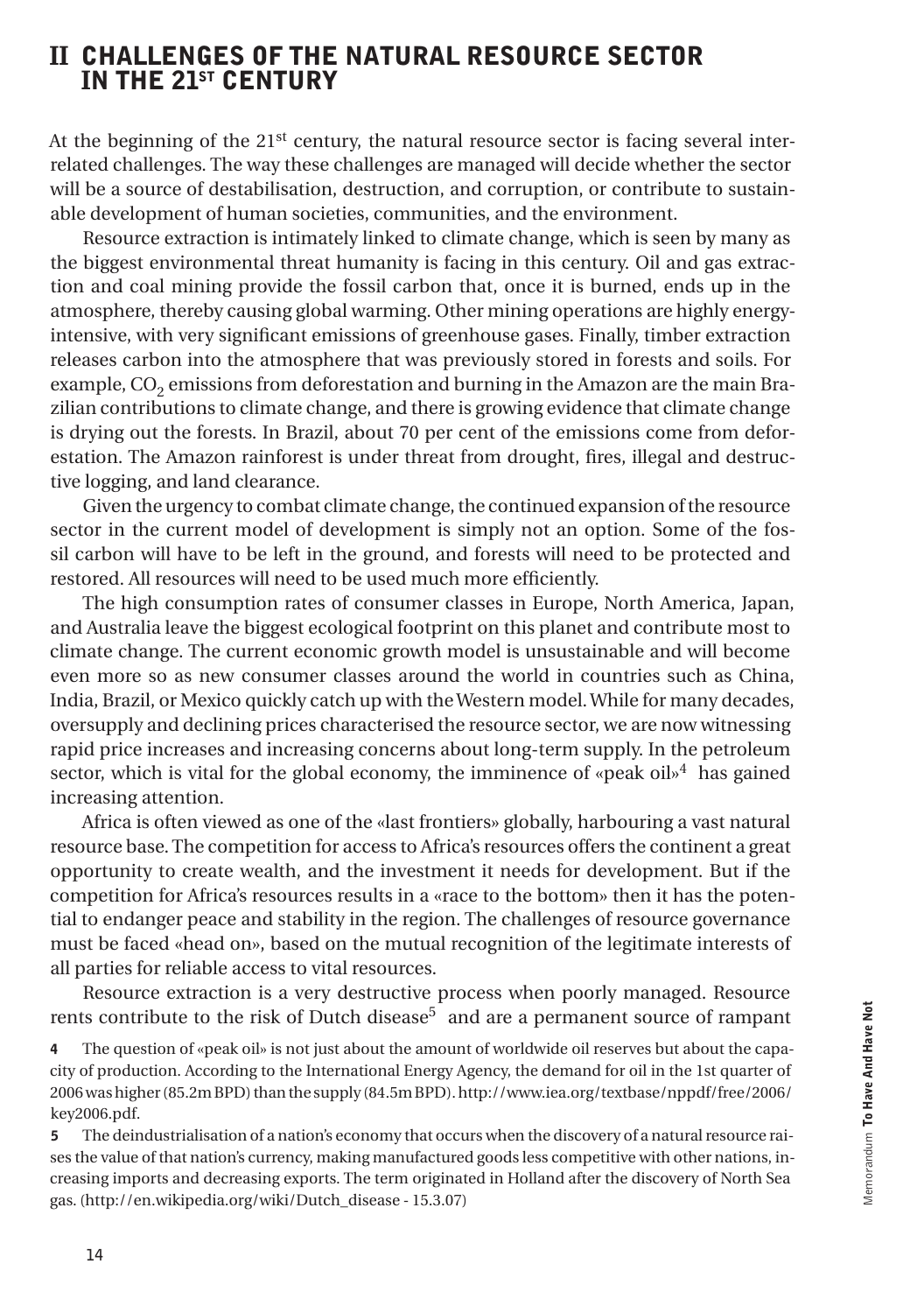corruption. Accountability tends to be weaker in states where fiscal revenues depend more on resource extraction than taxation. In many cases, the population has reaped few benefits from resource extraction, and true progress in economic development with investment in other economic sectors has rarely been made. In other countries, resource income has led to increased tensions between resource-rich regions and central governments.

Negative environmental and social impacts are frequent, and range from limited, sitespecific contamination to large-scale, sometimes indirect ecosystem degradation. They include: oil leakages, accidents on pipelines and platforms, waste management which may affect water and habitat quality, land degradation and water pollution. The poor are proportionally more dependent upon subsistence resources, so environmental degradation tends to have a much greater impact on them. This almost certainly will be the case as the impacts of climate change become more clearly observed. This entails a serious problem of environmental justice.

Uneven creation and distribution of wealth may lead to social upheaval and, in extreme cases, violent conflicts. The diamond-rich region of Kono in Sierra Leone, the oil-rich Niger Delta in Nigeria, and the key timber-producing regions in south-eastern Liberia are classic examples.

Human rights abuses associated with the mining and oil sector often result from the use of security forces (governmental or private) against local protesters. Also, in social terms, the resource sector can be highly disruptive. It frequently attracts migrant workers, thereby destroying local economies and the social structure of the local population. Prostitution, alcoholism, and HIV/AIDS are rapidly expanding under such circumstances, as are sudden imbalances in gender relations.

The WBG-sponsored Extractive Industries Review  $(2003)^6$  provided a set of valuable recommendations designed to ensure equitable and environmentally sound investments in the extractive sector. The final report of the Review concluded that «The key difference between resource-rich states that do well and those that do poorly is the quality of government institutions and government policies. When governments are not corrupt, act decisively to prevent currency overvaluation, enact countercyclical policies, manage windfall revenues properly, and promote the needs of the poor, the revenues from the development of oil, gas, and mineral resources can contribute to poverty alleviation.»

The key sectors addressed in this paper are the oil, gas, and mining industries. Also included are forests, which demand a largely different set of policy solutions. All of these areas contribute to what has become known as the «Resource Curse». But natural resources are morally neutral: Whether natural resources are a curse or a blessing depends entirely on how they are managed and by whom. Africa, fantastically rich in natural resources yet economically poor, illustrates how there has been a collective global failure to address the resource issue successfully. Recent years have seen great strides forward, with the establishment of processes like the Kimberley Process (KP) and the EITI (ref to annex), but these are still scratching at the surface of the problem of resource governance.

6 Striking a Better Balance, 2004. In 2003, the World Bank Group commissioned a revision of their extractive industries policy and projects, appointing Emil Salim, former Minister in Indonesia, as chair of the process. During the revision process, several stakeholder consultations took place. The final report of the chair was published November 2004.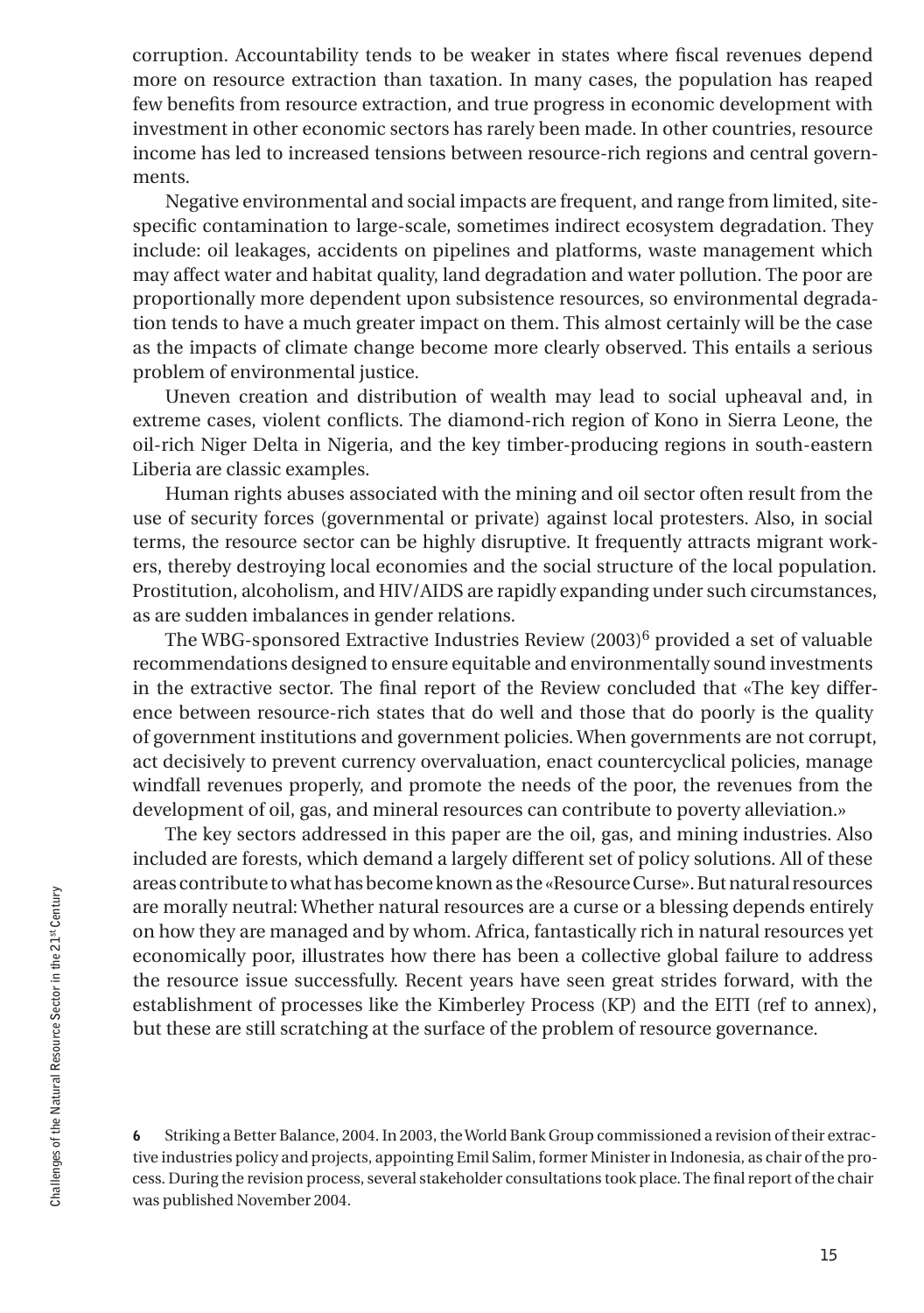## III IMPROVING MACROECONOMIC CONDITIONS FOR DEVELOPMENT

The resource sector can only become a force for sustainable development if its social and environmental impacts are minimised, and if its benefits and costs are fairly shared. Sensible macroeconomic policies geared to the priorities of social and environmental responsibility provide the necessary backdrop for healthy natural resource governance.

A critical force is the role of investment, and in particular foreign investment, in pursuing development policies. It is imperative that the rules and institutions governing international investment flows are framed to ensure that investment contributes to the sustainable development of resource-rich countries.

Investment regimes are the macroeconomic framework into which all aspects of natural resource governance fall into. Without investment there is no resource production, no export, no profit.

The primary legal and political instruments for the promotion and protection of foreign direct investment are International Investment Agreements (IIAs). The vast majority of IIAs, including most signed by African countries, are based on a treaty paradigm which dates back some 50 years. This model is biased towards investor protection rather than the development objectives of host states. In fact, some forms of international investment agreements may actually undermine the ability of governments to regulate in the public interest in areas such as public health and the environment. Therefore, IIAs need to be framed so as to attract investment that contributes to the development goals of these countries.

Developing countries face both real and perceived disadvantages in negotiating with investors. Often they are dealing with corporations that are far richer and more sophisticated in handling the details of agreements than the country itself, and have access to the best lawyers and other negotiators that money can buy. Conversely, the country may not be able to field a comparable negotiating team, and may well lack experience of the global business sector and the pitfalls of, for example, transfer pricing, off-shore corporate vehicles, and international tax regimes, all of which can serve to put the country at a severe disadvantage. Secondly, many developing countries are genuinely worried about scaring off investors, and are unsure of the strength of their negotiating position; these factors may cause them to agree unfavourable terms. The 2005 iron ore deal between Mittal Steel and the government of Liberia is a case in point.

Another important factor in this context is the fact that the terms of trade for developing countries have deteriorated over the past century. The combination of deteriorating terms of trade and growing indebtedness puts additional pressure on developing countries to increase exports of primary commodities and natural resources. Declining terms of trade have been especially harmful for the least developed countries, and especially for the non-oil-exporting sub-Saharan countries. Forty-three countries continue to rely on exports of less than three non-oil primary commodities for between 20–90 per cent of their foreign exchange earnings. Some of these countries are in or near conflict zones.

In addition to deteriorating terms of trade, volatility in the markets of primary commodities and natural resources has serious repercussions in every economy. For weak exporting countries, volatility in markets of natural resources slows growth, worsens income distribution, and discourages investment. Deteriorating terms of trade, as well as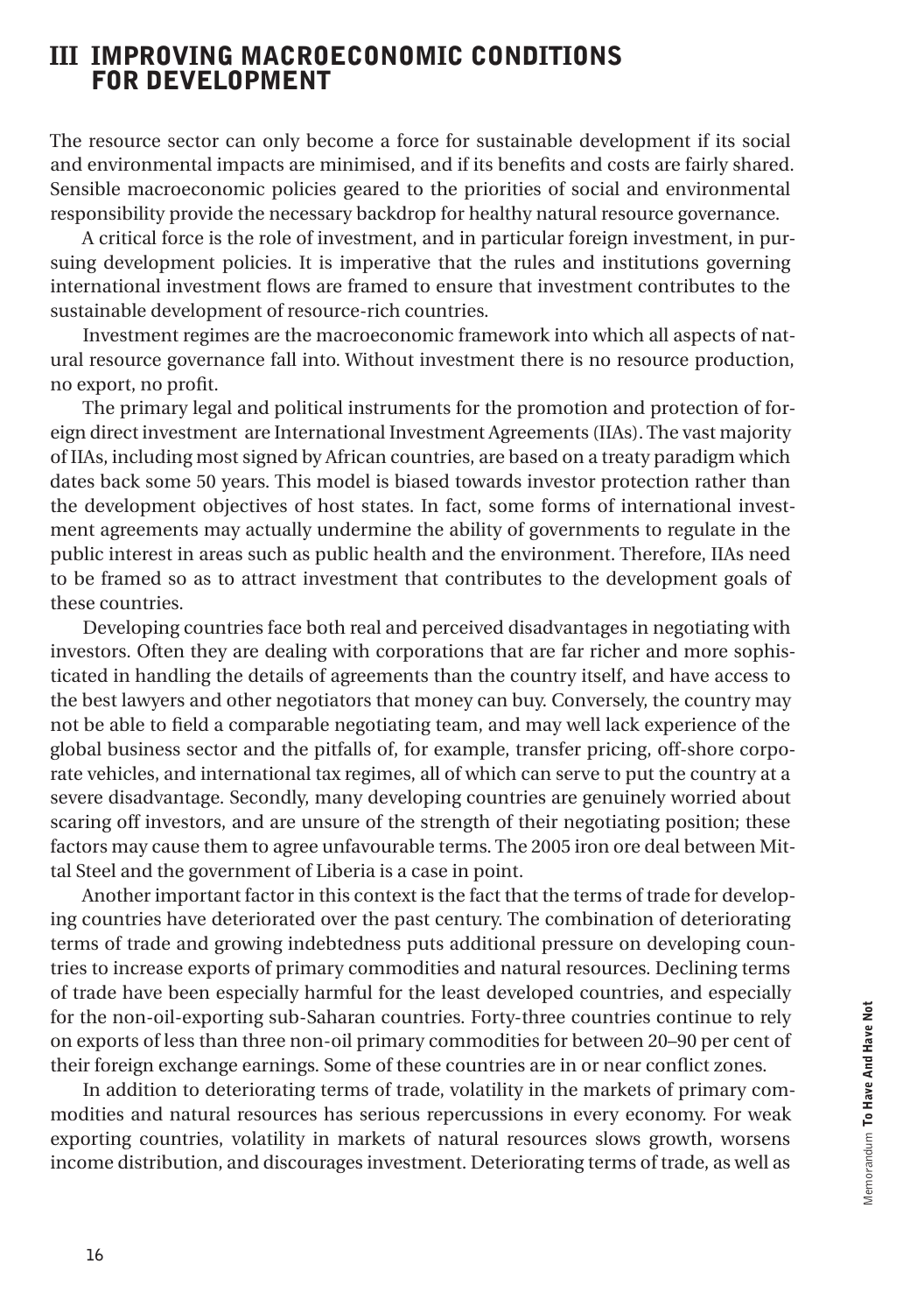commodity price volatility, may foment social and political tensions, and in some cases, provide the underpinnings for violent conflict.

### Existing Mechanisms

The Model International Agreement on Investment for Sustainable Development devised by the International Institute for Sustainable Development (IISD) («the IISD Model»)<sup>7</sup> includes rights and obligations for investors, home states, and host states and provides an alternative template to the outdated model used by the majority of current IIAs. The IISD Model starts from the clear relationship between investment and the achievement of sustainable development. It recognises that an IIA is fundamentally about good governance, and that protection of investor rights and obligations and host-state rights and obligations are an essential part of that equation.8

## Challenges for the G8

Both existing and future IIAs need to strike a balance between investor protection and sustainable development needs, and provide for transparent and accountable institutions and procedures. In particular, any future «partnerships» for investment and trade that the G8 are considering should be designed with development linkages.<sup>9</sup>

Since many of the companies investing in the extractive sector of developing resourcerich countries are listed in G8 or BIC countries, the G8 should support initiatives that aim at increasing the negotiating capacity of host countries, in the long run through building the capacity of state institutions, and in the short run by providing institutional support through a public interest law firm.

7 Although the IISD Model is drafted as a multilateral agreement, its principles can be applied to guide bilateral negotiations as well. It has been used by both individual states as a source to develop their own models, as well as regional groupings of states to devise regional investment agreements. A copy of the IISD Model is available at http://www.iisd.org.

8 Source: http://www.iisd.org/investment.

9 Germany is proposing that the Group of Eight leading industrial nations this year forge «reform partnerships» with a select group of well-governed African democracies to help them attract international private investment. Source: Hugh Williamson (Berlin) and Alan Beattie (London), «Germany to Focus G8 on Africa investment,» Financial Times, 18 October 2006, http://www.ft.com.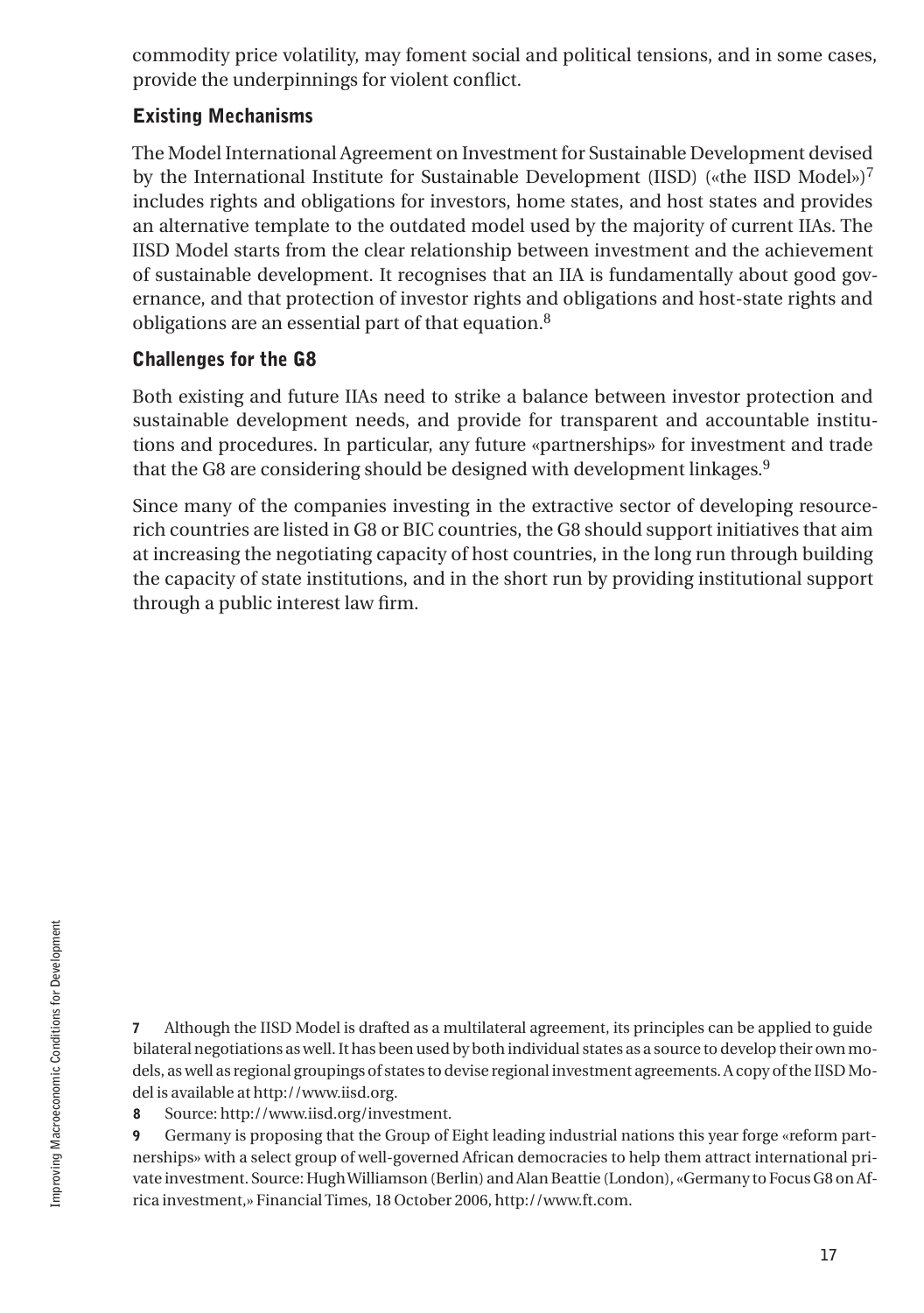## IV IMPROVING GOVERNANCE OF NATURAL RESOURCES

Weak governance in countries that supply energy and other resources can complicate the security of that supply in three ways. First and most directly, corruption and mismanagement of revenues in a developing country may exacerbate popular discontent and political instability within that country to the point of violent conflict, which itself becomes a threat to the security of supplies. This is the situation in Nigeria, where armed groups that draw on popular grievances against the mismanagement of the oil industry are mounting regular attacks against that industry, which has reduced potential oil production by several hundred thousand barrels a day.

Secondly, corruption in the natural resource sector of a producer country can entrench vested interests in that country whose aim is to abuse their public position to maximise their private profits. This is likely to be highly damaging for the stability of that country and can create an unwelcome volatility in the price and supply of energy. An example is Ukraine, where the available evidence suggests that powerful, private Ukrainian interests, working in tandem with Gazprom, have taken over a central position in the gas transit trade to Europe in a highly opaque manner, displacing the state-owned gas company and raising concerns about the possible involvement of organised crime.10

Thirdly, there are numerous examples of countries in dire poverty, vulnerable to unrest, and largely dependent on aid, despite their ruling elites reaping huge illicit rewards from the misappropriation of natural-resource revenues. Equatorial Guinea is a prime example. Such countries are inherently more vulnerable to state failure and conflict – the costs of which will have to be borne by their citizens and by the international community (for example through increased aid, the disruption of trade, and the need to mount peacekeeping operations and support refugee populations). Furthermore, the governments of these countries often resort to grave human rights abuses in order to suppress dissent.

#### 4.1 The Need for Transparency

The application of double standards, either by the extractive industries themselves, or as reflected in the implementation of the policies of their home countries, not only undermines reform but threatens peace and stability. For example:

 One of America's oldest banks – Riggs – was brought down because it held the bank accounts of Augusto Pinochet, and the oil revenues of Equatorial Guinea which were controlled exclusively by President Obiang.11 Despite this, the United States turns a blind eye to the corruption and human rights abuses that typify Obiang's rule. Likewise, the Chinese CNOOC signed a production-sharing contract with Equatorial Guinea in 2006, as did the Brazilian Petrobras.

 The government of Congo Brazzaville, an EITI candidate country, is ruthlessly intimidating the country's leading civil-society transparency activists – members of the Publish What You Pay (PWYP) coalition – through harassment and an abuse of the legal system,

<sup>10</sup> Global Witness, 2006, It's a Gas: Funny Business in the Turkmen-Ukraine Gas Trade, p. 38.

<sup>11</sup> Global Witness, Time For Transparency, 2004, p. 55; Global Witness, US Must Act Now on Corruption Allegations Centred on Guinea's Oil Accounts, press release, 15 July 2004; US Senate Permanent Subcommittee on Investigations, Money Laundering and Foreign Corruption: Enforcement and Effectiveness of the Patriot Act, Case Study involving the Riggs Bank, July 2004. The full report is available at http://hsgac.senate. gov/\_files/071504miniorityreport\_moneylaundering.pdf.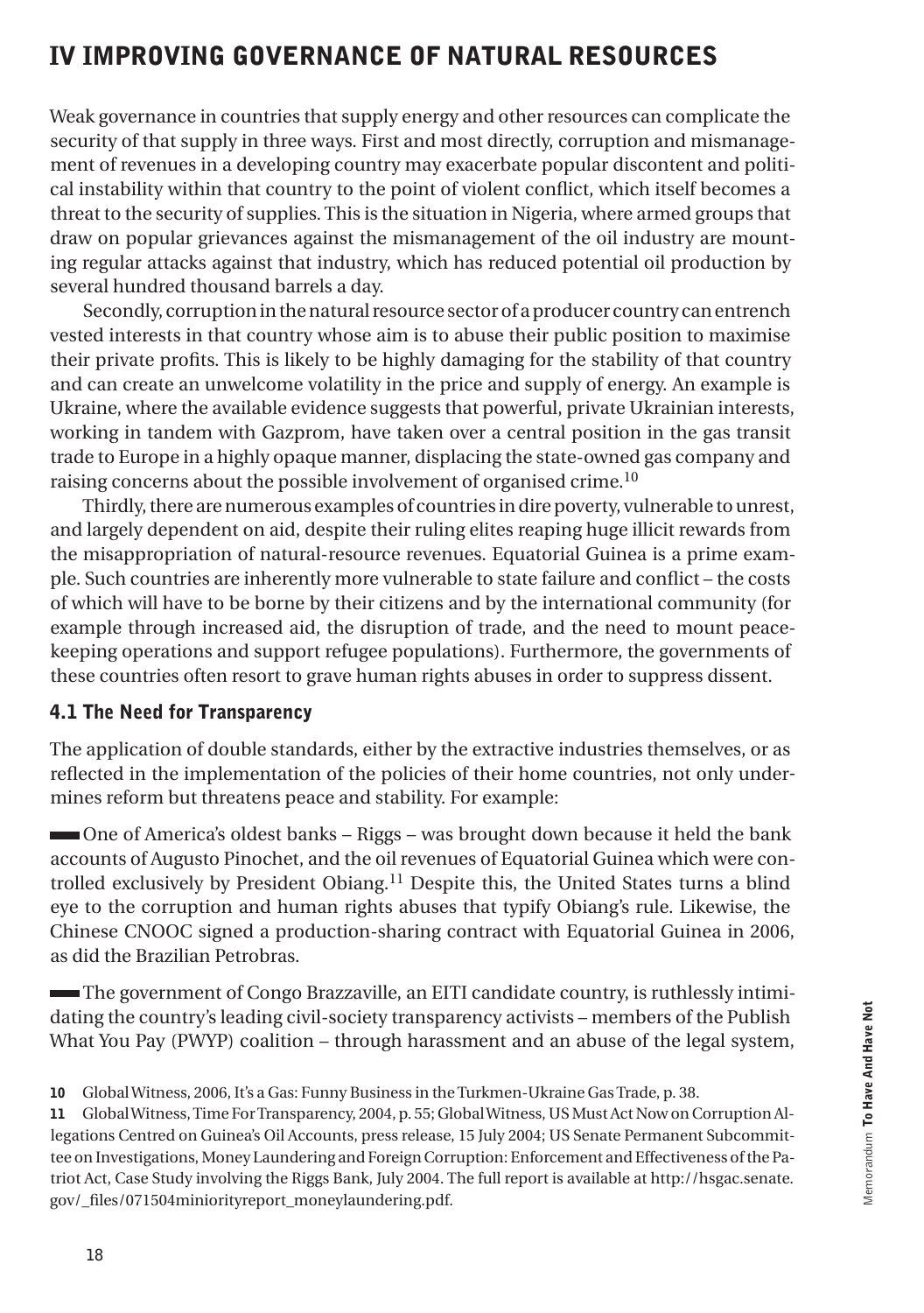including arrests, trumped-up legal charges, and travel restrictions, preventing these organisations from being represented at international EITI meetings, amongst others. Countries free-riding under the EITI banner threaten the initiative's credibility.

 Companies are pressing hard to get favourable conditions. For example, in 2005 Mittal Steel managed to negotiate a Mineral Development Agreement (MDA) with the National Transitional Government of Liberia (NTGL), worth \$900 million. Under the terms of the MDA, Mittal took ownership of two major state assets – a railway line and a port – was able to set the price for the iron ore, was granted an extendable five-year tax holiday, negotiated a stabilisation clause which froze Liberia's laws in the concession area for 25 years, and developed a capital structure and tax regime which would have allowed transfer-pricing with substantial potential tax losses to the government. Fortunately, the deal was renegotiated in early 2007, leading to a much more equitable arrangement.

 The British government regards itself as a world leader in the fight against corruption, as evidenced by establishing the EITI. However, it has seriously undermined its own credibility in this regard, and in turn the international case, by its calling off of a police investigation into an allegedly corrupt arms deal between BAE Systems and Saudi Arabia, which sends a clear signal that Britain will tolerate corruption for political reasons.<sup>12</sup>

 Securing valuable oil supplies was probably the most important motive for the US-/UK-led invasion of Iraq, and the removal of an inconvenient regime. It remains a pre-eminent example of political manipulation of «evidence» in the United States and United Kingdom in order to invade in the first place, followed by a conflict about natural resources, and pervaded with massive corruption and cronyism..

 China's Africa policy is based on the principle of «non-interference». This is highly welcomed in Africa after experiencing colonialism and constant interference by the former colonial powers. However, in the long run, the Western countries are failing in their efforts to secure supplies of resources through partnerships with regimes with records of extensive corruption, human rights abuses, and incidents of genocide, exemplified by Angola, Zimbabwe, and Sudan. There is no reason to believe that Chinese investment will not follow the same course, and investment that provides more resources to repressive regimes, regardless of its source, seriously undermines the democratic and human rights of the populations of those countries and threatens poverty alleviation.

Transparency is a key stepping stone in improving governance and fighting corruption. It has to work on several levels:

Corruption in the allocation of resource concessions not only undermines the governance of countries that allocate the concessions but also means a poorer deal for their citizens. In the case of the oil industry – where poor reservoir management can deplete an oil field well before its maximum potential life is reached – this could directly impact on the amount of oil that a country can export.

Contracts often contain confidentiality clauses and are not open to public scrutiny. If the citizens of a country do not know the details of the deal their government signed, they have no way to hold their politicians accountable.

12 Global Witness, Blair's Government Undermine Global Anti-corruption Fight, press release, 15 December 2006.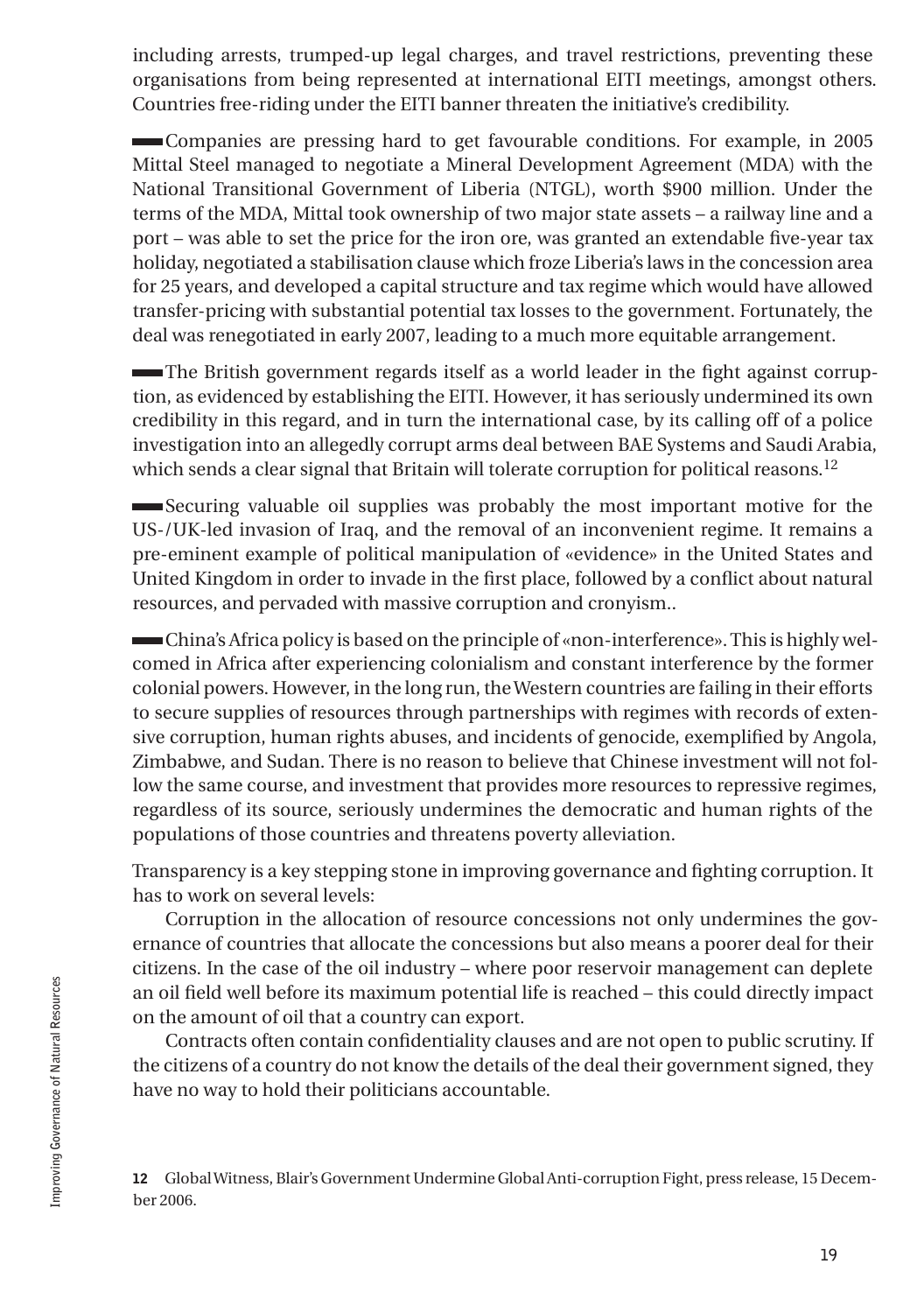Transparency is equally important for the revenue flows of natural resource rents between companies and host governments. If companies publish what they pay and governments publish what they earn, the revenue flows can be traced and governments can be held accountable for a sustainable management of those revenues and a fair distribution of the wealth.

#### Existing Mechanisms and Solutions

The Extractive Industries Transparency Initiative aims to ensure the transparency of revenues from the extractive industry. EITI is working on a voluntary basis while the international Publish What You Pay campaign supports EITI but demands further mandatory disclosure of taxes, fees, royalties, and other payments by the extractive industry to governments.

EITI is becoming increasingly significant as a partial solution to the problem of corruption in energy-rich developing countries. It will face two major tests in the next year and will need the support of the international community, with a prominent role played by Germany, in order to pass them. Should it fail these tests, EITI may rapidly lose its credibility.

The first test is the validation process, which measures the performance of countries against predetermined criteria. If it is clear that a country is not implementing the EITI in good faith, for example if its government is persecuting or censoring civil-society representatives, then the board members must take a firm stand and ensure that the country is expelled from the EITI. If countries are seen abusing the EITI principles, criteria and validation process without resulting consequences, EITI will quickly lose its credibility, and all the good work done by other countries will be wasted.

The second major test is the need to cement EITI's global status by involving more resource-exporting countries in all regions of the world and, ultimately, the mega-producers of the Middle East. There is also a need to win the backing of China, India, Brazil, and Russia (which has already notionally given its support to the EITI by signing up to G8 communiqués).

#### Challenges for the G8

#### *On EITI*

Germany has taken leadership of the G8 and invited China and India to join EITI. These countries are both major consumers of energy and other natural resources and could support the EITI in the same way that some Western consumer-nations support it, by providing funds and diplomatic support and engaging in dialogues with their own extractive companies to encourage them to play a global role in the initiative. The G8 should press the UN to endorse the EITI. The European Commission could also raise this issue in its dialogues with these countries, as could Germany and other EU member states.

EITI is only meant to be a temporary initiative which needs to be mainstreamed and incorporated into national and international norms and standards. This is a task of home and host countries of extractive-industries companies. To incorporate criteria on transparency in stock exchange listing rules and international accounting standards is an important step towards mainstream transparency.

The G8 should consider placing process-related conditionalities for accountable and transparent natural resource management into future multilateral and bilateral financial assistance packages.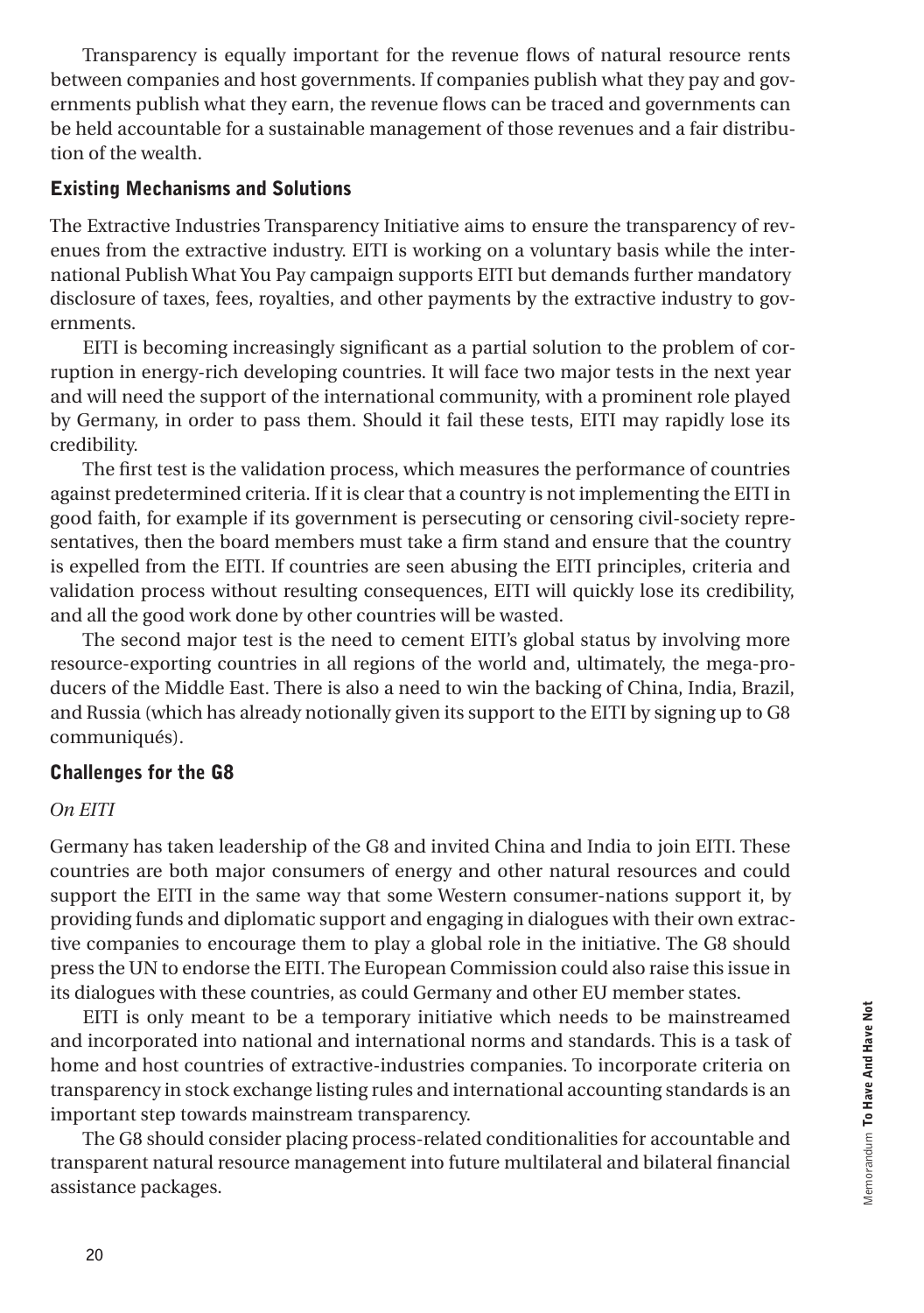#### *Beyond EITI*

The EITI, for all of its merits, is only designed to cover one aspect of resource-related corruption: the flow of revenues from the extractive industries to governments. It does not cover two other major aspects of the problem: the transparency of access to natural resources and the role of the international financial system in enabling the laundering of stolen resource revenues (see chapter 4.4).

Since all resource-importing countries stand to potentially lose from the political and commercial volatility created by corruption, the G8 should reach out to India, China, and others and suggest a set of shared rules of the game for the awarding of concessions, whereby all companies and countries would agree to observe basic standards of transparency and accountability to the public.

Rather than trying to stretch the EITI beyond its current purpose, which might cause tensions amongst the stakeholders and overload the initiative at a delicate stage, it would be better to convene different processes to address these problems, which could draw on the great success of EITI – its bringing together of governments, the private sector, and civil society into a multi-stakeholder process. As an interim measure, individual countries implementing the EITI, based on their individual context, should be encouraged to incorporate other critical issues, such as transparency in concession-allocation processes, and the social and environmental impacts of extraction.

### 4.2 Standards

#### Human Rights, Social and Environmental Standards

The record of oil, mining, and timber companies in Africa and elsewhere is very much related to bribery, bad environmental performance (Niger Delta, gold mining in Ghana and in the Philippines), and human rights concerns (Shell in Nigeria, oil companies working in Sudan, ExxonMobil in Indonesia). Large multinational corporations control much of the extractive industries and international trade flows of natural resources. Their policies and business practices have extraordinary effects on production patterns, community rights, environmental impacts, and social welfare.

While the rights of transnational companies on the international level are increasingly defended through compulsory arbitration before international tribunals (chapter 3), their duties are left to self-regulation. The answers or solutions the companies in the extractive industries offer for the problems they are facing are reflected in and – all too often – limited to a range of voluntary standards and codes of conduct. John Ruggie, the Special Representative of the UN Secretary-General on business and human rights, states in his report to the Human Rights Council that «a more fundamental institutional misalignment is present: between the scope and impact of economic forces and actors, on the one hand, and the capacity of societies to manage their adverse consequences, on the other. This misalignment creates the permissive environment within which blameworthy acts by corporations may occur without adequate sanctioning or reparation. For the sake of the victims of abuse, and to sustain globalisation as a positive force, this must be fixed  $v^{13}$ 

13 Report of Special Representative of the UN Secretary-General on the issue of human rights and transnational corporations and other business enterprises, A/HRC/4/35, 19 February 2007.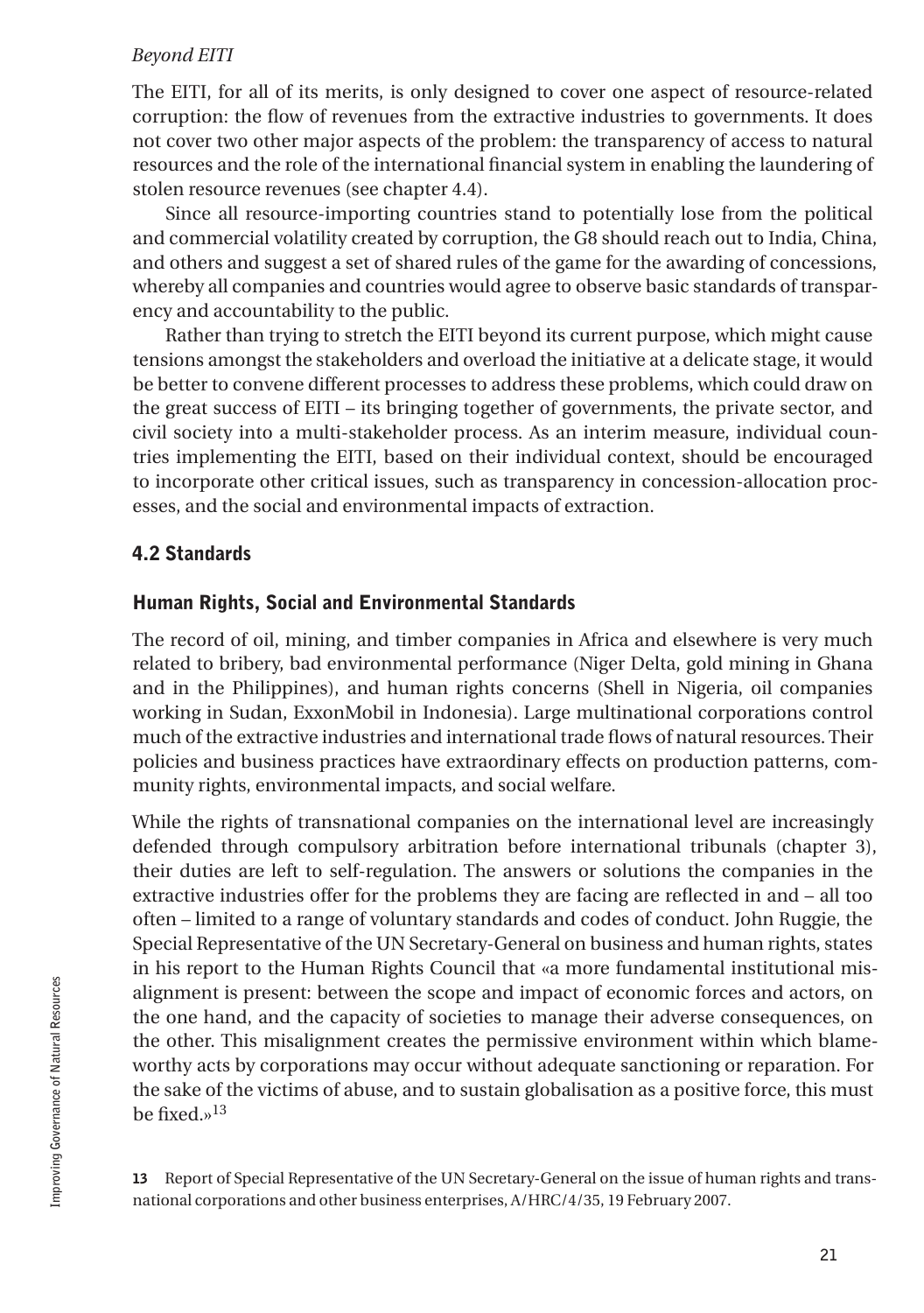### Free, Prior, and Informed Consent

Indigenous peoples affected by extractive-industries projects must have the right to participate in, influence, and share control over development initiatives, decisions, and resources on their traditional territories. A central recommendation of the Extractive Industries Review, $14$  was that local and indigenous peoples' organisations must be able to exercise their right to free prior and informed consent. All communities, indigenous and non-indigenous, should be accorded the rights expressed in the Aarhus Convention:15 of timely and meaningful information, public consultation, and trusted grievance mechanisms that could resolve disagreements in a fair and just manner.

### Existing Mechanisms and Solutions

Voluntary initiatives are an inherently weak instrument for changing corporate behaviour for various reasons. First, their voluntary nature means, obviously, that they only apply to companies which wish to comply to them: companies that do not have a high public profile, and are not exposed to external pressures from activist shareholders or campaigning organisations, may not feel any reason to comply.

Second, and especially in the field of human rights, these initiatives impose commitments on companies which are sometimes so loosely defined that it is very hard to know exactly what a company would have to do in order to comply with them. In addition, such initiatives often have very weak verification mechanisms, meaning that companies can easily claim to be complying with these initiatives without putting their principles into effective practice.

In short, this lack of clarity and lack of measurability means that some voluntary initiatives come close to being little more than public relations exercise for companies. If there is a strong case to be made for the regulation of companies in the public interest, then voluntary initiatives and codes can not be a substitute because they are not comprehensive and lack an effective system of sanctions.

Some of the most relevant initiatives related to the extractive industry are:<sup>16</sup>

*Voluntary Principles on Security and Human Rights*: The Voluntary Principles on Security and Human Rights, which are supported by a number of leading multinational companies in the oil and mining industries, were set up when Exxon and BP came under scrutiny after being accused of human rights violations committed by their security forces in Colombia and Indonesia. The principles are designed to set guidelines for dealing with public or private security forces, and to reduce the risk that their use would result in human rights abuses. However, there is little transparency about how the initiative works, no clear criteria for membership, and no mechanism to check whether or not companies are genuinely implementing the Voluntary Principles, meaning that companies which are doing little or nothing to improve their human rights practices can still claim credit for being part of the initiative. Companies now report on their activities, but the reports are not public. Some companies are making positive efforts to turn the Voluntary Principles into better human rights practice, and are quite open about what they are doing, but this is a product of the companies own initiative rather than the Voluntary Principles them-

14 «Striking for a Better Balance», EIRreview 2004.

15 Convention on Access to Information, Public Participation in Decision-Making and Access to Justice in Environmental Matters, Aarhus, Denmark, 25 June 1998. http://www.unece.org/env/pp/documents/ cep43e.pdf (17 April 2007).

16 The codes and other voluntary initiatives related to the extractive sector are listed in the annex.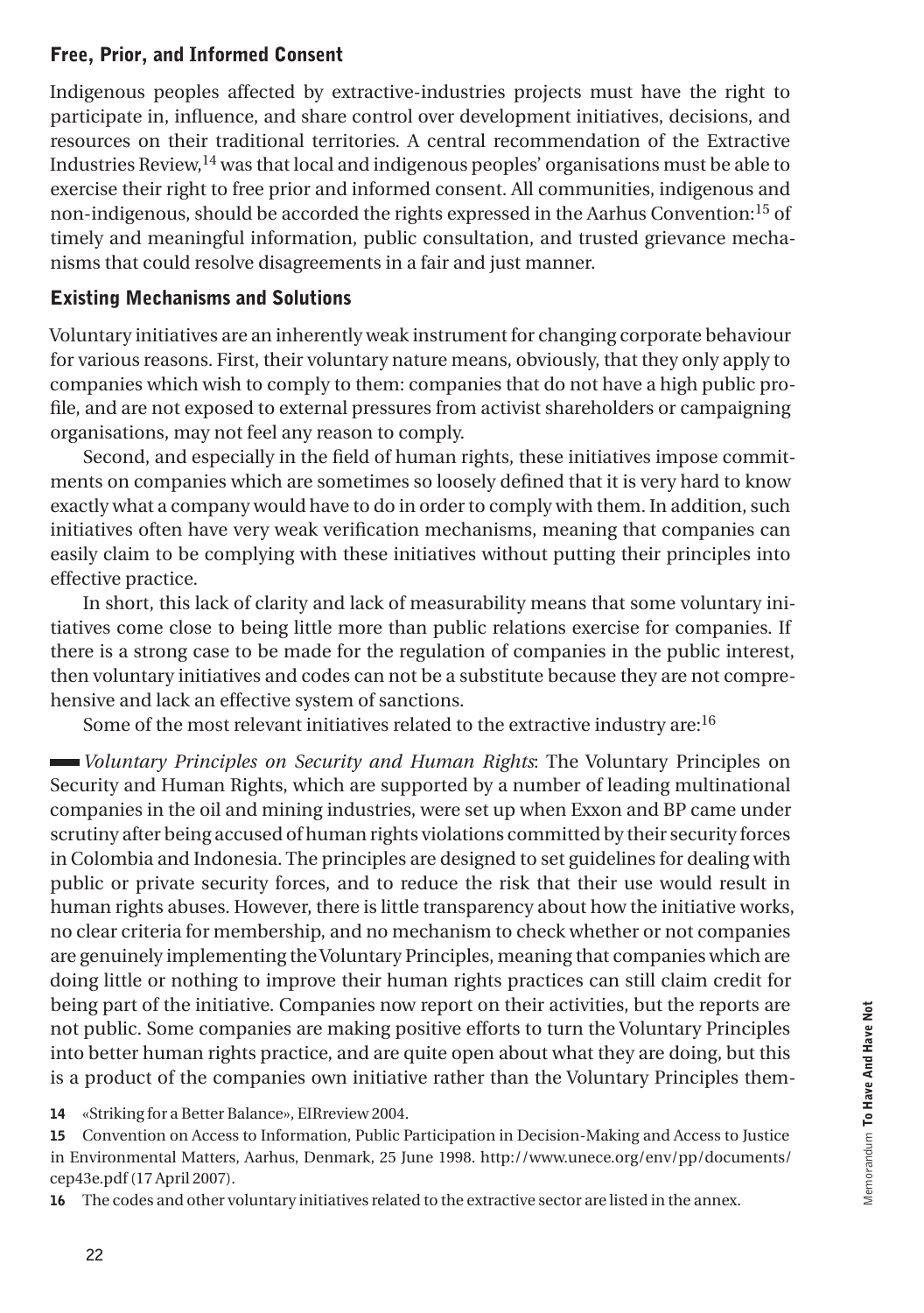selves. Non-governmental organisations that belong to the initiative have threatened to walk out if these weaknesses in its structure are not addressed.

*International Council on Mining and Metals (ICMM)*: The ICMM Principles came out of a three-year participatory study called the Mining, Minerals and Sustainable Development Project (MMSD) which was managed by the International Institute for Environment and Development. The aim of the ICMM is to develop strategies for sustainable development in the mining industry, explicitly mentioning the improvement of social and environmental standards and the solution of conflicts between mining and nature conservation. Notwithstanding the importance of major mining companies committing themselves to improved standards, the Liberian and Zambian examples cited elsewhere in this paper illustrate that the voluntary approach is far from enough.

*Global Compact:* Based on 10 rather broad principles, the Global Compact provides a learning platform for companies. Although the Global Compact may be worthwhile to experience and promote best-practice examples, it proved to be inefficient when member companies violated the promise to fulfil the 10 principles. The Global Compact remained silent when, for example, a corruption scandal exposed a GC member, the German company Siemens AG, as violating the 10th principle of the GC on corruption and bribery.17 Similarly, Deutsche Bank, a leading member of the Global Compact, felt able to harbour billions of dollars of Turkmenistan's gas oil revenues.<sup>18</sup>

*OECD Guidelines on multinational enterprises*: The OECD Guidelines provide a set of principles for multinational companies on social and environmental performance, adherence to host countries' laws and tax regulations, and anti-bribery measures. Although they are voluntary, they established a formal complaint mechanism. The OECD countries committed themselves to establishing National Contact Points whereby complaints against companies violating the OECD guidelines can be presented. The scope of the OECD guidelines is worldwide, covering operations of companies hosted in OECD countries or those countries which have ratified the OECD guidelines. They have been used as a benchmark for the UN expert panel on «illegal exploitation of natural resources and other forms of wealth of the DR Congo» to name and shame companies violating international law and the OECD Guidelines. The report of the panel has been controversial as it did not publish robust evidence of the companies' involvement showing that the indicators and the procedures of the OECD Guidelines are not specific enough to provide a good benchmark for companies involved in conflict situations.

*Timber Certification Schemes*: There are a variety of certification schemes. The Programme for the Endorsement of Forest Certification (PEFC) is an umbrella for no less than 32 schemes, whilst the Forest Stewardship Council (FSC) is generally recognised as the highest standard currently available, but is not without its critics. To date, timber certification has not realised its potential. This is partly because the majority of the timber industry has so far opted not to become certified – the flaw in any voluntary system – and

17 «Stiftung und verdecktes Kontensystem in Liechtenstein: Geständnisse im Prozess um Siemens-Korruption», Handelsblatt, 13 March 2007.

18 Global Witness, It's a Gas: Funny Business in the Turkmen-Ukraine Gas Trade, 2006; In a letter to Global Witness dated 20 March 2007, Deutsche Bank stated that it did not hold an account for deceased Turkmen President Nyazov but rather for the Central Bank of Turkmenistan. It also stated that Deutsche Bank adheres to the UN Global Compact principles.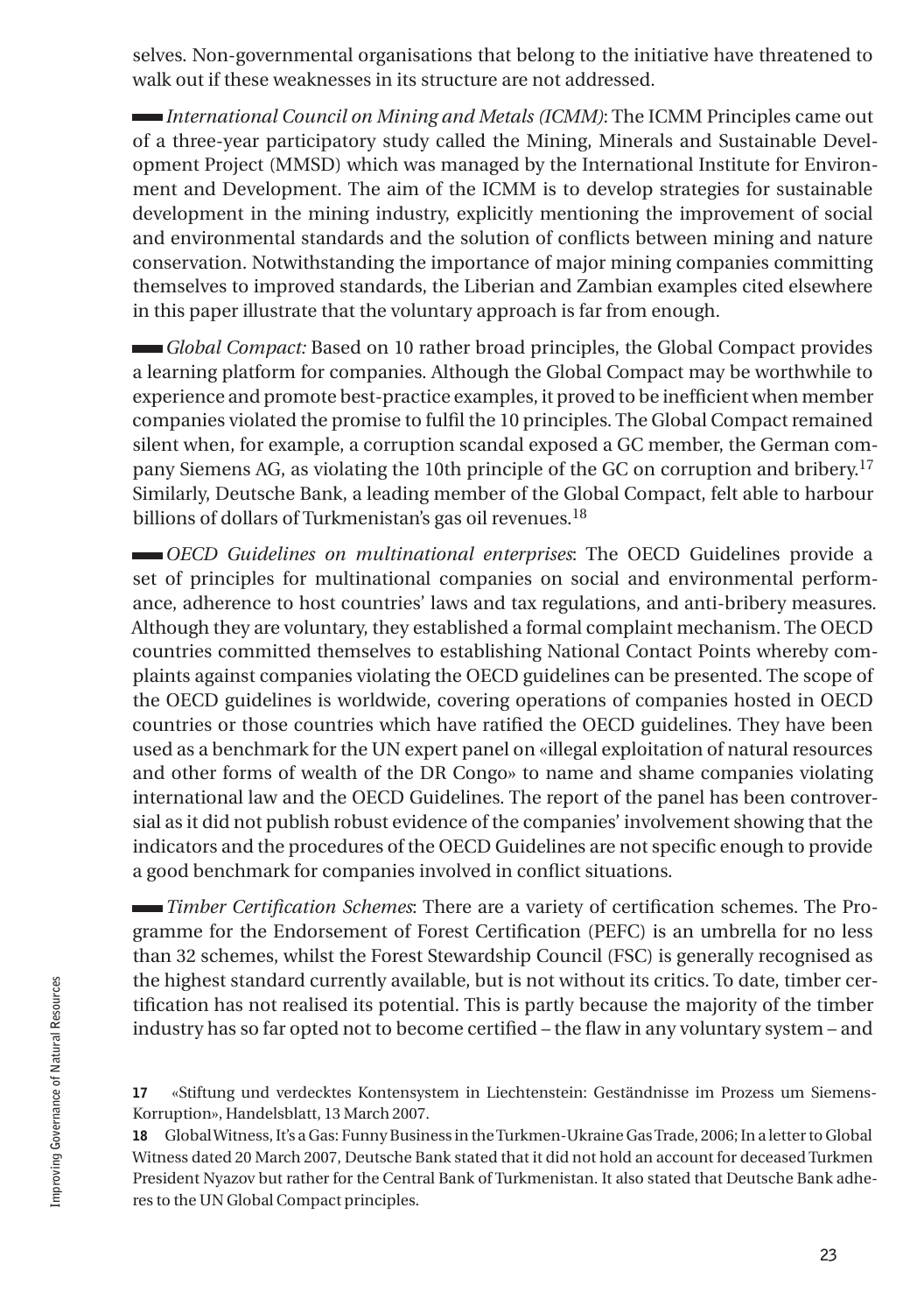because there is an interminable debate between industry, governments, and NGOs as to the most appropriate scheme, which has resulted in both inaction and confusion..

### Challenges for the G8

In general, the relatively wealthy and powerful nations of the global North have a disproportionate say in the creation of most initiatives. We need to redouble efforts to insure that the process of creating and administering standards is an inclusive dialogue at eye level. This requires inviting all actors (home and host countries of extractive industries) to participate on the basis of equality in the process of defining and administering standards.

Today there is no agency in the world that oversees and regulates multinational companies. The former UN Centre for Transnational Corporations, under the auspices of the Economic and Social Council of the UN (ECOSOC), was dismantled at the beginning of the 1990s when deregulation became the mantra of the global economy and self-regulation by companies replaced the efforts of international regulation. Since voluntary standards are clearly not enough, what is required is a level playing field for all companies on the international level. The authors urge the G8 to support the idea of creating a minimum set of international binding rules for companies in the field of human rights.19 The basis for compelling standards should be the International Labour Organisation's (ILO's) Core Labour Standards – the ILO convention on indigenous peoples and the UN covenants on Human Rights as well as the OECD guidelines and international agreements on environmental standards.

Nevertheless, we acknowledge that it sometimes takes a long time to create international standards and mechanisms for their enforcement. In the meantime, existing standards and guidelines, like the OECD Guidelines on Multinational Enterprises, should be implemented more effectively, and the G8 – as representing the home countries of many extractive-industries companies – should adopt standards and mechanisms to regulate companies' performance in developing countries. An example might be the «Canadian roundtable on Corporate Social Responsibilities and the extractive industry in developing countries». As a result of their work, they «urge the Government of Canada to adopt a set of CSR standards that Canadian extractive-sector companies are expected to meet and that is reinforced through appropriate reporting, compliance, and other mechanisms.»<sup>20</sup>

Currently, different certification schemes for a variety of minerals (e.g., copper, cobalt and coltan) are being discussed by the G8 governments. They might improve transparency and initiate a process to improve environmental and social standards in the mining sector when done properly, and include civil-society organisations and the local communities. Certification might be an approach to build national consent in the producing countries on social and environmental standards as well as on the procedures to obtain prior informed consent. We see them as steps towards creating international rules for extractive-industries projects that create a level playing field for all and protect the rights of the affected people.

19 The discussion process on the need for binding rules has been initiated by the former UN Commission on Human Rights (now UN Council on Human Rights) and will continue over the next years – at least this is the proposal made by the Special Rapporteur on Business and Human Rights of the Secretary General of the UN in his report to the council in March 2007.

20 Advisory Group Report, National Roundtables on Corporate Social Responsibilities and the Canadian Extractive Industry in Developing Countries, 29 March 2007.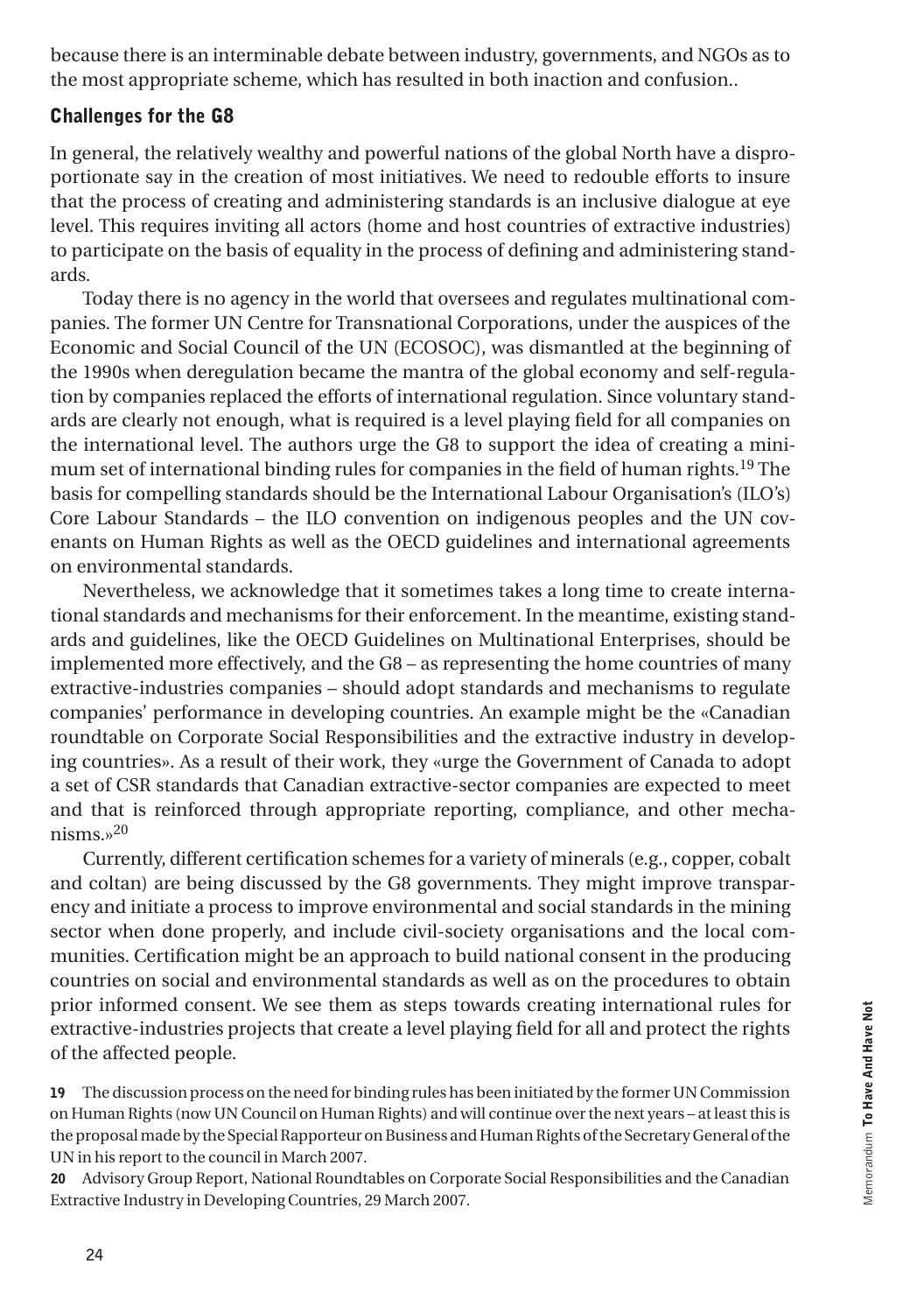#### 4.3 Conflict Resources

SSince the end of the cold war, natural resources have played an increasingly important role in providing money to maintain and to prolong armed conflicts. Three of the world's worst wars of recent years took place in Sierra Leone, Liberia, and the Democratic Republic of Congo, resulting in around 5 million deaths and the almost complete destruction of these countries' infrastructures. In consequence, the international community has had to provide and fund amongst the three most expensive UN peacekeeping operations of all time: The bill for UNAMSIL's presence in Sierra Leone totalled US\$2.8 billion and cost the lives of 196 peacekeepers;21 this year the United Nations Mission in Liberia (UNMIL) will cost US\$745 million<sup>22</sup> whilst in the DRC, MONUC's 2005/06 budget came to US\$1.13 billion.23 On top of this are the massive costs of reconstruction and aid. Disturbingly, 50 per cent of countries coming out of civil conflict will return to war within a decade.24

The following examples not only highlight the importance that the trade in natural resources play in sustaining armed conflicts, but they illustrate that the international community has utterly failed to address this problem. The ability of parties to a conflict to exploit natural resources depends on their access to external markets. Take away this ability and it will be much more difficult to exacerbate or sustain conflict. Conversely, failure to act means, de facto, that the international community is providing armed groups, failed states, and organised criminal groups with unfettered access to world markets. The international community needs to address resource-related conflicts in a way that tackles their particular character: in other words, by proactively addressing the economic underpinnings of the war, as well as the war itself. As these wars almost always affect regional security, the UN Security Council must play a key role in this.

<sup>21</sup> http://www.un.org/Depts/dpko/missions/unmil/facts.html.

<sup>22</sup> http://www.un.org/Depts/dpko/missions/unmil/facts.html.

<sup>23</sup> http://www.monuc.org/News.aspx?newsID=11533&menuOpened=About%20MONUC.

<sup>24</sup> Paul Collier, Development and Conflict, Centre for the Study of African Economies, Department of Economics, Oxford University, 1 October 2004.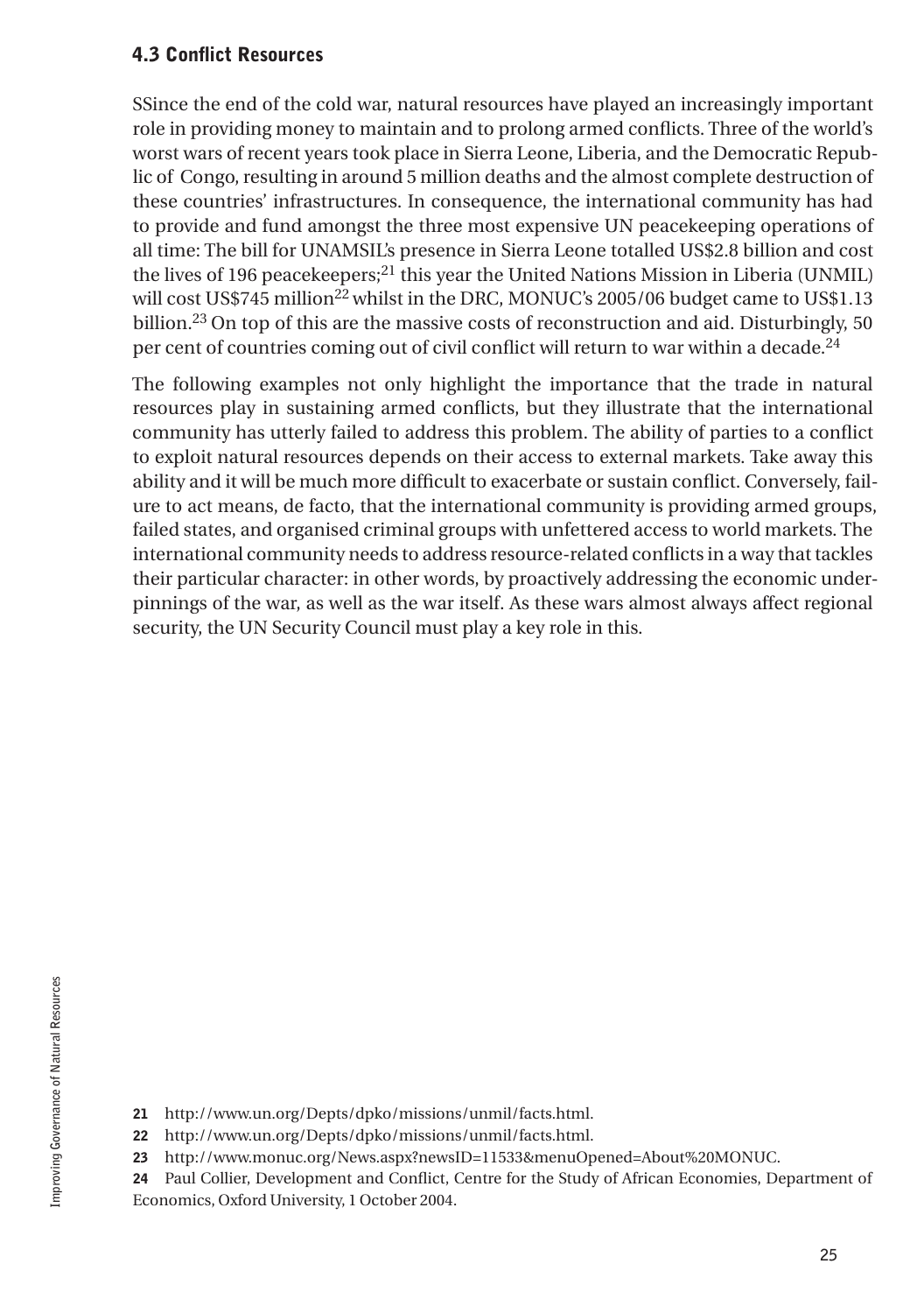Conflict diamonds and timber in Liberia: The civil war in Liberia, during which over a quarter of a million people died, provides perhaps the starkest example of military-political entrepreneurship driven by natural resource exploitation. It also illustrates how international action, in the form of UN sanctions, played a critical role in ending the war, but also how this action was very slow in coming; two years in fact. Warlord Charles Taylor financed his armed insurrection in 1989 by using revenue generated from the sale of timber and diamonds. After gaining power in 1997, he then proceeded to sponsor the infamous Revolutionary United Front (RUF) in its struggle in Sierra Leone, supplying arms and materiel in exchange for diamonds from the rich Sierra Leonean diamond fields. As a result of UN sanctions on diamonds in 2001, Taylor's government was forced to rely on timber revenues; production increased, generating a minimum US\$100 million off-budget in 2000 alone, $25,26,27$  whilst logging companies close to Taylor smuggled arms into the country in violation of the UN arms embargo, and provided armed militias for use by Taylor. It took two years after timber was first identified as a key conflict resource, by NGOs, before the UN Security Council imposed sanctions on timber in May 2003. Within weeks, with his funding cut off, Charles Taylor was forced into exile in Calabar, Nigeria, and the war was over.

Conflict resources in the Democratic Republic of Congo: In terms of human casualties, the war that ripped apart the DRC was the worst since World War II, resulting in over four million dead, and is perhaps the greatest example of a resource-fuelled war. The armies and proxy militias of six different countries, as well as those of the Congolese government and numerous rebel groups, plundered and looted the country's vast natural-resource wealth, including coltan, gold, cassiterite, copper, cobalt, timber, diamonds, and other precious stones. Two of the DRC's neighbours, Rwanda and Uganda, played an active role in the exploitation of the country's natural resources throughout the conflict. Although the UN Security Council imposed an arms embargo on armed groups operating in eastern DRC, it has not taken strong action to address the role played by natural resources in driving the conflict. Despite broad international recognition of the links between natural resource exploitation and conflict in the DRC, detailed recommendations in the UN Panel of Experts' reports on this issue have not been adequately followed up.

- 25 «Log Indicative Values,» Hardwood Markets.com, 16(4), April 2001.
- 26 Central Bank of Liberia, Annual Report, 2000.
- 27 OTC Notes, anon document, 2000.

Memorandum To Have And Have Not

Memorandum To Have And Have Not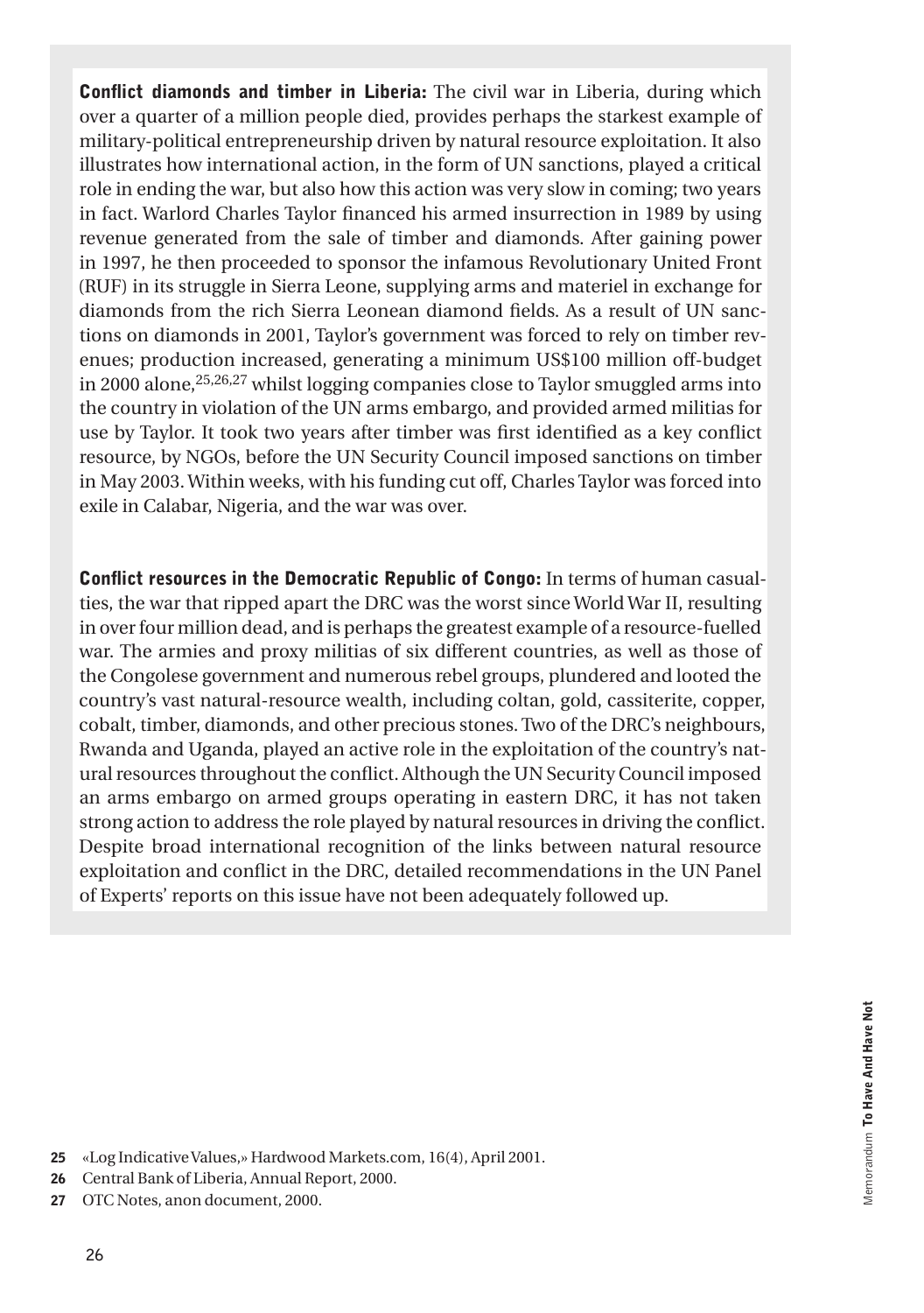#### Existing Mechanisms and Solutions - The Kimberley Process

The Kimberley Process Certification Scheme (KP) has been the only significant international response to the conflict resource issue. The KP is an international government-led scheme that was set up to prevent the trade in conflict diamonds. Negotiated by governments, civil-society organisations, and the diamond trade in response to civil-society campaigns, the KP currently comprises 71 participants:  $46$  countries<sup>28</sup> and the European Union. Launched in January 2003, and endorsed by the UN General Assembly and the UN Security Council, the scheme requires governments to certify the origin of shipments of rough diamonds to ensure they are not from conflict zones. Countries that participate must pass legislation to enforce the Kimberley Process and set up control systems for the import and export of rough diamonds.

The Kimberley Process is currently not funded and is run by those who volunteer time and resources. This is not sustainable and places an undue burden on those who volunteer.

There are serious shortcomings related to the definition of conflict diamonds by the Kimberley Process as it only applies to diamonds traded by rebel groups (what if governments use them to finance severe human rights violations?) and only to rough diamonds.

#### Challenges for the G8

The Kimberly Process is definitely no «one size fits all» solution. Other certification or tracing schemes might provide a partial solution but it is not feasible to set up a Kimberley Process for every single natural resource traded in order to fuel conflict. The certification of single commodities will not provide a consistent answer of the international community to the problem of conflict resources.

The authors believe that the international community, led by the Security Council, should put a comprehensive deterrent strategy in place to stop natural resources from fuelling conflict and resultant human rights violations and deny violators access to resources.

As referred to above, the devastating wars that took place in Sierra Leone, the DRC, and Liberia were fuelled by the international trade in natural resources from those countries, as is the extremely volatile situation in Cote d'Ivoire today. A whole range of actors, ranging from governments to multinational companies to groups linked with organised crime, have been exporting billions of dollars worth of natural resources across the world, thereby directly funding armed factions responsible for some of the most brutal human rights abuses that have ever taken place. Yet not one single company nor individual has been convicted for trading in conflict resources.29The reason for this lack of convictions is simply that trading in conflict resources is not illegal. What happened in the DRC and Liberia could happen again tomorrow.

Currently, although the phrase «conflict resources» is widely used by policy makers and others, there is little understanding about what a conflict resource actually is. Often they are spoken of as an «illegal» resource trade from conflict zones, but the trade in Liberia's resources was legal under Taylor's Strategic Commodities Act. Other conflict zones are often a legal vacuum, and the concept of legality has no meaning. The fact is that

29 In 2006 Dutch timber baron Gus Kouwenhoven was convicted of breaking the UN arms embargo on Liberia.

<sup>28</sup> Including Brazil, India, and China.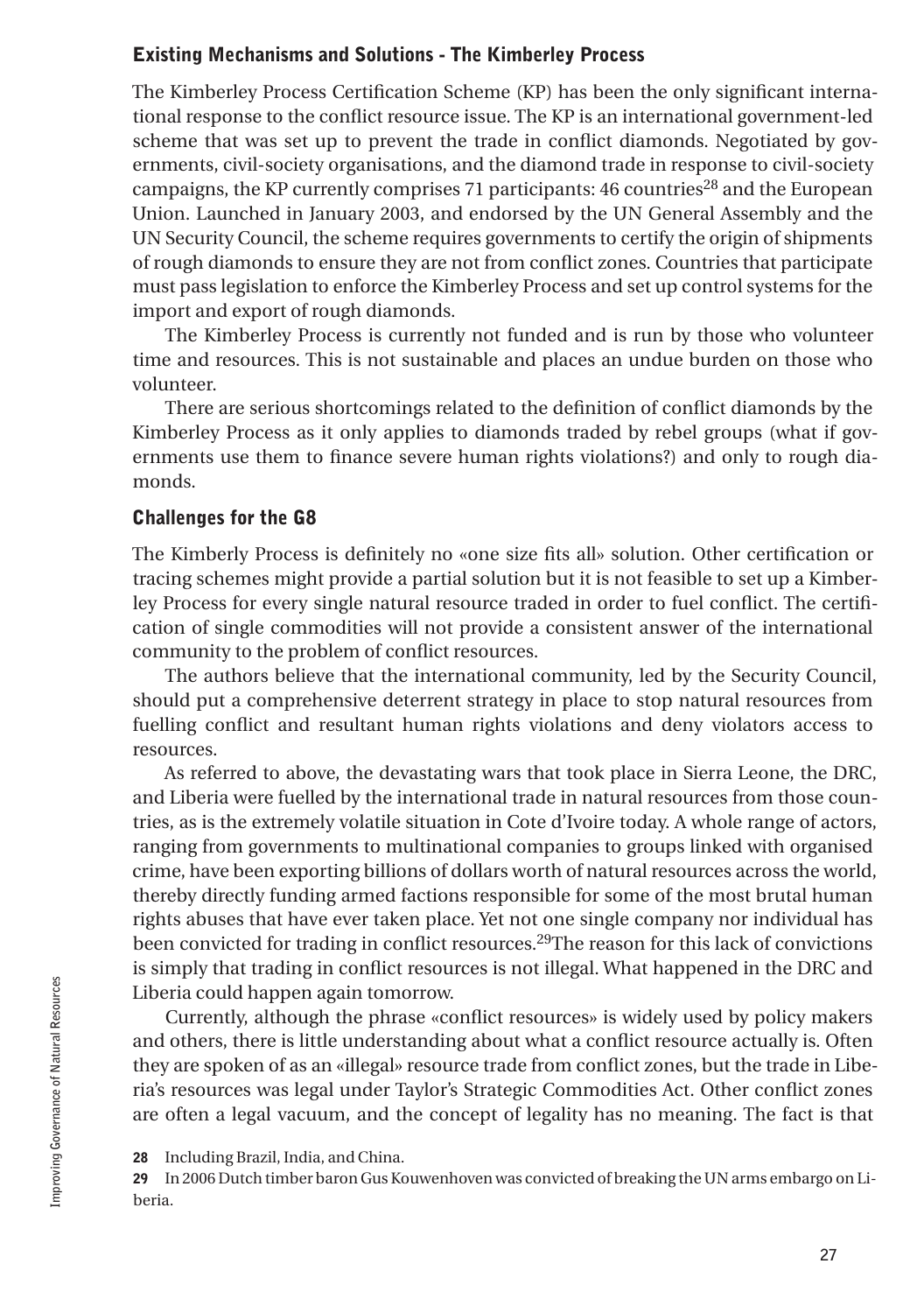the trade in natural resources that fund conflicts can be legal or illegal, resources can be traded by sovereign governments or by rebel groups, and they can fund both legitimate and illegitimate wars.

Therefore, there is a clear need to provide a normative definition of what a conflict resource is in order to highlight the challenges posed by conflict resources to the international community and to act as a catalyst for a coordinated international response. Global Witness<sup>30</sup> suggests that a conflict resource can be defined as one that would trigger United Nations action – under their responsibility to protect civilians – either because of the resource's contribution to conflict situations where civilians' human rights are abused and/or where individuals who derive income from natural resource extraction are breaking the laws of war by deliberately targeting civilians. A definition based on these humanitarian precepts has four clear advantages: 1. it does not require the international community to make a pejorative judgement about any side in the conflict; 2. it does not single out any particular resource, merely the circumstances in which it is traded; 3. it is based on existing international norms; 4. it would trigger existing enforcement mechanisms, such as targeted sanctions (a definition would not require developing new enforcement mechanisms).

The authors believe that the G8 should urge the UN Security Council to begin a process of endorsing a definition of Conflict Resources. There are some compelling arguments to do this:

 The international community has recognised its collective «responsibility to protect» civilians from genocide, war crimes, ethnic cleansing, crimes against humanity, or serious violations of international humanitarian law, when states are unable or unwilling to provide such protection during a conflict or grave crisis.31 This includes a more prominent role for the Security Council in conflict prevention.32 The problem of conflict resources should be addressed as part of this emerging consensus on collective security.

 The UN has already accepted the idea of defining a conflict resource through the Kimberley Process. However, a common definition of conflict resources would eliminate the need for the current inconsistent and unsystematic piecemeal approach and it would prevent the need for a «Kimberley Process»-type initiative for every natural resource. Replicating the KP for other resources is probably unworkable for several reasons, including: the circumstances that led to the creation of the KP were unique;<sup>33</sup> logistically, extending

30 The Sinews of War, November 2006, http://www.globalwitness.org.

31 Security Council Resolution, S/RES/1674, 2006.

32 The international community's commitment to the «responsibility to protect» has been endorsed in a resolution adopted by the UN General Assembly in 2005 and then in April 2006, for the first time, the Security Council resolution on the protection of civilians in armed conflict, explicitly affirmed the responsibility of the international community to act to protect populations from genocide, war crimes, ethnic cleansing, and crimes against humanity, S/RES?1674, 2006. See:

33 The unique circumstances for the creation of the KP are the following: 1. There was an outstanding major player, De Beers, responsible for >60 per cent of rough diamond purchases. DB was thus very vulnerable to pressure – both from the public and governments, but once on board, they posed a credible threat to others in the industry. 2. Diamonds have no intrinsic value and are not actually useful (unlike oil, copper, coltan, etc.), which adds to the industry's vulnerability. 3. Conventional sanctions are not effective against diamonds – they're too easy to hide. 4. The diamond trading community is relatively small, and the members all know each other. 5. The scale and nature of the killings in Africa were extraordinary in their brutality. 6. A few individuals played a key role in forming the KP.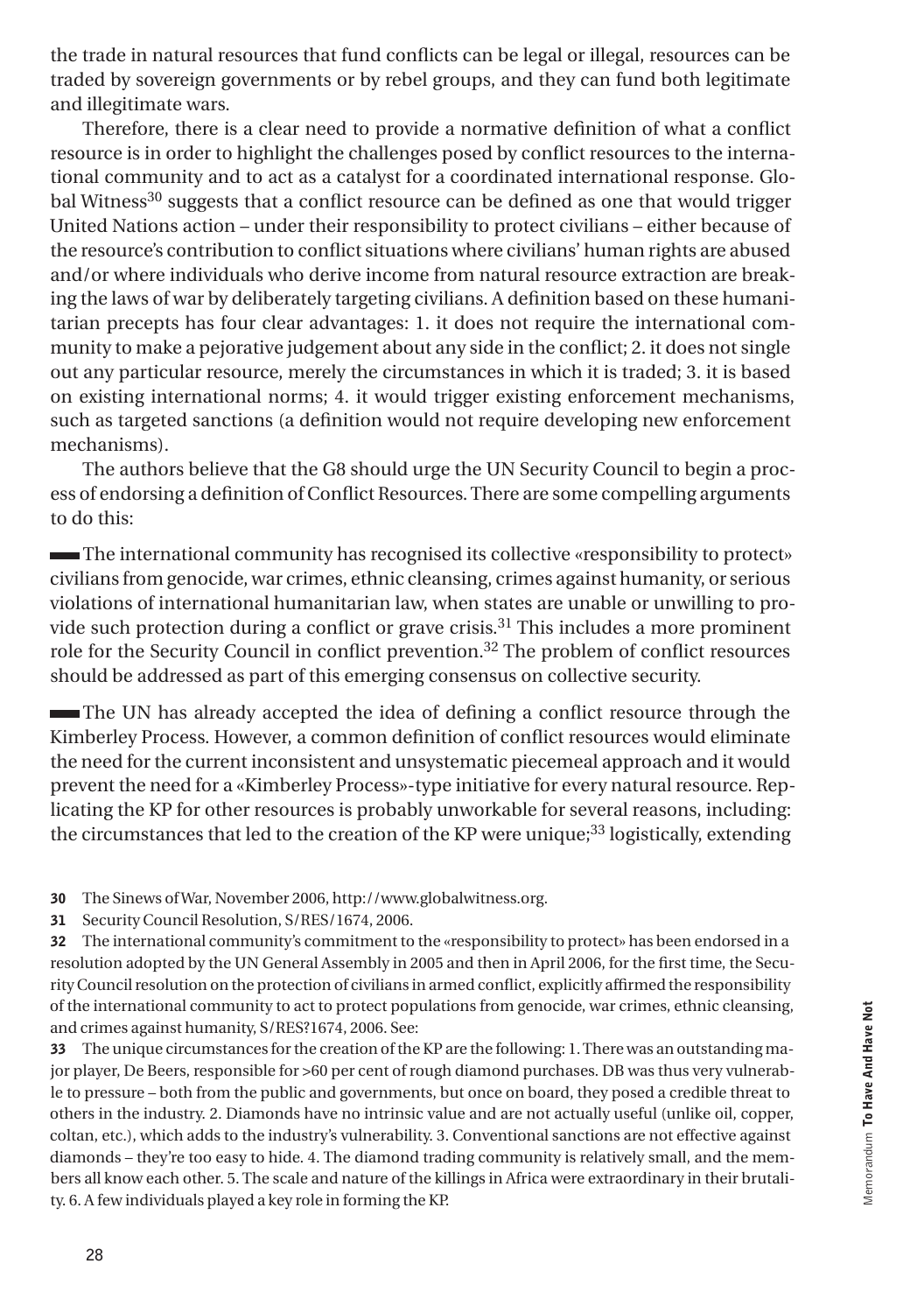the KP to other resources is probably unworkable; and a KP-type approach to an as yet uncertified resource being traded at the height of a conflict would not address the problem in time.

 Without an internationally accepted definition, there can be no international or domestic law to govern the trade in conflict resources.

 A definition would provide a clear guideline, and a deterrent to companies trading, or considering trading, in a conflict zone, as to whether they would be trading in a conflict resource. For legitimate companies, their due diligence procedures would prevent them from entering such trade in the first place.<sup>34</sup>

By way of illustrating the rationale behind the idea of a definition, Global Witness proposes the following definition of conflict resources to invoke international action, as a starting point for a debate that can lead to an agreed definition: *Conflict resources are natural resources whose systematic exploitation and trade in a context of conflict contribute to, benefit from or result in the commission of serious violations of human rights, violations of international humanitarian law or violations amounting to crimes under international law.*

#### 4.4 Governance in the Finance Sector

Whether natural resource extraction deals are corrupt or linked to organised crime or arms trafficking, they all require and generate money. Therefore, behind each corrupt natural resource deal there is usually a bank, and often a network of opaque offshore companies and trusts through which the money is funnelled.

It is financial institutions that provide the means for moving stolen resources and it is financial institutions that provide the necessary funding for predatory natural resource extraction deals. In some cases they make themselves complicit in corruption by providing oil-backed loans to corrupt regimes which can no longer obtain loans from the international financial institutions.

The last few years have witnessed a huge increase in the network of laws and regulations to control the first problem, that is, deposits of funds from corrupt sources. Banks are now required to comply with extensive anti-money laundering requirements, including «know your customer» due diligence and the provision of suspicious activity reports to national financial intelligence units. Nevertheless, there are still more than 100 money laundering havens throughout the world. The Financial Action Task Force on money laundering<sup>35</sup> and the UN model bill on money laundering<sup>36</sup> are some measures which are going in the right direction but are far from being enough.

State resources continue to be stolen by way of corruption, and despite all the money laundering rules, the money continues to find its way into the international financial system. Last year, for example, Global Witness revealed that Deutsche Bank in Frankfurt was holding billions of dollars of Turkmenistan's public revenues in accounts controlled

34 Conversations Global Witness has had with mining companies suggest that they broadly agree with this point and that a red flag from the UN would be helpful for their own risk management procedures and guide their managers in conflict zones.

35 IThe FATF was founded in 1989 by the G7 and the EU Presidency; see: http://www.fatf-gafi.org.

36 http://www.imolin.org.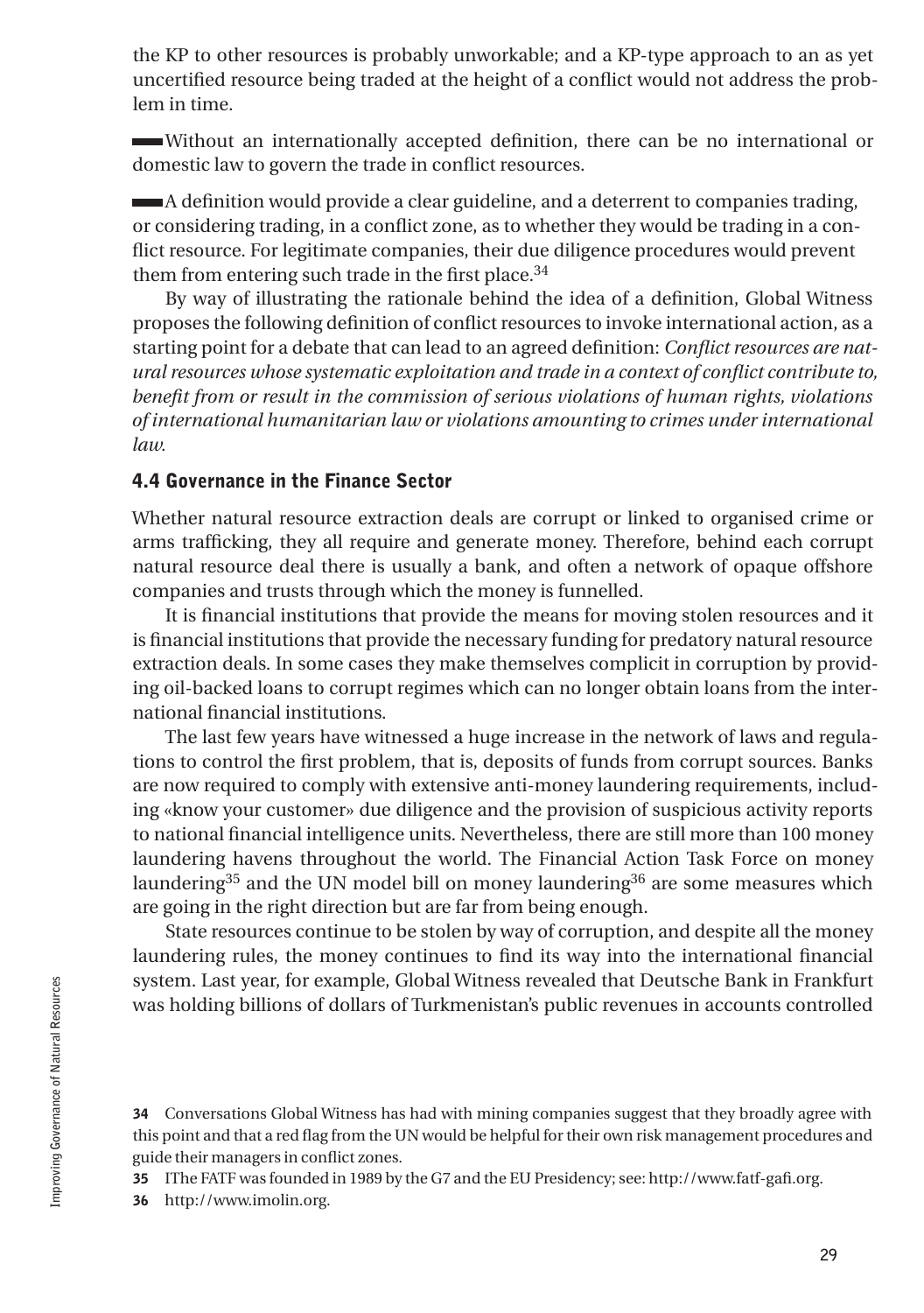by the late President Niyazov.37 The dictator was reported to be using the funds for his bizarre vanity projects while the population went without basic services. Deutsche Bank is a member of the Wolfsberg Group<sup>38</sup> of 12 leading international banks which claim to be setting high standards for due diligence on such «politically exposed persons». Such voluntary initiatives are clearly not enough.

On the other side, the provision of finance in natural resource deals has received far less legislative or regulatory attention. Oil-backed loans to corrupt regimes make the lending bank complicit in corruption. They increase that country's usually already considerable debt and mortgage the country's patrimony (future oil production) with little benefit to the population since much of the money may be siphoned off into the offshore accounts of corrupt elites.

There is a growing emergence of new financial actors in the international resource sector as well. China Exim Bank and other financial institutions are important players on the global scene offering credits and guarantees for Chinese overseas investments in the extractive and other sectors. With a loan volume of US\$20 billion in 2005, China Exim Bank has become one of the world's largest export credit agencies. (http://www.im.org)

#### Existing Mechanisms and Solutions

Banks need to be made accountable for oil-backed and other loans, particularly when they undermine attempts by the international community and international financial institutions to control the flow of money to corrupt regimes.

The two most well-known global banking initiatives are the «Equator Principles», which sets social and environmental standards for project finance deals, and the «Wolfsberg Group», which has developed a set of anti-money laundering principles. Both are voluntary initiatives.

The G8 have recognised that tackling corruption and kleptocracy is a priority. Those G8 members who have been involved in the development of the Extractive Industries Transparency Initiative have already openly acknowledged the particular ways in which resource extraction is vulnerable to corruption, and that one of the solutions is transparency about who is paying what to whom.

#### Challenges for the G8

The G8 now need to go a step further and recognise that those involved in the money side of resource extraction – whether by banking the proceeds or providing the financing – are also vulnerable to collusion in corruption. We are calling for mandatory transparency of financing for resource projects. This includes an end to resource-backed loans for governments that refuse to manage the resource revenues in a transparent manner, and the amendment of the money laundering regulations recognising that resource deals and resource-backed loans are a significant red flag for money laundering and should warrant «enhanced due diligence».

37 Global Witness, It's a Gas: Funny Business in the Turkmen-Ukraine Gas Trade, 2006; In a letter to Global Witness dated 20 March 2007, Deutsche Bank stated that it did not hold an account fort deceased Turkmen President Nyazov but rather for the Central Bank of Turkmenistan.

38 Wolfsberg Anti-Money Laundering Principles, see: http://www.wolfsberg-principles.com.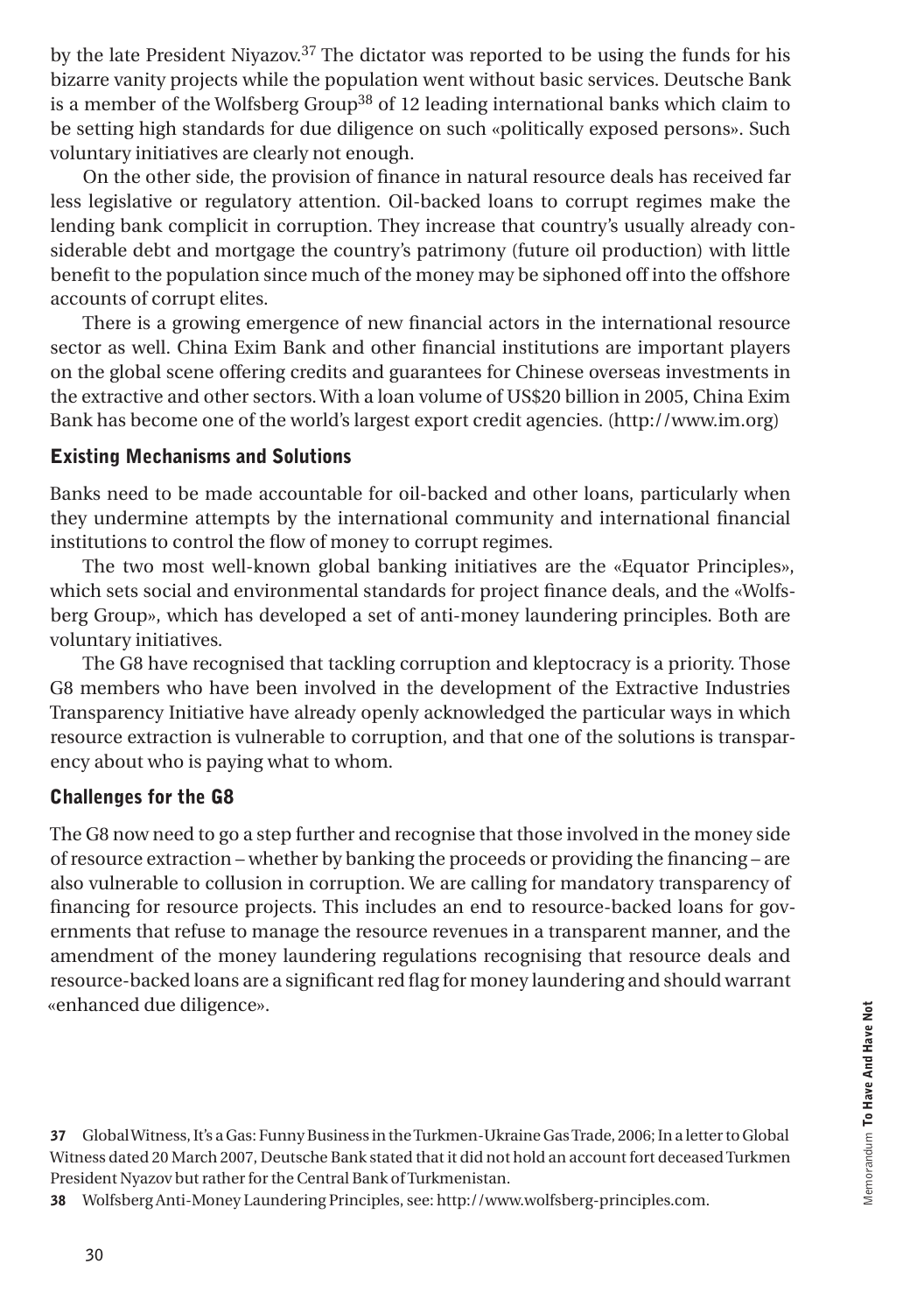Pressure to further deregulate the banking and financial sector (including the changes brought about by the Basle II accords<sup>39</sup>) should not jeopardise the regulatory framework aimed at preventing the transfer of funds generated by operations with conflict resources and other corrupt practices. The existing platform of banking regulatory practices needs to be strengthened and adapted to the realities of transfer of funds related to conflict resources. In particular, because deregulation in many parts of the financial sector stifles efforts to control the origins and movement of funds (in spite of supervision in banks and policing regulations) there needs to be a new approach to the control of these funds. In order to proceed with the design of a healthier regulatory framework, the following two lines of action should be pursued:

*Basle Committee on Banking Supervision*: The Basle Committee on Banking Supervision needs to establish mandatory guidelines covering transactions, deposits, and movements of funds related to conflict resources. Its concern with the social and environmental complexities of project finance should be extended to cover transactions, deposits, and movements of funds related to conflict resources (and resources that threaten social welfare and environmental sustainability).40 One way to get started in this area is to establish a Working Group within the Policy Development Group, which is charged with the task of identifying and reviewing emerging supervisory issues and proposing and developing policies that promote a sound banking system and high supervisory standards.41 Social responsibility and environmental sustainability are certainly two pressing, emerging supervisory issues.

*Joint Forum of Basle Committee*: In addition, the Joint Forum of the Basle Committee on Banking Supervision should address the issue of transactions with funds generated by conflict resources and projects where social responsibility and environmental sustainability are critically compromised. Banking regulations are insufficient to control capital flows generated from these wrongful practices. Movements of these funds through nonbank financial institutions, and especially through financial conglomerates, need to be monitored if meaningful regulations are to be established. The Joint Forum addresses issues that are common to the banking, securities, and insurance sectors, and from this standpoint, it can provide a starting point for the design of meaningful supervisory standards in this field.<sup>42</sup>

39 Basel II refers to the banking supervision accords (recommendations on banking laws and regulations), issued by the Basel Committee on Banking Supervision (BCBS). These accords went into effect in 2006.

40 Project finance is «a method of funding in which the lender looks primarily to the revenues generated by a single project, both as the source of repayment and as security for the exposure. This type of financing is usually for large, complex, and expensive installations that might include, for example, power plants, chemical processing plants, mines, transportation infrastructure, environment, and telecommunications infrastructure. In such transactions, the lender is usually paid solely or almost exclusively out of the money generated by the contracts for the facility's output, such as the electricity sold by a power plant. The borrower is usually an SPE (Special Purpose Entity) that is not permitted to perform any function other than developing, owning, and operating the installation. The consequence is that repayment depends primarily on the project's cash flow and on the collateral value of the project's assets.» Source: Basel Committee on Banking Supervision, International Convergence of Capital Measurement and Capital Standards («Basel II»), November 2005. http://www.bis.org/publ/bcbs118.pdf.

41 There are currently five working groups reporting to the Policy Development Group: 1. Risk management and Modelling Group; 2. Research Task Force; 3. Working Group on Liquidity; 4. Working Group on the Definition of Capital; 5. Basle II Capital Monitoring Group.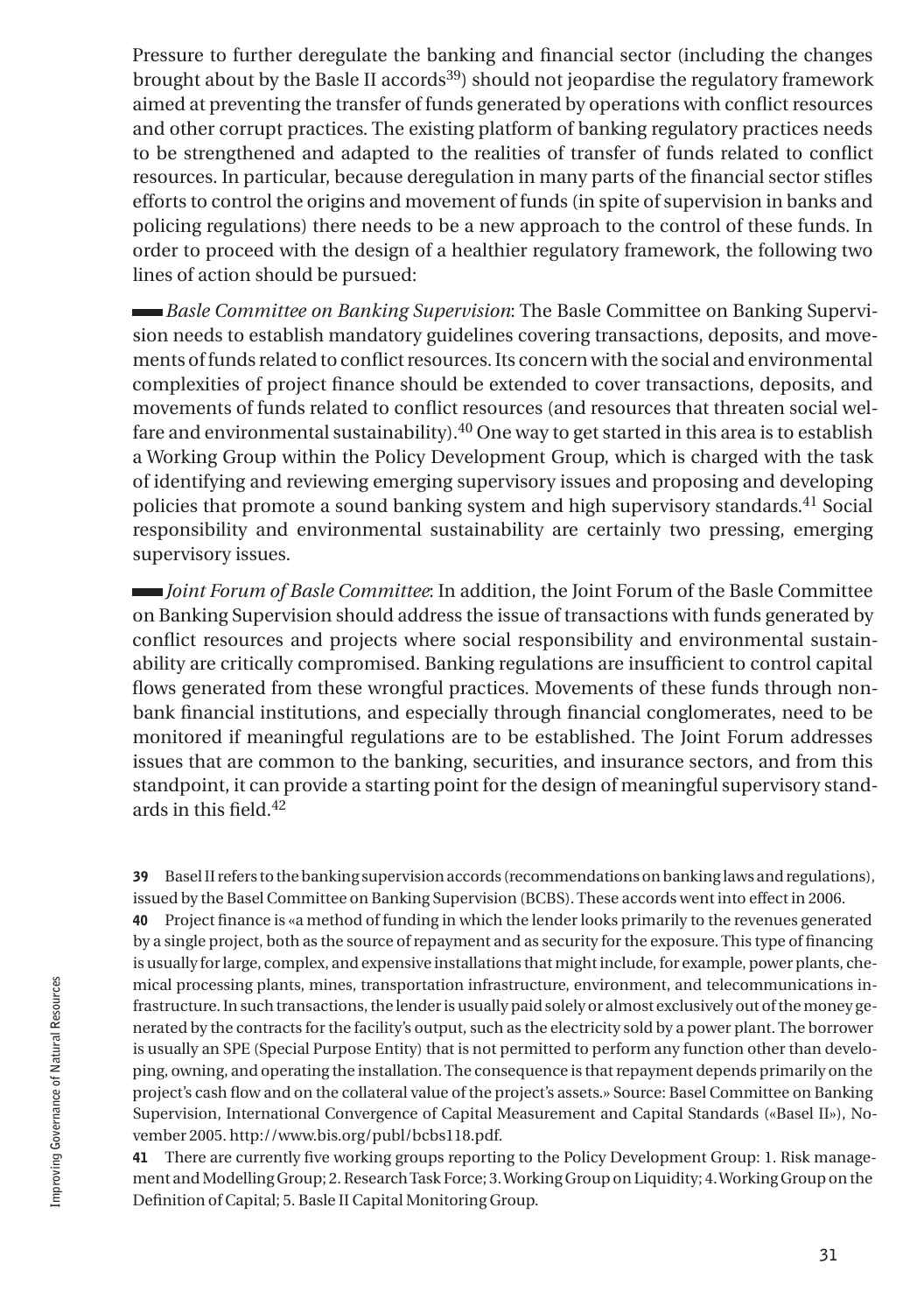Furthermore, Export Credit Agencies will have to establish transparency as a core criterion for their export credits and exclude those companies which are involved in corruption and bribery from access to export credits.

42 The Joint Forum was established in 1996 to address issues common to the banking, securities, and insurance sectors, including the regulation of financial conglomerates. The Coordination Group is a group of supervisory standard setters comprising the Chairmen and Secretaries General of the Committee, the International Organisation of Securities Commissions (IOSCO) and the International Association of Insurance Supervisors (IAIS), as well as the Joint Forum Chairman and Secretariat (at the Basle Committee). The Coordination Group meets twice annually to exchange views on the priorities and key issues of interest to supervisory standard setters.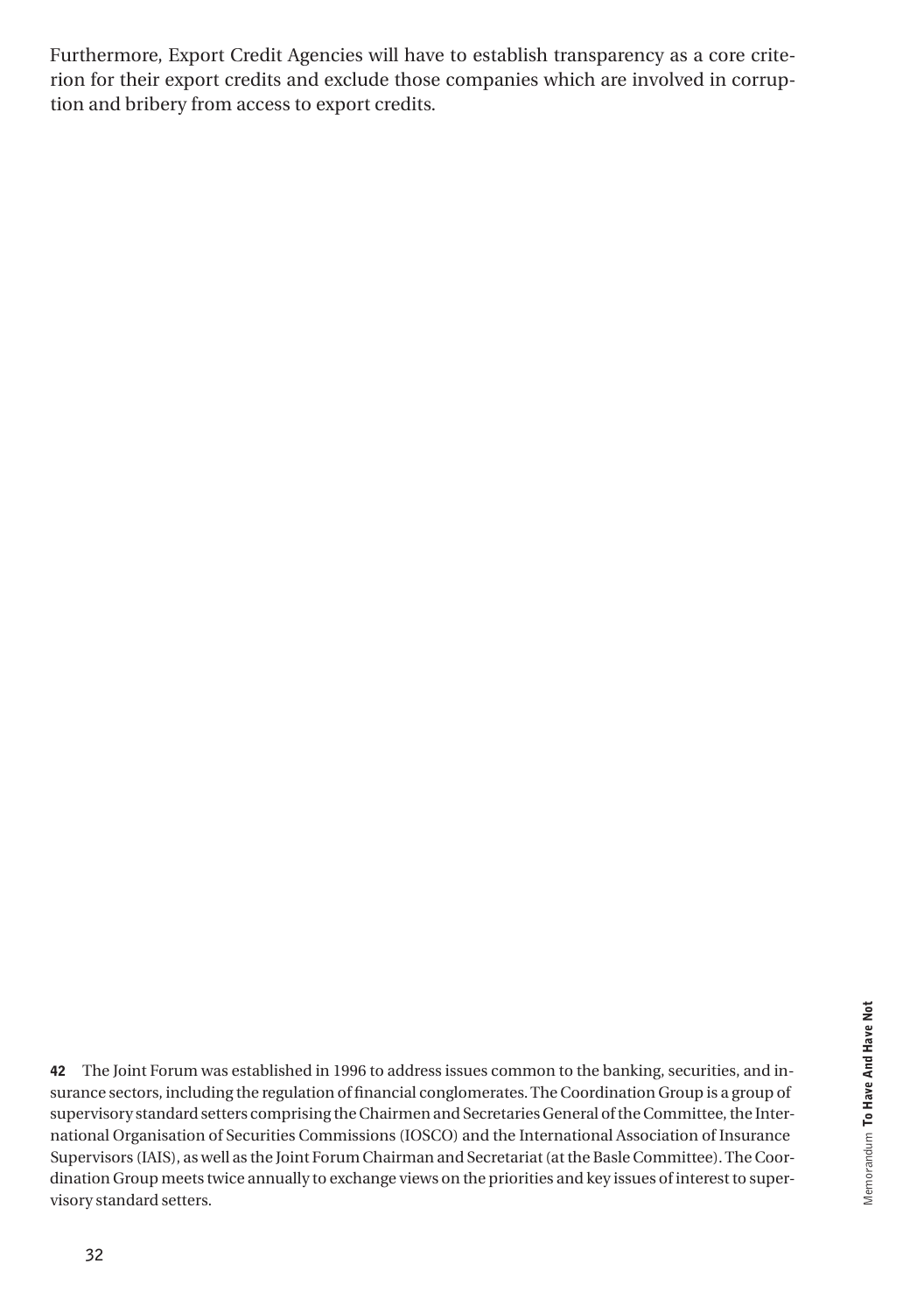## V FORESTS – TIME FOR A CHANGE

A recent World Bank study concludes: «Industrial timber production has a poor track record in Africa. Over the past 60 years, there is little evidence that it has lifted rural populations out of poverty or contributed in other meaningful and sustainable ways to local and national development.»43 And on 25 July 2006, Baroness Amos, the UK Government's House of Lords spokesperson on international development said: «There is a growing consensus that the traditional concession-based industrial logging model does not generate the desired economic, social and environmental benefits.»<sup>44</sup>

Forests occupy a different paradigm than oil and gas production and large-scale mining because 1 billion people living in extreme poverty depend partly upon forests for their livelihoods, and as many as 350 million people living in and around forests are heavily dependent on them. Furthermore, forests are of immense ecological importance, host most of the richest biodiversity hot spots in the world, and are an extremely important factor in mitigating climate change. In Africa, many countries have virtually depleted their forests. In West Africa, for example, the Upper Guinea forest ecosystem that once stretched from Guinea through Sierra Leone and up to Togo has shrunk to 12.7 per cent of its original size.45 A 1997 report stated that «Almost half of the planet's original forest has been destroyed, mostly during the last three decades.»<sup>46</sup>

The single greatest threat to the world's tropical forests is that the governments of tropical forest-rich countries – usually led by the economists and forest experts of the international donor community, especially the World Bank – invariably accept the model of an industrial-scale export-based logging industry as a key economic driver to kick start poor economies. The model of industrial logging is promoted at the expense of the development of alternative forest uses, which are relegated to the areas not allocated to timber concessions, and often comprise already degraded land. However, experience has shown that this model does not work: Industrial logging, in fact, exacerbates poverty, has brought no durable economic benefit to the countries concerned, has resulted in widespread ecological destruction and resource loss virtually everywhere it has been tried, is a source of extensive corruption, and has provided the funding for some of the world's most brutal conflicts. On a global scale, the World Bank estimates that each year, governments lose \$5 billion in revenue to illegal logging, and another \$10 to \$15 billion are lost to the economies of developing nations<sup>47</sup> – more than six times the total of official development assistance dedicated to the sustainable management of forests.48 Around 40 per cent of illegally traded timber is imported by G8 nations.49 For example:

43 CIFOR, World Bank and CIRAD, Forests in Post-conflict Democratic Republic of Congo, Analysis of a Priority Agenda, 2007.

44 Available at: http://www.publications.parliament.uk/pa/ld199697/ldhansrd/pdvn/lds06/text/ 60725w0262.htm. Accessed March 2007.

- 45 SAMFU, Plunder: The Silent Destruction of Liberia's Rainforest, 2002.
- 46 WRI/WCMC/WWF, 1997.

47 World Bank, A Revised Forest Strategy for the World Bank Group, Washington, D.C., 2002

- 48 http://siteresources.worldbank.org/INTFORESTS/Resources/ForestLawFINAL\_HI\_RES\_9\_27\_06\_ FINAL\_web.pdf?.
- 49 http://www.globaltimber.org.uk/G8IllegalTimber.htm.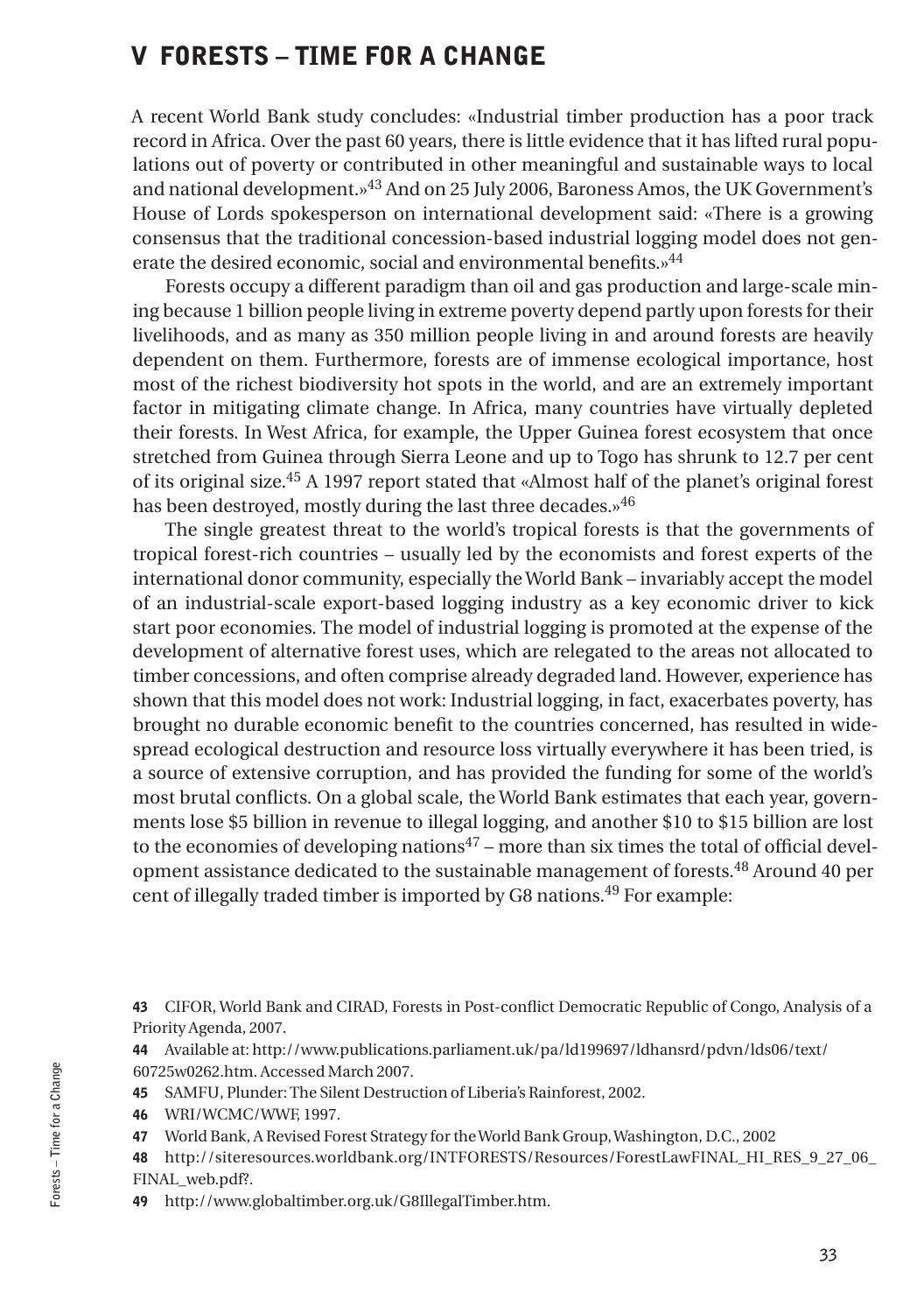Cambodia:50 According to the World Bank's Internal Inspection Panel Investigation Report (investigating the Bank's own forestry projects in Cambodia): «... one could hardly overemphasise the negative effects of the [industrial] logging on a natural habitat of world class value and most importantly on very poor and vulnerable rural communities and indigenous peoples.»

Liberia: Following 14 years of brutal civil conflict, the Liberian government commissioned a broad-based timber concession review. Of the 70 forest operators in the country, only 47 brought forward agreements granting them permission to operate.51 At the end of the review, the committee found that no concession holder met the minimum legal requirements to operate. This, in effect, rendered all of Liberia's timber export between 1990 and 2003 illegal.52 Seventeen concessionaires were identified to have aided and abetted the conflict in Liberia.

In addition to the failures of the industrial model, according to former World Bank chief economist and current Head of the UK Government Economics Service, Sir Nicholas Stern, climate change will cost the world up to £3.68 trillion (about \$7 trillion) unless it is tackled within a decade. The Stern «Review on the Economics of Climate Change», issued on 30 October 2006, found that: «Emissions from deforestation are ... estimated to represent more than 18 per cent of global emissions [of  $CO<sub>2</sub>$ ], a share greater than is produced by the global transport sector. $v^{53}$ 

This last fact provides an imperative to act both from the forest and climate change perspective. The bulk of the forests of most tropical countries have already been allocated as either timber concessions, community forests, or protected areas. Where there is commercial logging it should, ideally, be certified. However, the forests of both Liberia and the DRC are largely unallocated and, in early 2007, present the world with an unrepeatable opportunity to explore alternative uses of the forest that will truly benefit these countries and their populations, and that will contribute to the global good. The DRC contains one of the two largest remaining forest blocks on the planet, second only to the Amazon. Currently this forest is largely unallocated as industrial concessions and, due to its size, represents a vital weapon in the world's armoury against climate change. These forests will shortly be divided up as concessions (in the DRC under the auspices of the World Bank), which will subject these forests to the same risks that have so negatively affected other forests in Africa, and therefore the opportunities for change will probably be lost forever.

China has a major role to play as a major consumer of timber. Since the imposition of its own logging ban in 1998, due to links between deforestation and serious floods and landslides, China has exported much of its demand for timber. For example, in 1999 China imported no timber from Liberia, but by 2000 it was the single biggest importer of

<sup>50</sup> www.globalwitness.org

<sup>51</sup> Report of Forest Concession Review Committee, May 2005..

<sup>52</sup> Illegal logging takes place when timber is harvested, transported, bought or sold in violation of national laws; D. Brack and G. Hayman, Intergovernmental Actions on Illegal Logging, 2001.

<sup>53</sup> Stern review, The Economics of Climate Change, page xxv.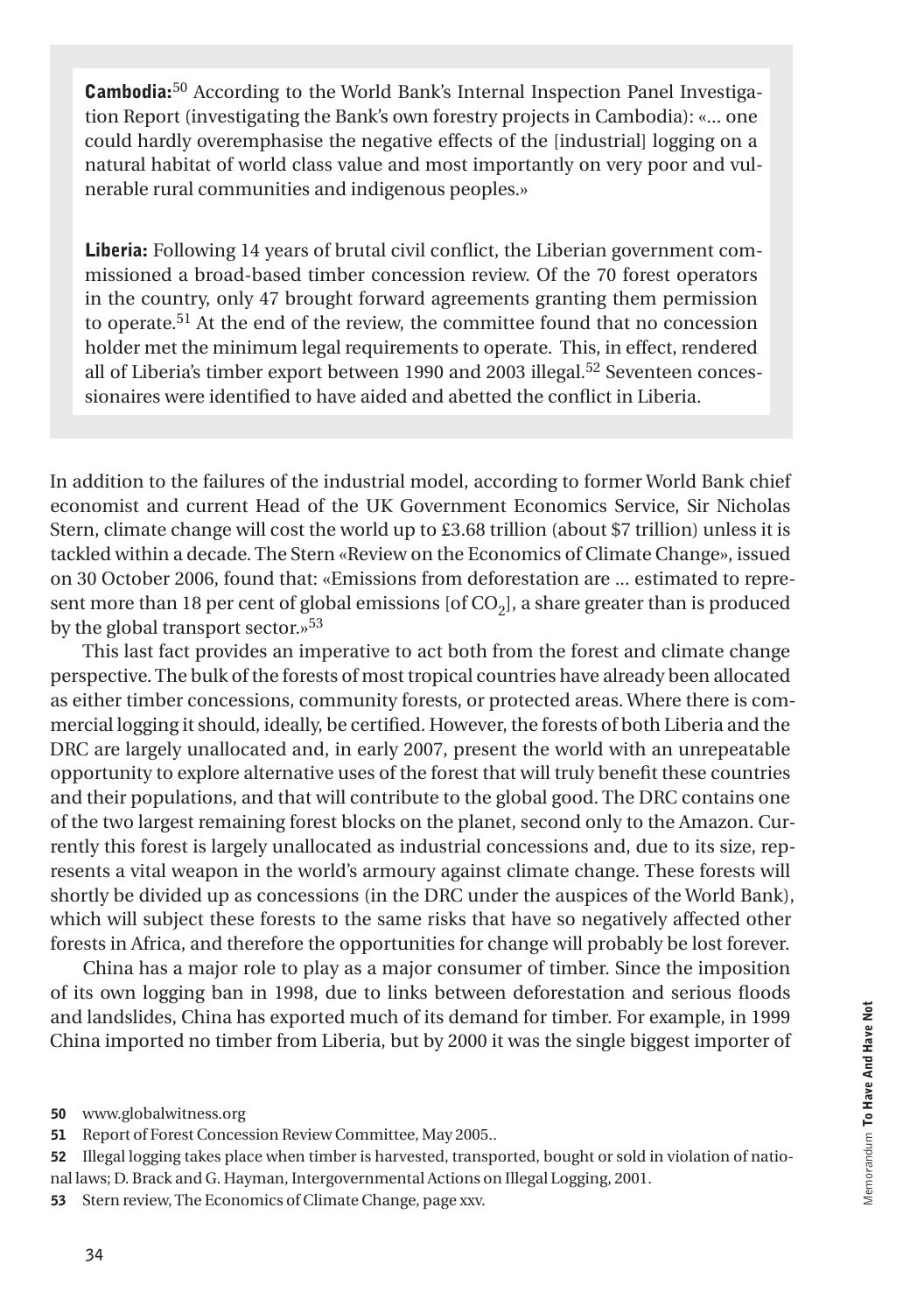Liberian timber; all of which was illegal.<sup>54</sup> Although, as with many other resources, China's demand for timber is low per capita, but its overall and growing demand is a major influence on world markets which will contribute – as does demand from any country – to the already critical threats faced by the world's forests. We should note that China does not consume all the timber it imports, but processes and exports much of it. For example, around 40 per cent of all wooden furniture sold in the United States is manufactured in China.

#### Existing Mechanisms and Solutions

Currently, other than China, there is – remarkably – no country in the world that prevents the import of illegally-sourced timber.55 While producing countries do have serious responsibilities to deal with this problem, they can not do so as long as there is no effective action in consuming countries. Illegal timber imports into the G8 account for approximately 40 per cent of the illegal timber in trade.56 The main international mechanism to address these issues is the Forest Law Enforcement and Governance (FLEG) initiative, but thus far it has done little, if anything, to curb illegal timber flows.

FLEG is a World Bank-sponsored ministerial-level mechanism to address forest crimes and violations of forest laws. FLEG started in South East Asia with a ministerial meeting and the 2001 adoption of the Bali Declaration followed by Africa (AFLEG) in 2003 and Europe and North Asia (ENAFLEG) in 2005. However, little progress has been made on the ground and the AFLEG Ministerial Declaration of 2003 remains largely a paper exercise. Political will within most governments to implement reforms are weak, and where forestsector reforms have been initiated, they have been as a result of international pressure.

The Forest Stewardship Council (FSC) is an international organisation for promoting responsible stewardship of the world's forests. While there is great doubt amongst civilsociety groups and forest experts whether the FSC really allows for sustainable forest uses, it is widely accepted as the best existing certification scheme that is being implemented.

#### Challenges for the G8

The G8 and EU countries should impose legislation banning the importation of illegally sourced timber. By allowing the laundering of illegal timber into the G8 and Europe, these countries are directly undermining the economies of timber-exporting countries.

G8 governments should ensure that their own procurement policies require that they only purchase timber from sustainable and legal sources. Thus far, some governments, including Germany, have committed to buying timber approved by various certification schemes. FSC certification should serve as a benchmark for timber imports from countries where the concessions have already been given out.

The G8 countries and other wealthy nations should pay forest-rich-but-poor countries to preserve their forests as a global good – particularly focussing on avoided deforestation to combat climate change – and to help them to develop governance mechanisms to ensure that these revenues benefit not only the central government, but also forest

54 The Liberian Forest Concession Review process found that the Oriental Timber Company (OTC) and the parent company, Liberia Forest Development Corporation (LFDC), operations in Liberia were illegal. 55 In March 2007 the Legal Timber Protection Act was introduced to the US Congress. If it is passed, it will mark the first law banning the importation of illegally sourced timber.

56 http://www.globaltimber.org.uk/G8IllegalTimber.htm.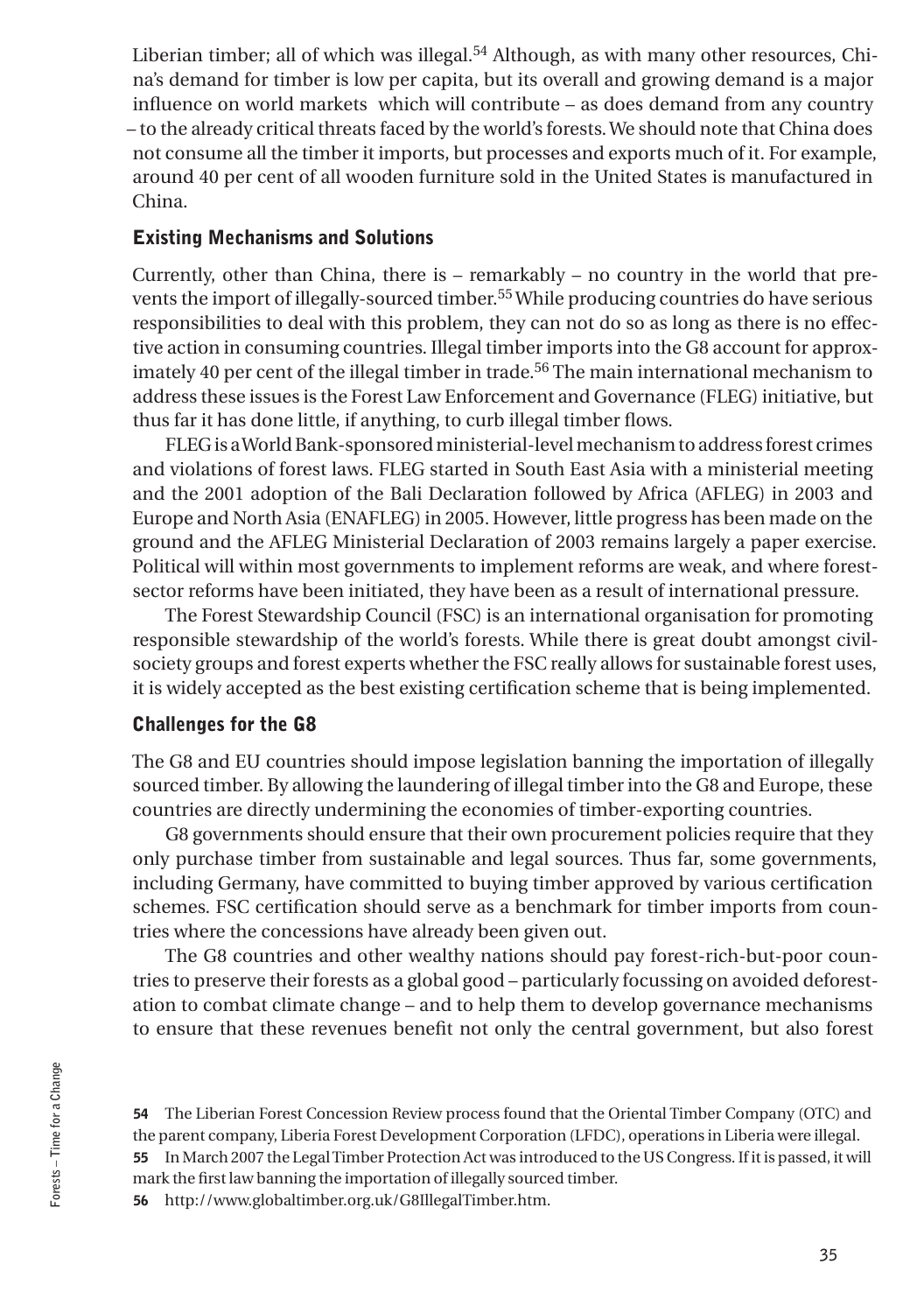communities and the population as a whole. In order to do this, they need a process/dialogue with concerned countries to bring this about, and to explore alternative uses of the forest which will be pro-poor, sustainable, and will mitigate the effects of climate change. The DRC would be an excellent first case given the unique possibilities of the moment and the global significance of the forest, which stores around one-third of all the carbon in Africa. These recommendations are in line with the Stern Review's recommendation that forest-rich-but-poor countries «should receive strong help from the international community, which benefits from their actions to reduce deforestation.» The Stern Review estimates that the opportunity cost of forest protection in eight countries responsible for 70 per cent of emissions from land use could be around \$5 billion annually.57 This is around half of the \$10 billion a year lost through illegal logging.

Alternative forest uses could include:

 Enhancing and regulating traditional forest economies, such as the sale of timber for construction and fuel, and non-timber-forest products, including foods and medicines;

 Continuing to identify and manage protected areas to benefit indigenous peoples and preserve biodiversity;

Eco-tourism and scientific purposes.

57 For more information, see: http://www.hm-treasury.gov.uk/independent\_reviews/ stern\_review\_economics\_climate\_change/stern\_review\_report.cfm.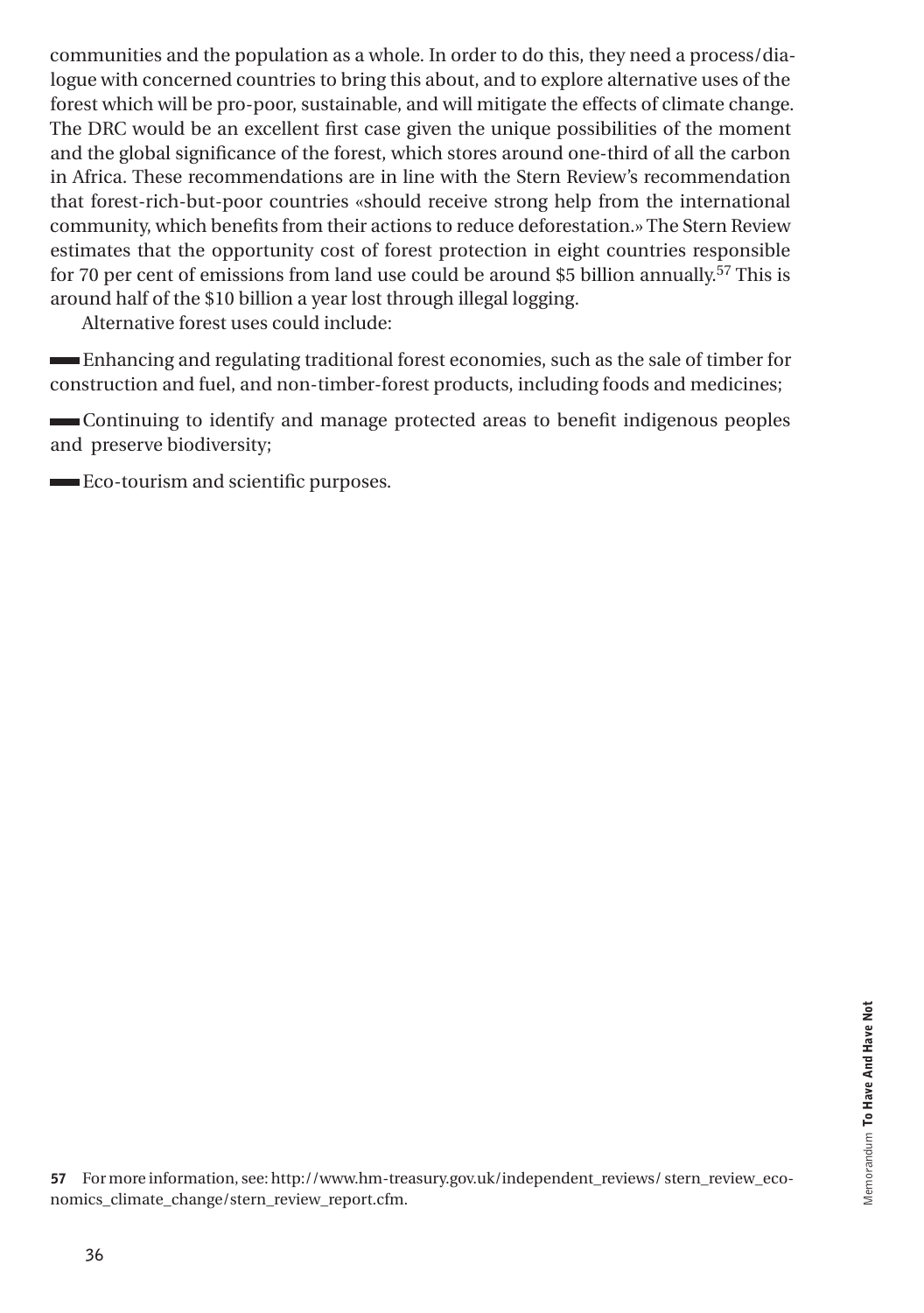## VI ANNEX : COMPENDIUM OF EXISTING INITIATIVES

#### 6.1 Certification Schemes

#### Kimberley Process

The Kimberley Process Certification Scheme (KP) is an international government-led scheme that was set up to prevent the trade in conflict diamonds. Negotiated by governments, civil-society organisations, and the diamond trade in response to civil-society campaigns, the KP currently comprises 71 participants: 46 countries and the European Union. Launched in January 2003, and endorsed by the UN General Assembly and the UN Security Council, the scheme requires governments to certify the origin of shipments of rough diamonds to ensure they are not from conflict zones. Countries that participate must pass legislation to enforce the Kimberley Process and set up control systems for the import and export of rough diamonds. Since its conception, the Kimberley Process has heralded a new approach to regulating the natural resource trade, setting an important precedent for subsequent global initiatives, such as the Extractive Industries Transparency Initiative. The Kimberley Process participants (governments) and observers (the diamond industry, NGOs) meet once a year to discuss the implementation of the scheme. Working groups monitor participants' implementation of the scheme, assess applications to join, gather and analyse statistics, and discuss technical issues. In 2006 there was a formal three-year review to assess its effectiveness and make recommendations to strengthen the scheme, presenting a crucial opportunity to close serious loopholes. Despite some progress, there are still significant outstanding issues to be addressed to ensure the KP is credible and effective in practice.

◊ http://www.kimberleyprocess.com:8080/site/

## FSC (Forest Stewardship Council)

Over the past 12 years, some 84 million hectares in 82 countries have been certified according to FSC standards while several thousand products are produced using FSCcertified wood and carry the FSC trademark. The FSC operates through its network of National Initiatives in 39 countries. The FSC certification is carried out by FSC-accredited certification bodies. The FSC itself does not certify forest operations or manufacturers. There are two types of FSC certificates available from certification bodies: Forest Management (FM) Certificate and Chain of Custody (COC) Certificate.

The Certification Scheme is based on 10 Principles and adjusted to the regional conditions:

- 1. Compliance with laws and FSC Principles
- 2. Clearly defined land tenure and use rights and responsibilities
- 3. Respect of indigenous Peoples' rights
- 4. Community relations and Workers' rights

5. Benefits from the forests: Forest management operations shall encourage the efficient use of the forest's multiple products and services to ensure economic viability and a wide range of environmental and social benefits.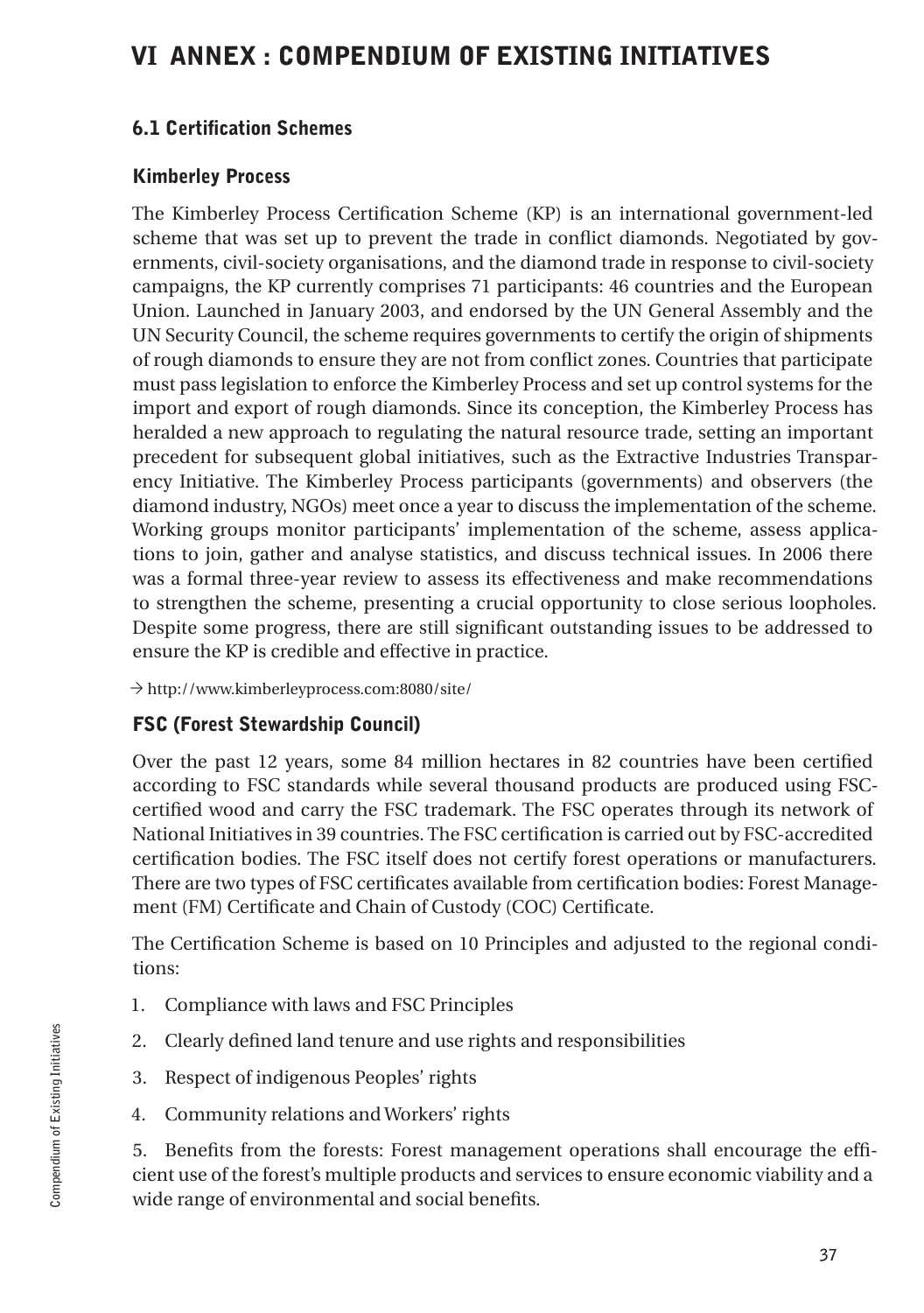6. Environmental impact: Forest management shall conserve biological diversity and its associated values, water resources, soils, and unique and fragile ecosystems and landscapes, and, by so doing, maintain the ecological functions and the integrity of the forest.

7. Implementation of management plan

8. Monitoring and assessment to assess the condition of the forest, yields of forest products, chain of custody, management activities and their social and environmental impacts.

9. Maintenance of high conservation value forests

10. Plantations: Plantations shall be planned and managed in accordance with Principles and Criteria 1–9

 $\rightarrow$  http://www.fsc.org

## 6.2 Transparency

## EITI (Extractive Industries Transparency Initiative)

The EITI aims to improve transparency and accountability in resource-rich countries through the full publication and verification of company payments and government revenues from oil, gas, and mining.

Some 20 countries have already either endorsed, or are actively implementing EITI across the world – from Peru, to Trinidad and Tobago, Azerbaijan, Nigeria, and East Timor.

The EITI is becoming increasingly significant as a partial solution to the problem of corruption in energy-rich developing countries. A new Board was put in place in 2006, with members drawn from governments, civil society and industry, and is supported by a secretariat which should ensure much more co-ordinated support for EITI implementation around the world than in the past.

The EITI Secretariat has developed an EITI Source Book that provides guidance for countries and companies wishing to implement the initiative.

 $\rightarrow$  http://www.eitransparency.org

## PWYP

The Publish What You Pay campaign was founded in 2002 by Global Witness, CAFOD, Save the Children UK, Oxfam, Transparency International UK, and George Soros, Chairman of the Open Society Institute. There are now over 300 NGO members of the PWYP coalition and more than 20 national civil-society coalitions around the world that have been formed to work towards greater transparency in the management of revenues from the extractive industries.

PWYP calls for multinational and state-owned oil, mining, and gas companies to reveal the same basic information about net payments to a state in the developing world. These payments include:

Royalty payments denominated as a percentage value of production;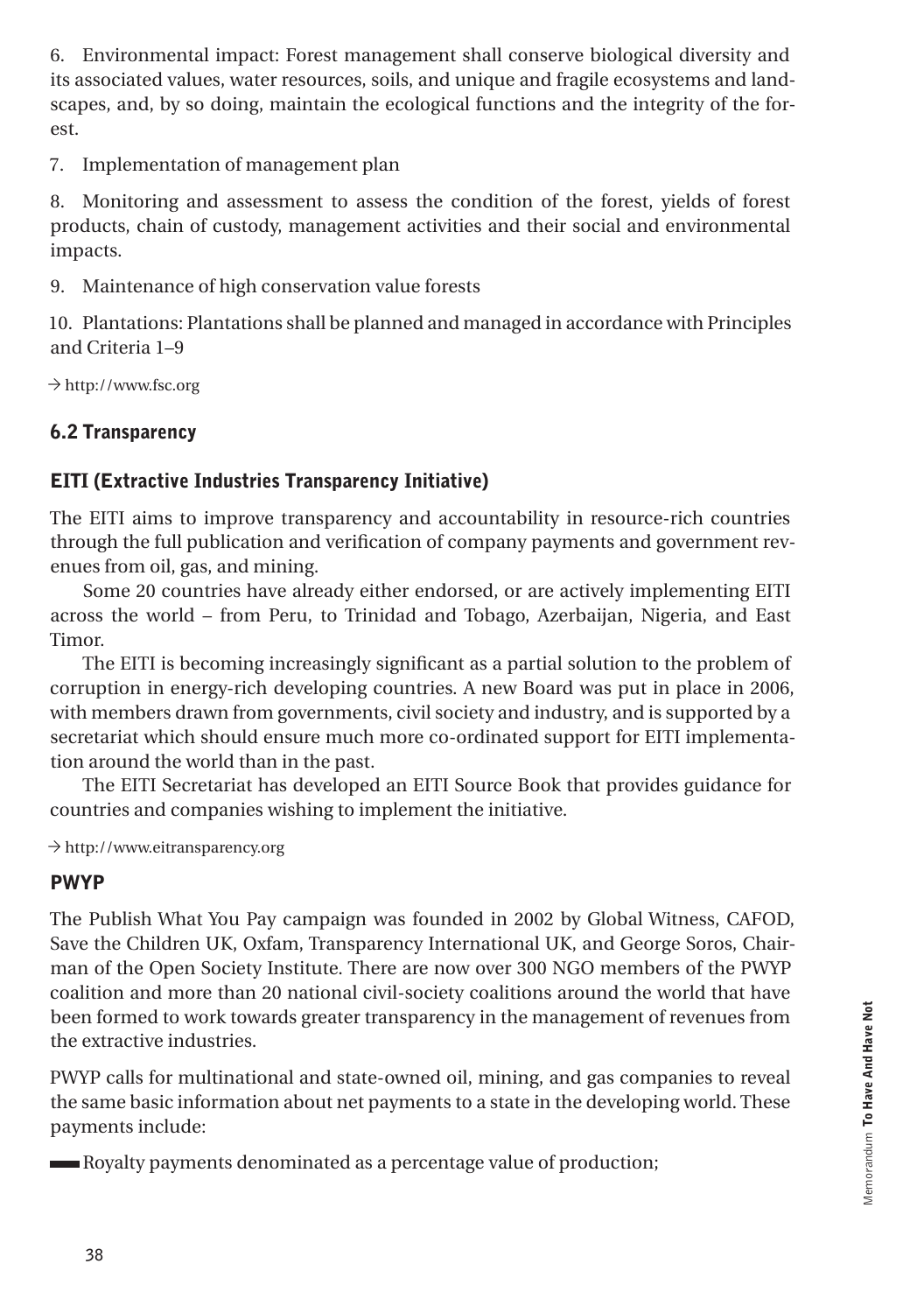Bonus payments on signing a contract, on the location of commercial mineral deposits, or on reaching certain production levels;

 Corporate income tax, paid on income after permitted deductions for operating, exploration and interest costs, and depreciation of assets;

 Other taxes including withholding tax on dividend payments, excise tax, customs duties, sales/value-added tax and property tax.

PWYP has supported the EITI since its inception and actively promotes its implementation at the country level. The coalition also seeks changes to laws, accounting standards, and stock exchange listing rules in «home» governments so that extractive companies are required to disclose payments for every country in which they operation. Other mechanisms at the international level that PWYP pursues include urging international financial institutions, private sector banks, and export credit agencies to incorporate revenue transparency into the conditions of technical and financial assistance programmes to resource-rich developing country governments as well as the conditions of investment support for oil, gas, and mining projects.

 $\rightarrow$  http://www.publishwhatyoupay.org

### 6.3 Voluntary Codes of Conduct and CSR

#### Voluntary Principles on Security and Human Rights

The Voluntary Principles on Security and Human Rights were established in 2000, following meetings between representatives from the US Department of State and the UK Foreign and Commonwealth Office, oil, mining, and energy companies, and human rights, labour, and corporate responsibility groups. The process aims to maintain the safety and security of extractive operations whilst ensuring that human rights and fundamental freedoms are respected.

The IBLF, jointly with Business for Social Responsibility, has provided the Secretariat for the Voluntary Principles since January 2004.

The Voluntary Principles are designed to provide practical guidance that will strengthen human rights safeguards in company security arrangements and address three areas of mutual concern to both companies and non-governmental organisations:

**Engagement with private security;** 

**Engagement with public security;** 

Risk assessment supporting security arrangements consistent with human rights.

The Voluntary Principles have been criticised by various NGOs as they are not transparently managed and lack any kind of monitoring mechanism.

 $\rightarrow$  http://www.iblf.org/activities/networks/volprinciples.jsp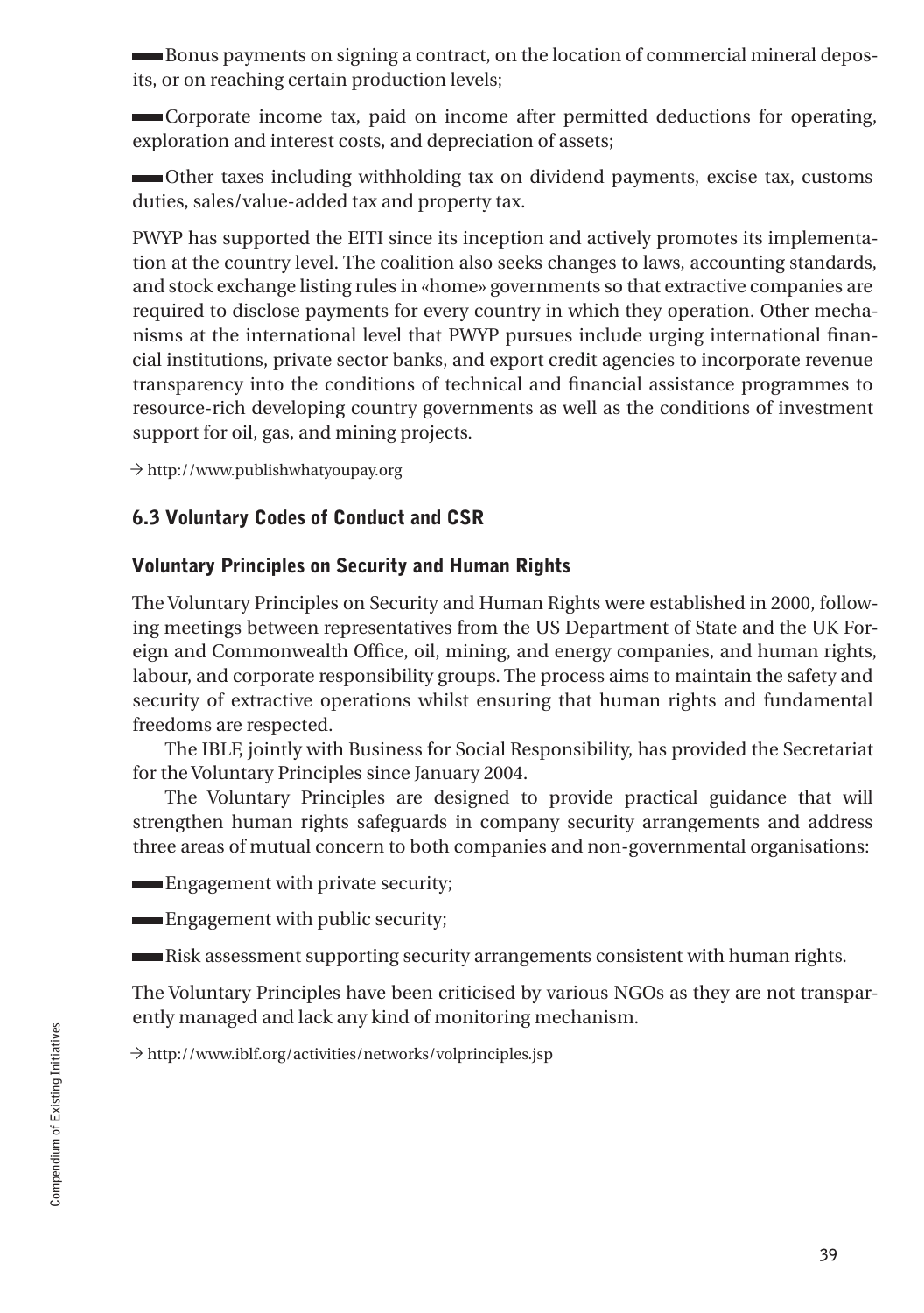## Global Compact

In an address to the World Economic Forum on 31 January 1999, the former Secretary-General of the United Nations, Kofi Annan, challenged business leaders to join an international initiative – the Global Compact – that would bring companies together with UN agencies, labour, and civil society to support universal environmental and social principles. The basis of the Global Compact are 10 principles in the areas of human rights, labour, environment, and anti-corruption.

The Global Compact is a purely voluntary initiative with two objectives:

- Mainstream the 10 principles in business activities around the world
- Catalyse actions in support of UN goals
- $\rightarrow$  http://www.unglobalcompact.org

Table 1: CSR instruments of some oil companies  $\rightarrow$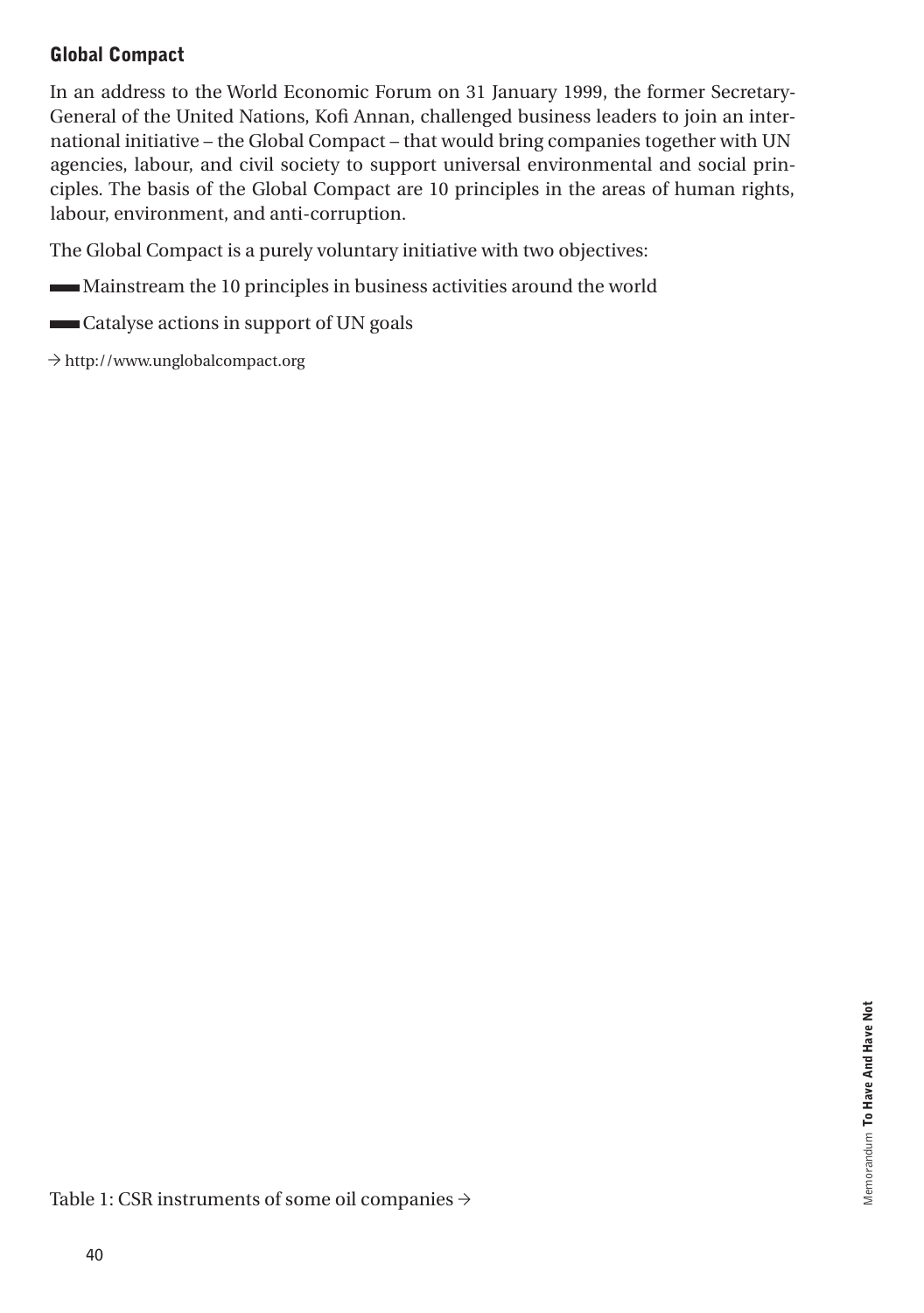| <b>Company</b>                     | <b>Country</b> | <b>Corporate Gover-</b><br>nance, Codes of<br><b>Conduct</b>                             | <b>Member of the</b><br><b>Global Compact</b> | <b>Member of the</b><br><b>Voluntary Prin-</b><br>ciples |
|------------------------------------|----------------|------------------------------------------------------------------------------------------|-----------------------------------------------|----------------------------------------------------------|
| <b>Exxon Mobil</b>                 | USA            | Code of Ethics<br>and Business<br>Conduct,<br>Corporate<br>Citizen Report                | no                                            | yes                                                      |
| <b>Royal Dutch</b><br><b>Shell</b> | Netherlands/UK | Code of Conduct,<br>Sustainability<br>Reporting                                          | yes                                           | yes                                                      |
| <b>BP</b>                          | UK             | Code of Conduct,<br>Sustainability<br>Reporting                                          | yes                                           | yes                                                      |
| <b>Chevron</b>                     | USA            | <b>Business Conduct</b><br>and Ethics Code,<br>Human Rights<br><b>Statement</b>          | no                                            | yes                                                      |
| <b>Conoco Philips</b>              | USA            | Sustainability<br>Reporting                                                              | no                                            | yes                                                      |
| <b>Total</b>                       | France         | <b>Ethical Business</b><br>Principles                                                    | yes                                           | no                                                       |
| Eni                                | Italy          | Code of Practice                                                                         | yes                                           | no                                                       |
| <b>Petrobras</b>                   | Brazil         | Code of Ethics,<br>Petrobras Zero<br>Hunger Guidelines                                   | yes                                           | no                                                       |
| Petrochina                         | China          | Code of Ethics<br>of Employees<br>of Petochina<br>Company Ltd.                           | no                                            | no                                                       |
| <b>Marathon Oil</b>                | USA            | Code of Business<br>Conduct                                                              | no                                            | yes                                                      |
| <b>Repsol</b>                      | Spain          | Code of Ethics,<br>Corporate Repon-<br>sibility Reporting                                | yes                                           | no                                                       |
| <b>Statoil</b>                     | Norway         | Code of Ethics,<br>Member of<br><b>Business Leaders</b><br>Initiative on<br>Human Rights | yes                                           | yes                                                      |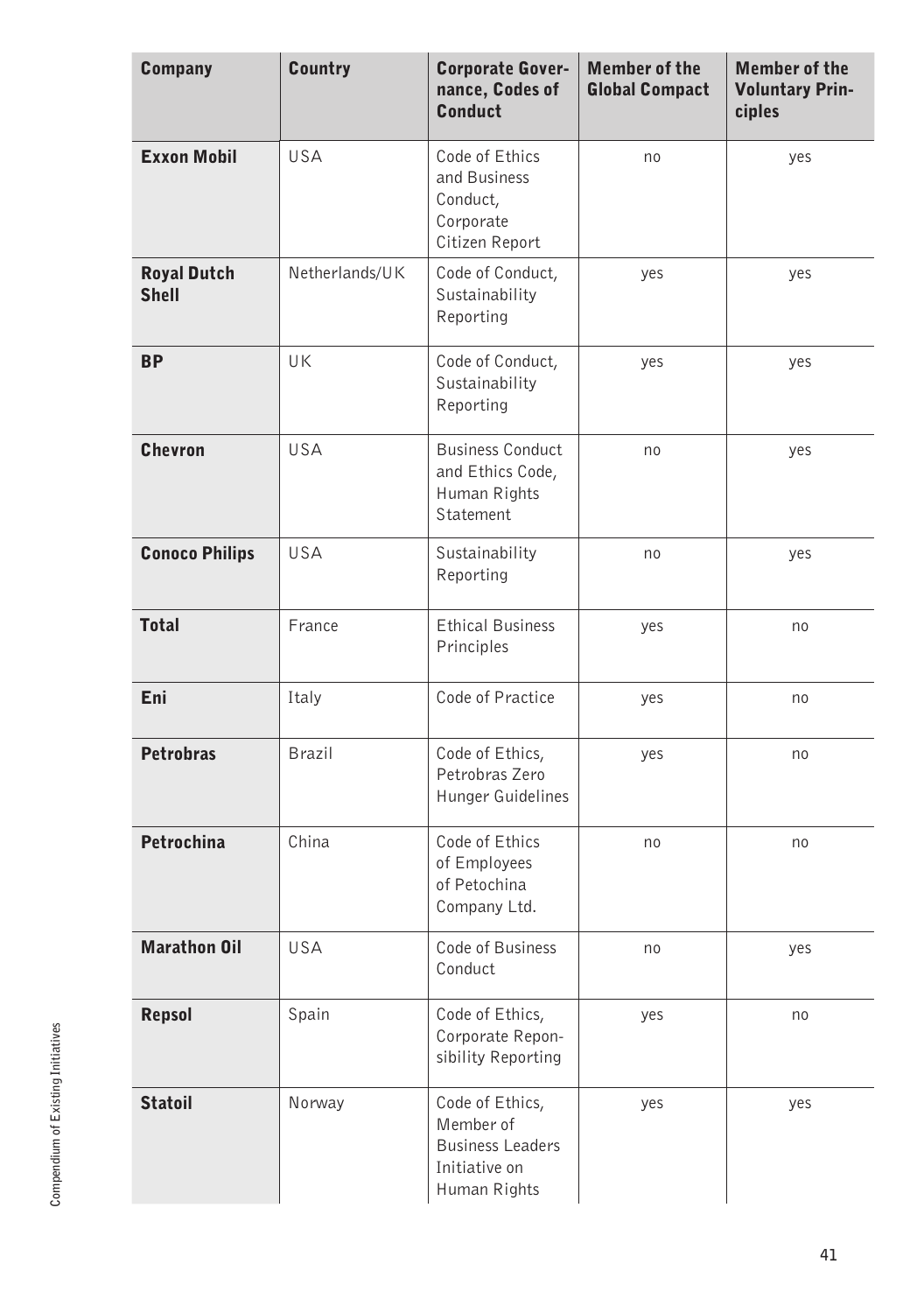## ICMM

ICMM was formed in October 2001 to represent leading international mining and metals companies. In 1999, nine of the world's largest mining companies launched the Global Mining Initiative that led to the commissioning of the Mining, Metals and Sustainable Development (MMSD) project which culminated in 2002's Breaking New Ground report. ICMM was formed to take forward the agenda identified in the report towards achieving sustainable development (ICMM Sustainable Development Framework).

◊ http://www.icmm.com, http://www.iied.org/mmsd

## 6.4 Financial Institutions

## World Bank / International Finance Corporation (IFC) Safeguards

The Safeguard Policies, adopted in 1998, have served as the basis for IFC's leadership on social and environmental sustainability.

Under a new policy framework for managing the social and environmental risks of projects the IFC finances in emerging markets, the Safeguard Policies have been recast as IFC Policy and Performance Standards on Social and Environmental Sustainability:

 Policy and Performance Standards on Social and Environmental Sustainability (April 2006);

**Policy on Disclosure of Information;** 

• EHS Guidelines Environmental, Health & Safety (EHS).

 $\rightarrow$  http://www.ifc.org/ifcext/policyreview.nsf/Content/SafeguardPolicesUpdate

## Extractive Industries Review (EIR)

IIn 2001 the World Bank Group (WBG) initiated the Extractive Industry Review in response to criticism from NGOs about the WBG's involvement in this sector. World Bank President James Wolfensohn appointed Dr Emil Salim, former Minister of the Environment and Population in Indonesia, as the Eminent Person to head the review. After several regional workshops, intensive international debate, and the preparation of six case studies, the final report, «Striking a Better Balance», was released in December 2003.

◊ http://web.worldbank.org/WBSITE/EXTERNAL/TOPICS/EXTOGMC0,,contentMDK:20306686~menuP K:336936~pagePK:148956~piPK:216618~theSitePK:336930,00.html

The EIR's main conclusions include the following:

 The WBG should only support extractive sector projects if these contribute directly to poverty alleviation and sustainable development.

 The WBG should sequence its investments in support of extractive industries to ensure that adequate governance conditions concerning the equitable use of revenues as well as the protection of human rights and the environment are in place prior to launching investments in this sector.

 The WBG should rebalance its lending portfolio to give equal importance to the economic, social, and environmental aspects of its activities.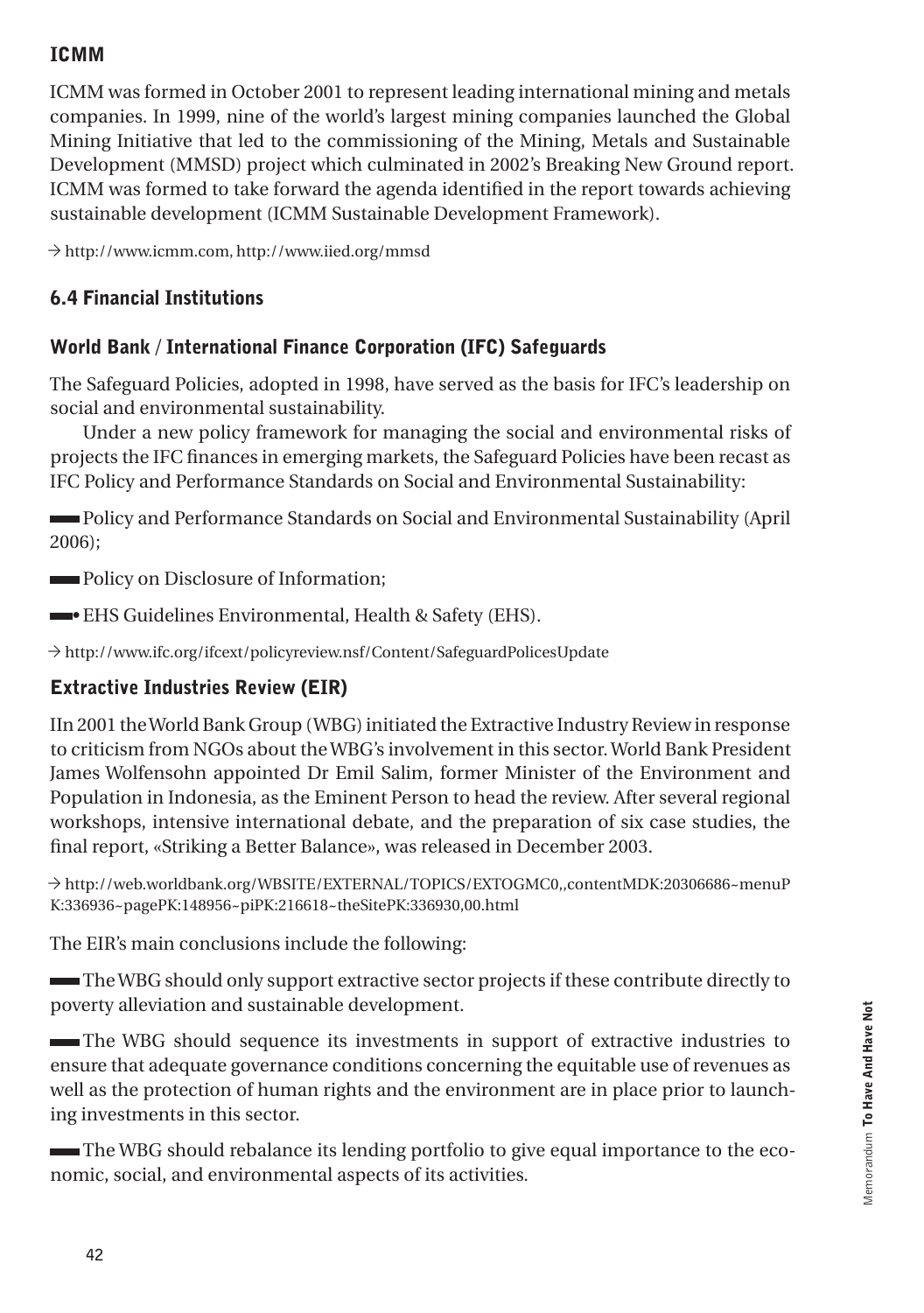The WBG should phase out investments in oil production by 2008 and devote its limited scarce resources to investments in renewable energy, emission-reducing projects, energy efficiency, and others.

In mid-2004 the WBG responded to the EIR by rejecting both EIR recommendations of sequencing its investments to ensure adequate governance and phasing out support for fossil fuels.

 $\rightarrow$  http://www.ifc.org/eir

#### Equator Principles and Wolfsberg Principles

The Equator Principles have been adopted by dozens of global, regional, and local banks around the world, who, by signing up, pledge not to finance projects that violate the principles. However, due to a lack of awareness of the principles and a lack of monitoring and enforcement, the Equator Principles have until now amounted to little more than a PR exercise and a piece of readily available corporate governance rhetoric for its signatories. Indeed, 11 of the signatory banks lobbied the World Bank not to adopt the recommendations of the Extractive Industry Review.

Also, as the Equator Principles only cover project finance, they are only narrowly applicable to the problems of banks taking in natural-resource revenue from corrupt regimes and/or extending loans to corrupt state companies and/or financing predatory deals with governments. These problems have to be tackled rather from a financial legislative angle and by addressing the lack of enforcement of already existing legislation.

The Wolfberg Group's (WG) work goes in this direction. It is an association of 12 leading global banks that developed guidelines on anti-money laundering, Know-Your-Customer, and terrorist finance legislation, with the aim of helping banks meet the necessary legal requirements. A positive aspect of the WG's work is that it is clearly active and more or less continuously sends out new impulses and ideas on how to move the debate on these issues further. Also, the recommendations put forward on how banks should conduct their due diligence are very strict and thorough (for example, on the disclosure of beneficial ownership or on politically exposed persons). This means that it is a useful source for legal research for anyone interested in banking compliance duties.

However – and this is a big caveat – the Wolfsberg Group is an industry initiative which is always aimed at minimising legal risks (covering the necessary, legal obligations) and costs for the banks' compliance work (doing as little as possible and as efficiently as possible to meet these obligations). Also, it is voluntary, which means that it has nothing to do with controlling whether banks are actually complying. The Wolfsberg Group is best understood as an industry forum which is used by banks' compliance officers to keep each other updated on legal developments and exchange guidelines on how to do their job. Obviously, this means that it is inadequate for addressing the concerns of civil society about where money from corruption is flowing to.

#### 6.5 The OECD Guidelines for Multinational Enterprises

The OECD Guidelines set out a wide range of corporate standards. In 10 chapters, the documents defines criteria for corporate conduct in the following areas: compliance with national legislation, consumer protection, fighting corruption, establishment of environmental management systems, disclosure of information, compliance with tax legislation. The breadth of this spectrum is an advantage over other instruments. As far as human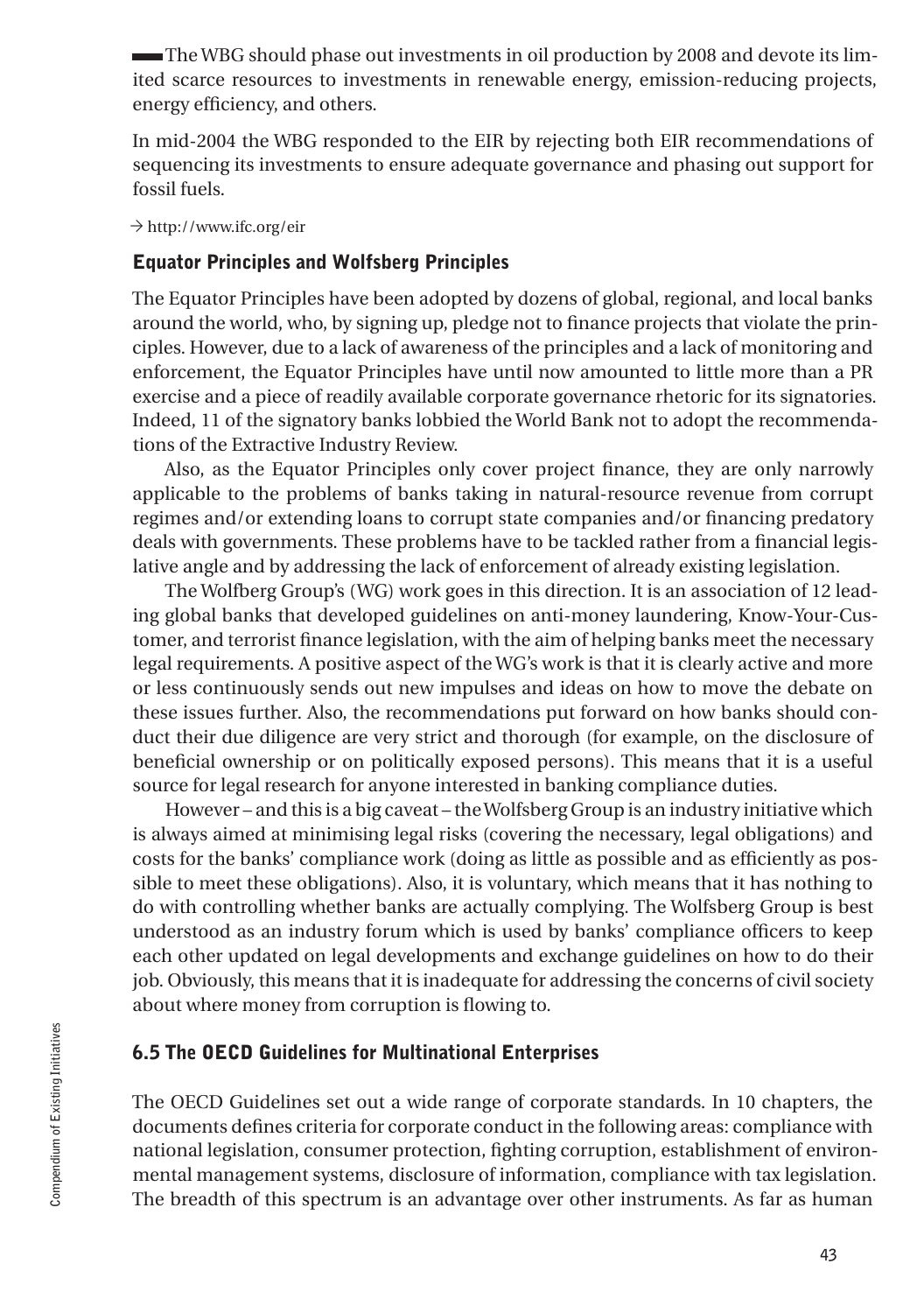rights are concerned, though, the Guidelines tend to be relatively unspecific. While the General Policies call for respect for human rights, they do not spell out what this means specifically.

The scope of the OECD Guidelines goes beyond the OECD countries: On the one hand, nine additional countries<sup>58</sup> have adopted the Guidelines, on the other hand, the Guidelines also apply to corporate activities in third countries throughout the world. The Guidelines are promoted and monitored via national contact points. This means that the Guidelines provide a decentralised complaint procedure.

The Guidelines are voluntary recommendations by the signatory countries to the corporations in adhering states, and they apply mainly to investment. Thus far, the Guidelines have not addressed the issue of environmental, social, or human rights responsibility in trade relations.

## 6.6 The UN Norms on Business Enterprises and Human Rights

In 1997 the UN Sub-Commission on the Promotion and Protection of Human Rights prepared a study on transnational corporations and human rights. Subsequently, a working group was set up on methods and activities of transnational corporations; in 1999 it set out to examine relevant conventions and declarations and to work out a proposal on norms for business enterprises.

In 2003 the working group presented its draft for the UN Norms on the Responsibilities of Transnational Corporations and Other Business Enterprises with Regard to Human Rights («UN Norms» in what follows). In August 2003 the UN Sub-Commission adopted the Norms by consensus and referred them to the UNCHR for further consideration.

Contents of the UN Norms

The right to equal opportunity and non-discriminatory treatment;

 The right to security of persons: "Business enterprises shall not engage in nor benefit from war crimes, crimes against humanity, genocide, torture ... forced or compulsory labour ... and other international crimes against the human person as defined by international law.»

 Rights of workers as defined in the relevant conventions of the International Labour Organisation (ILO), including the rights of children to be protected from economic exploitation, the right to a safe and healthy working environment, the right to remuneration that ensures an adequate standard of living, and freedom of association and effective recognition of the right to collective bargaining.

; Respect for national sovereignty and human rights: Business enterprises are obliged to respect economic, social, and cultural rights as well as civil and political rights and to refrain from paying or taking bribes.

 Consumer protection: «…business enterprises shall take all necessary steps to ensure the safety and quality of the goods and services they provide.»

 Environmental protection: «…business enterprises … in accordance with relevant international agreements, principles, objectives, responsibilities and standards with regard to the environment as well as human rights, public health and safety, bioethics and the precautionary principle…»

58 Argentina, Brazil, Chile, Estonia, Israel, Latvia, Lithuania, Romania, and Slovenia (as of 5 May 2006).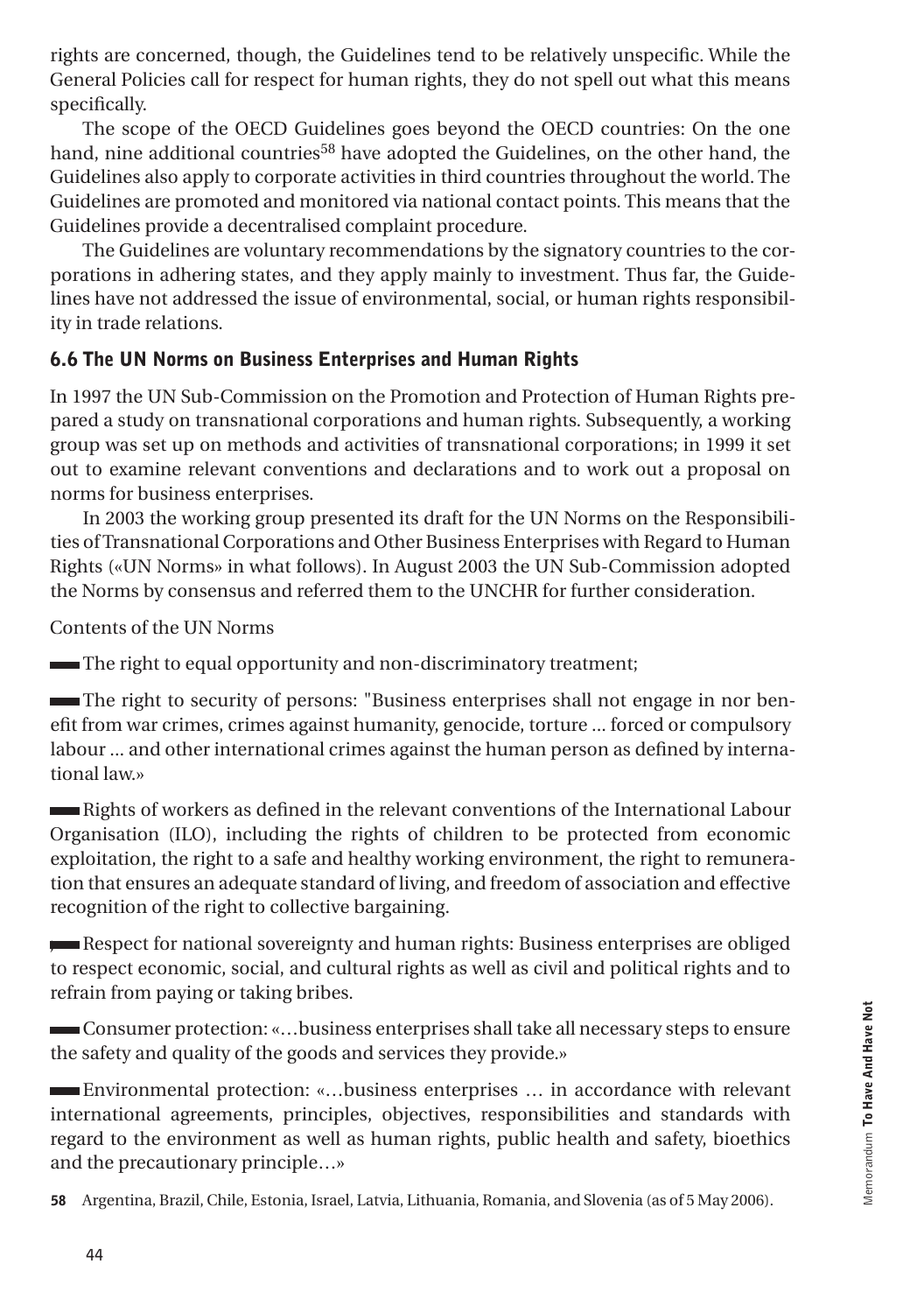The former UN Commission on Human Rights did not endorse the Norms but asked the UN General Secretary to nominate a special rapporteur to the subject. Kofi Annan nominated Prof J. Ruggie who must present his final report in March 2007 to the current UN Council on Human Rights. The Business Leaders Initiative on Human Rights did a road test of the norms with Statoil and implemented them in their politics in Venezuela.

#### 6.7 Forest Law Enforcement and Governance (FLEG)

The World Bank-sponsored FLEG processes started in September 2001 with the adoption of the «Bali Declaration». Participating governments from East Asia committed inter alia to intensify national efforts and strengthen bilateral, regional, and multilateral collaborations to address forest crime and violations of forest law. Despite the creation of a Regional Task Force, and an Advisory Group to the Task Force, there has been no systematic reporting or monitoring of implementation so it is impossible to say, with any degree of certainty, what impact this has actually had on forest crime in the region.

The Declaration remains, however, a useful tool with which to hold governments to account, should civil society chose to do so. In addition, the memoranda of understanding, to combat illegal logging and associated trade, between Indonesia and the United Kingdom, and Indonesia and Japan, have their origins in the East Asia FLEG, as did the EU FLEGT. In addition, meetings at a technical level have taken place in the region.

The East Asia FLEG was followed by an Africa FLEG (AFLEG) in October 2003, and a Europe and North Asia FLEG (ENAFLEG) in November 2005.

Efforts are being made to integrate AFLEG-related objectives and actions into existing initiatives, such as the New Partnership for Africa's Development (NEPAD) framework and other regional bodies such as COMIFAC (Central Africa), SADC (South Africa), Common Market for Eastern and Central Africa (East Africa), and ECOWAS (West Africa).

The European Union has made the most progress; at least on paper. In 2003 the Commission published the EU Forest Law Enforcement Governance and Trade (FLEGT) Action Plan, followed by European Council Regulation (EC No 2173/2005) in December 2005. The regulation deals with the establishment of the FLEGT legality licensing for timber imports into Europe; legality-licensing schemes are at the heart of the proposed EU Voluntary Partnership Agreements (VPAs)<sup>59</sup> with timber-producing countries. Europe has agreed to start formal VPA negotiations with Indonesia, Malaysia, and Ghana.

For the VPAs to be effective in combating illegal logging, however, they must, for example, include a thorough forest (and related) legal review, strengthen land tenure and access rights of local communities, and ensure meaningful public participation. To date, the European Union has made no guarantee that this will be the case. Similarly, the proposed legality-licensing schemes will have little effect unless they cover all exports and trade within the VPA country. Again, the European Union has made no such commitment. Nevertheless, if NGO advice is taken on board, both the VPAs and the legality-licensing scheme could be very powerful instruments. Other G8 nations and major consuming countries such as China should co-sign these VPAs with timber-producing countries. However, the VPAs will not prevent illegal timber imports from countries that have not signed up, which not only makes it a partial solution at best, but also one that may encourage illegal timber flows from VPA to non-VPA countries, whose exports to Europe will be unaffected. Hence the need for clear legislation to make it illegal to sell illegally sourced timber.

59 For more information on the minimum requirements for VPAs, see: http://www.fern.org/media/documents/document\_3760\_3761.pdf.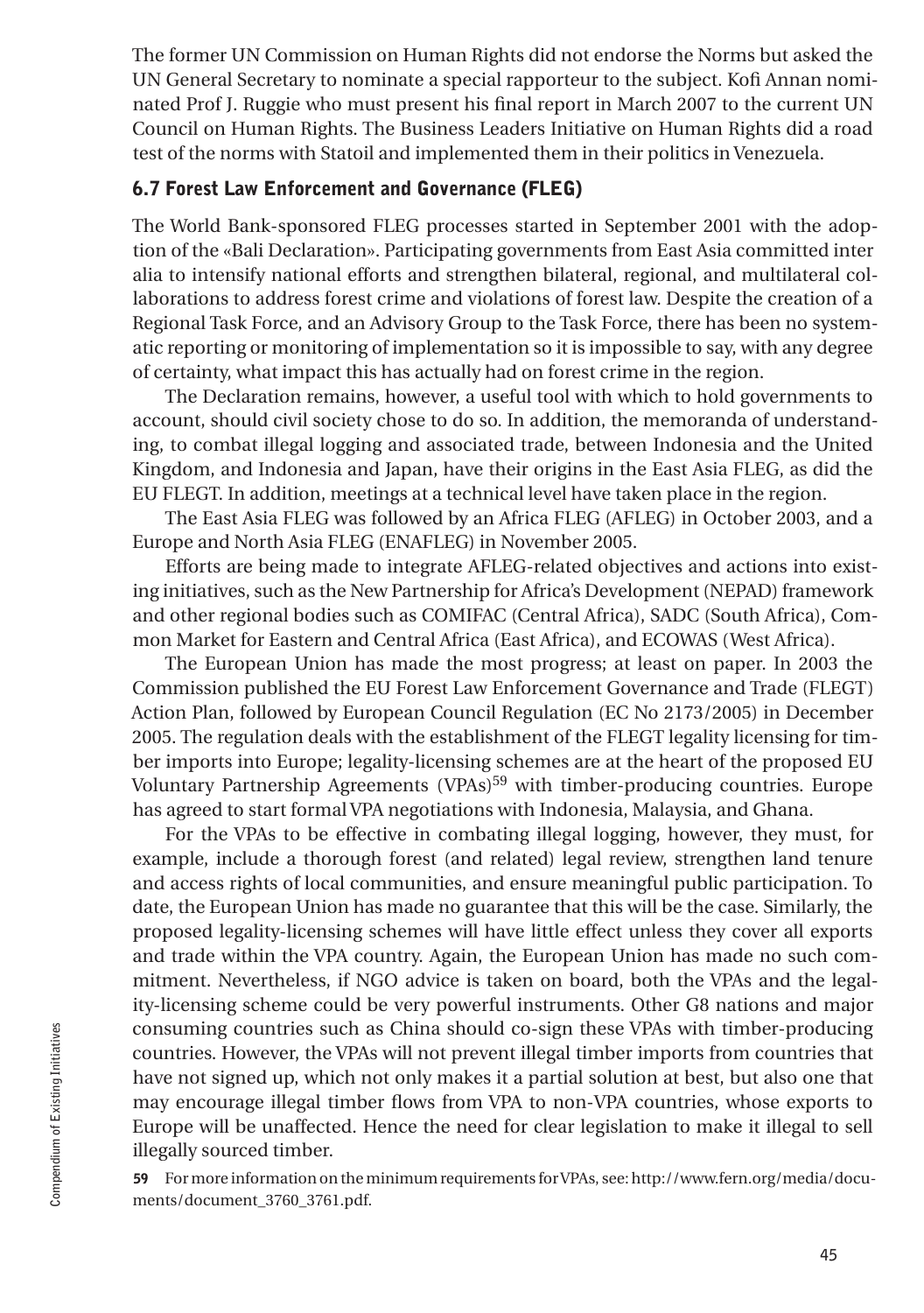## 6.8 Reforming Bi- and Multilateral Investment Agreements

## IISD Model International Agreement on Investment for Sustainable Development

In what marks the first fundamental effort to review the nature and purpose of international investment agreements (IIAs) since the current model was developed almost 50 years ago, IISD has produced the IISD Model International Agreement on Investment for Sustainable Development. Current investment agreement models, including those represented by the failed OECD's Multilateral Agreement on Investment and over 2,400 existing bilateral investment treaties, offer too narrow a focus as they address only the rights of the foreign investor. And experience has highlighted flaws in a wide range of areas including openness, conflict of interest, and clarity of substantive obligations. IISD's Model Agreement starts from the clear relationship between investment and the achievement of sustainable development. The IISD Model includes the following features:

 It recognises that an investment agreement is fundamentally about good governance, and that protection of investor rights and obligations and host state rights and obligations are an essential part of that equation;

 It applies basic standards of good governance to the international agreement itself, including through an appropriate «conference of the parties» institutional approach;

 It establishes a clear purpose for the agreement: to foster international investment that is supportive of development aspirations for developing countries and sustainable development requirements in both the North and South;.

 It develops a clear set of provisions that seek to balance the rights and obligations of investors, host states, and home states;

 It sets out specific proposals to improve the prevalent weaknesses in the investor-state arbitration system, by including greater transparency and an institutional framework;

 It includes an approach to investor obligations that seeks to strike a novel balance between voluntary and binding elements by linking dispute settlement to corporate performance, and investor conduct to investor liability.

◊ http://www.iisd.org/investment/model\_agreement.asp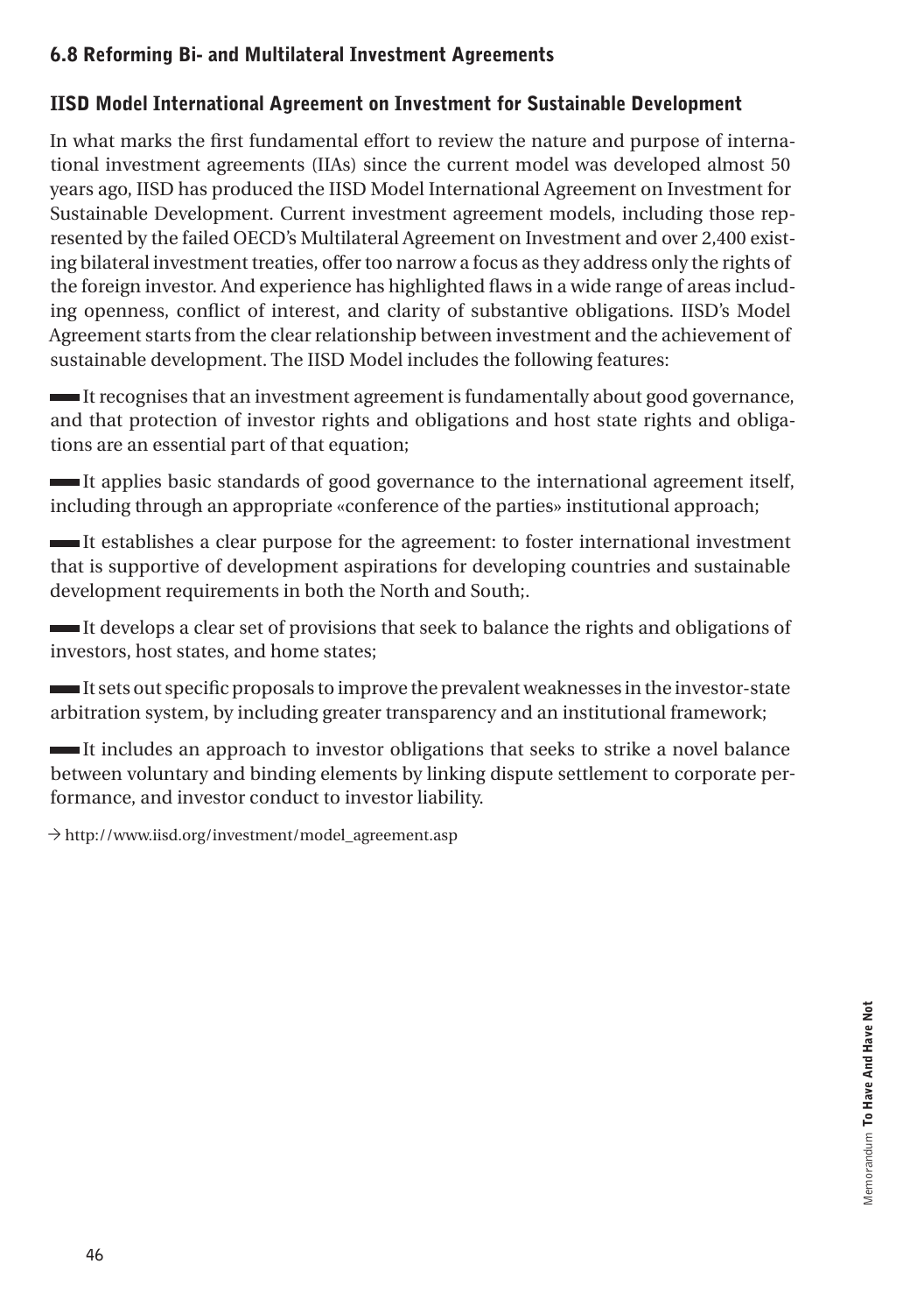## ABBREVIATIONS

- BRIC Brazil, Russia, India, and China; as Russia is part of the G8, sometimes only BIC is referred to
- **CSR** Corporate Social Responsibility
- **DRC** Democratic Republic of Congo
- **EIR** Extractive Industries Review
- **EITI** Extractive Industry Transparency Initiative
- **ECOSOC** Economic and Social Council of the UN
- **ECOWAS** Economic Community of West African Countries
- **FLEG** Forest Law Enforcement and Governance
- **FSC** Forest Stewardship Council
- G8 Group of the 8 leading industrial nations: Canada, France, Germany, Great Britain, Italy, Japan, Russia, and the United States
- **ICMM** International Council on Mining and Metals
- IIA International Investment Agreements
- IISD International Institute for Sustainable Development
- ILO International Labour Organisation
- **KP** Kimberley Process
- **MMSD** Mining, Metals and Sustainable Development
- OECD Organisation for Economic Co-operation and Development
- **PEFC** Programme for the Endorsement of Forest Certification
- **PWYP** Publish What You Pay
- **UN** United Nations
- UNAMSIL United Nations Mission in Sierra Leone
- WBG World Bank Group